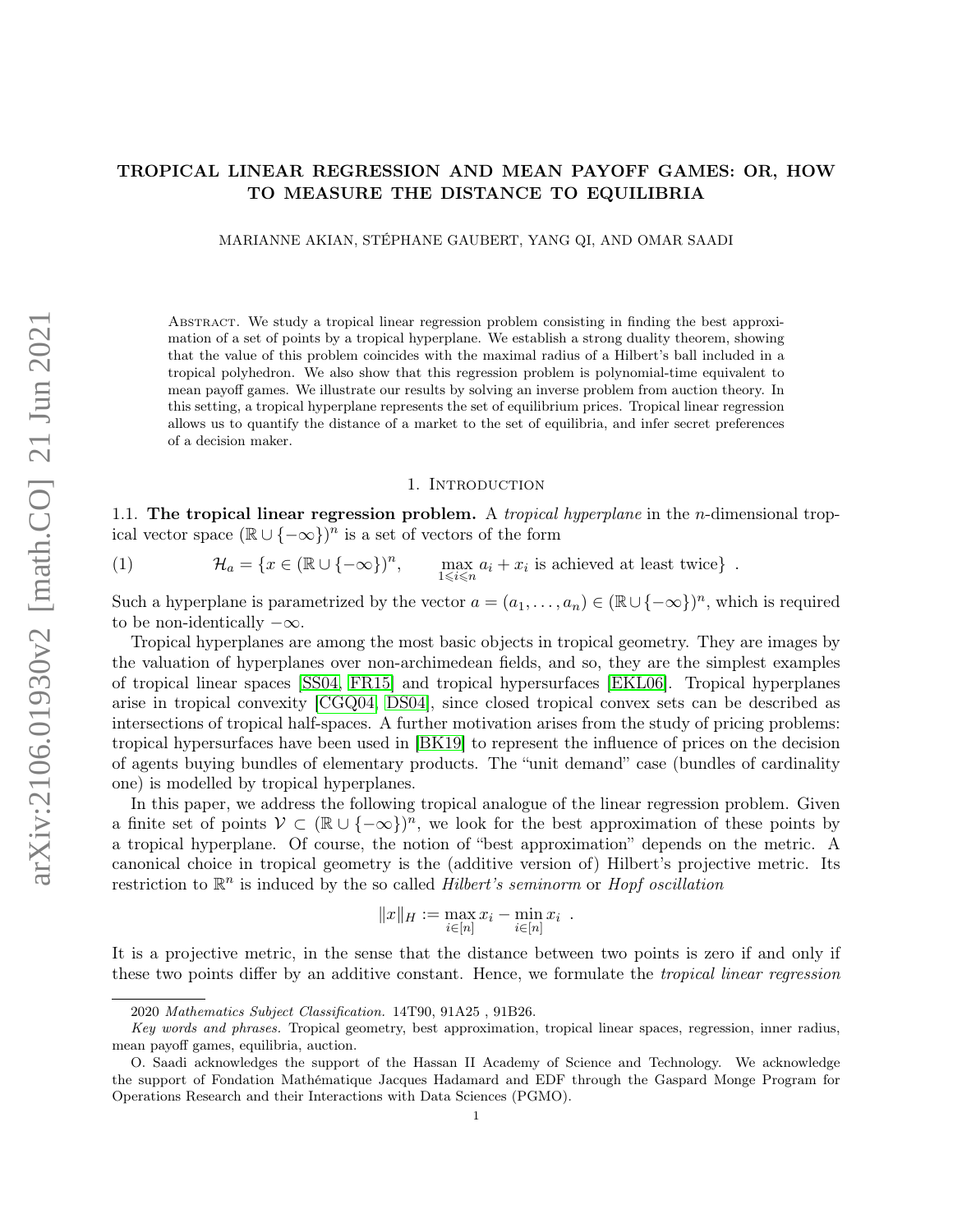problem as the following optimization problem:

<span id="page-1-0"></span>(2) 
$$
\lim_{a} \max_{v \in \mathcal{V}} \min_{x \in \mathcal{H}_a \cap \mathbb{R}^n} ||v - x||_H
$$

where the minimum is taken over the space of parameters of tropical hyperplanes. For simplicity, we assume for the moment that the vectors  $v \in V$  have finite entries, this assumption will be relaxed in the body of the article.

Equation [\(2\)](#page-1-0) is a non-convex optimization problem, which is of a disjunctive nature since a tropical hyperplane is a union of convex cones.

The tropical linear regression problem [\(2\)](#page-1-0) is not only of theoretical interest. We shall see that it allows one to quantify the "distance to equilibrium" of a market model, and to infer hidden preferences of a decision maker.

1.2. Results. We show that tropical linear regression is tractable, theoretically, and to some extent, computationally. Our main result is a strong duality theorem, Theorem [20,](#page-16-0) showing that the infimum of the distance of the set of points  $\mathcal V$  to a tropical hyperplane coincides with the supremum of the radii of Hilbert's balls included in the tropical convex cone generated by the elements of  $\mathcal V$ . This provides optimality certificates which can be interpreted geometrically as collections of n "witness" points among the elements of  $\mathcal V$ . Our approach also entails that tropical linear regression is polynomial-time equivalent to solving mean payoff games. The latter games, originally studied in  $|EM79, \text{GKK88}|\text{ are among the problems in the complexity class NP }\cap\text{co-NP}$  [\[ZP96\]](#page-40-0) for which no polynomial time algorithm is known. However, several effective methods are available [\[GKK88,](#page-39-1) [ZP96,](#page-40-0) [BV07,](#page-38-6) [DG06\]](#page-38-7). In particular, policy iteration allows to solve large scale instances [\[Cha09\]](#page-38-8), even if it is generally super-polynomial [\[Fri09\]](#page-38-9). Thus, the present results lead to a practical solution of the tropical linear regression problem.

We subsequently study variants of the tropical linear regression problem, involving in particular the signed notion of tropical hyperplane, obtained by requiring the maximum in [\(1\)](#page-0-0) to be achieved by two indices  $i, j$  belonging to prescribed disjoint subsets  $I, J$  of  $[n]$ . We also establish a strong duality theorem in this setting, and provide reductions to mean payoff games for these variants.

We finally illustrate tropical linear regression by an application to an auction model. We consider a market governed by an invitation to tender procedure. We suppose that a decision maker selects repeatedly bids made by firms, based on the bid prices, which are ultimately made public (after the decision is taken), and also on other criteria (assessments of the technical quality of each firm or of environmental impact) or influence factors (like bribes). This is a variant of the classical "first-price sealed-bid auction" [\[Kri02\]](#page-39-2), with a bias induced by the secret preference. Here, we define the market to be at equilibria if for each invitation, there are at least two best offers. Hence, in the simplest model (unit demand), the set of equilibria prices can be represented by a tropical hyperplane. We distinguish two versions of this problem, one in which only the prices are public, and the other, in which the identities of the winners of the successive invitations are also known. In both cases, we show that solving a tropical linear regression problem allows an observer to quantify the distance of such a market to equilibrium, and also to infer secret preference factors. This solves, in the special case of unit-demand, an inverse problem, consisting in identifying the agent preferences and utilities in auction models, like the one of [\[BK19\]](#page-38-4). This might be of interest to a regulation authority wishing to quantify anomalies, or to a bidder, who, seeing the history of the market, would wish to determine how much he should have bidded to win a given invitation or to get the best price for an invitation that he won, thus avoiding the "winner's curse".

1.3. Related work, and discussion. Several "best approximation" problems have been studied in tropical geometry. The simplest one consists in finding the nearest point in a (closed) tropical module, in the sense of Hilbert's metric. The solution is given by the tropical projection [\[CGQ04\]](#page-38-2), see also [\[AGNS11\]](#page-38-10). The best approximation in the space of ultrametrics, which is a fundamental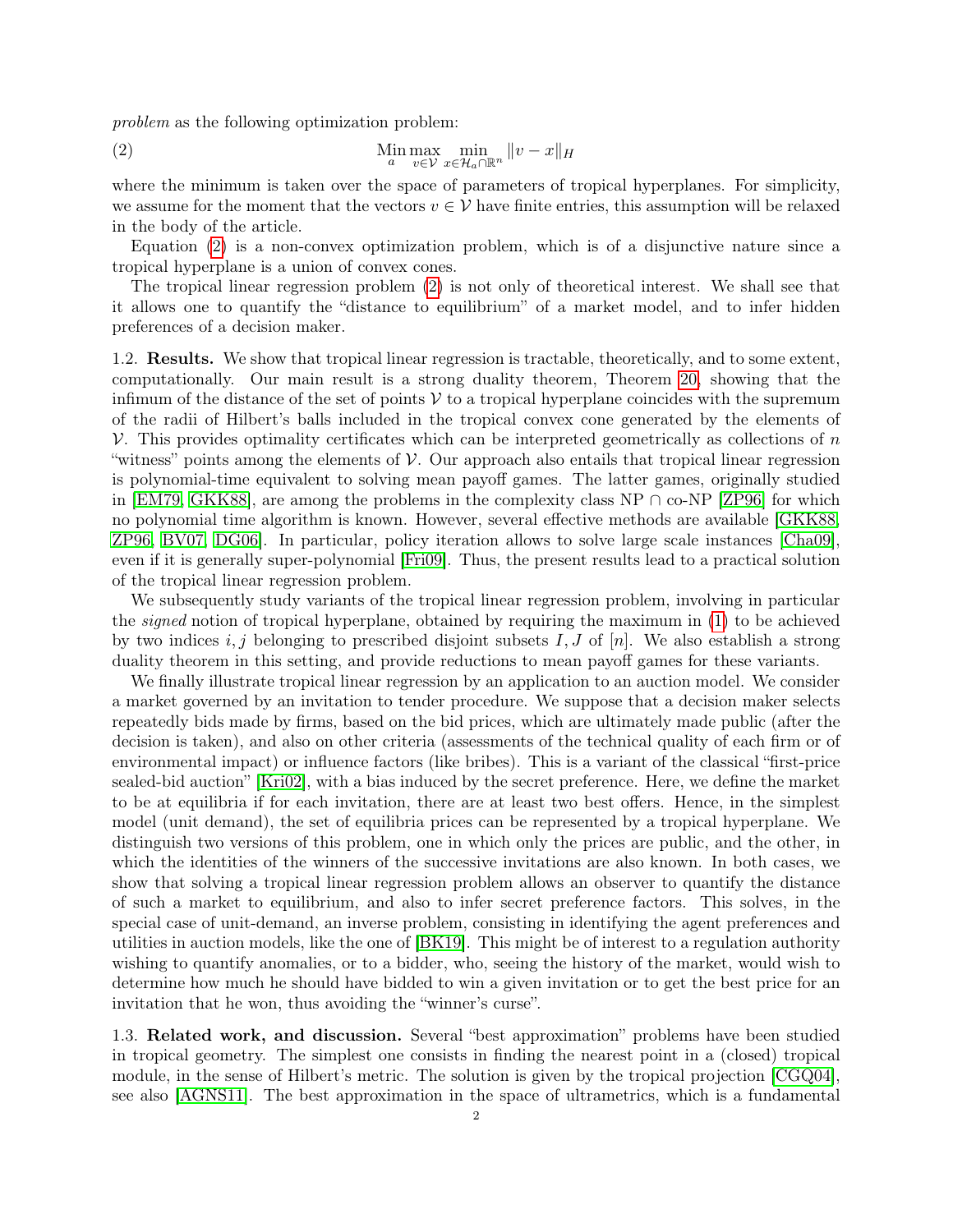example of tropical module in view of its application to phylogenetics, has been thoroughly studied [\[CF00,](#page-38-11) [LSTY17,](#page-39-3) [Ber20\]](#page-38-12). Another important special case is the best approximation of a point by a tropical linear space [\[Ard04,](#page-38-13) [JSY07\]](#page-39-4). In contrast with the regression problem studied here, these problems concern the approximation of a single point.

It is a general principle that regression (best approximation) is somehow dual to separation. Hence, tropical linear regression should be compared with the tropical support vector machines (SVM) introduced in [\[GJ08\]](#page-39-5), and further studied in [\[TWY20\]](#page-39-6). Whereas the input of the tropical SVM problem (a configuration of points in dimension  $n-1$  partitioned in n color classes) is the same as the one of the version "with types" of the tropical linear regression problem, we explain in Remark [9](#page-25-0) why both problems differ in essential ways.

A different problem of tropical regression consists in finding a vector x minimizing the sup-norm  $||y-Ax||_{\infty}$  where y is a vector of observations, and A is a known matrix acting tropically on x. This can be solved in (strongly) polynomial time, again by a tropical projection [\[But10\]](#page-38-14). See also [\[CF00\]](#page-38-11) for a general version of this result. Tropical linear regression problems of this nature have been studied in the context of learning [\[MCT21\]](#page-39-7). The sparse version is of practical interest; it arose in the approximation of solutions of Hamilton-Jacobi PDE, where it was shown to be equivalent to a non-metric infinite dimensional facility location problem [\[GMQ11\]](#page-39-8). The finite dimension version which is NP-hard is studied in [\[TM19\]](#page-39-9).

A different tropical regression problem, with a  $L_1$ -type error term (instead of sup-norm here), has been solved in [\[YZZ19,](#page-39-10) Theorem 4], in the special case of a configuration of  $n$  points in dimension  $n-1$ . The value is given by a *tropical volume* [\[DGJ17\]](#page-38-15), instead of an inner radius.

Tropical geometry has been applied to economics in [\[BK19\]](#page-38-4), see also [\[TY19\]](#page-39-11), and [\[DKM01\]](#page-38-16) for early results in this direction. Our modelling of agent's responses to prices is inspired by [\[BK19\]](#page-38-4). Auction models taking into account bribery have been studied in particular in [\[CLMV05,](#page-38-17) [BP07,](#page-38-18) [Rac13\]](#page-39-12).

We build on the results of  $[AGG12]$ , showing the equivalence between tropical linear programming and mean payoff games. Further reductions and equivalences, concerning in particular the problem of the emptiness of tropical linear prevarieties, were given in [\[GP13\]](#page-39-13). The relation between the mean payoff of a game and the inner radius of a Shapley operator was first observed in [\[Sko18,](#page-39-14) [AGKS18\]](#page-38-19), where it was applied to define a condition number and derive complexity results for games. The inner radius of tropical polyhedra defined by n generators in dimension  $n-1$  was initially characterized in [\[Ser07\]](#page-39-15), as a tropical eigenvalue.

Open problems related to the present work are discussed in the concluding section.

1.4. Organization. In Section [2,](#page-2-0) we recall the needed results concerning tropical algebra, mean payoff games, and non-linear Perron-Frobenius theory. In Section [3,](#page-8-0) we show that computing the inner radius of a tropical polyhedron given by generators is equivalent to solving a mean payoff game. Section [4](#page-14-0) contains our main results, including Theorem [20,](#page-16-0) the strong duality theorem for tropical linear regression. Several variants of the tropical linear regression problem are dealt with in Section [5.](#page-20-0) In Section [6,](#page-27-0) we explain how to solve tropical linear regression problems in practice, using mean payoff games algorithms. In Section [7,](#page-30-0) we give an application to an auction problem. The appendix provides sufficient conditions for the existence of finite eigenvectors of a class of Shapley operators. These conditions are helpful when dealing with regression problems for configurations of points with  $-\infty$  coordinates.

# 2. Preliminaries

<span id="page-2-0"></span>2.1. **Tropical cones.** The max-plus semifield  $\mathbb{R}_{\text{max}}$  is the set of real numbers, completed by  $-\infty$ and equipped with the addition  $(a, b) \mapsto \max(a, b)$  and the multiplication  $(a, b) \mapsto a \odot b := a + b$ . The name "tropical" will be used in the sequel as a synonym of "max-plus". We shall occasionally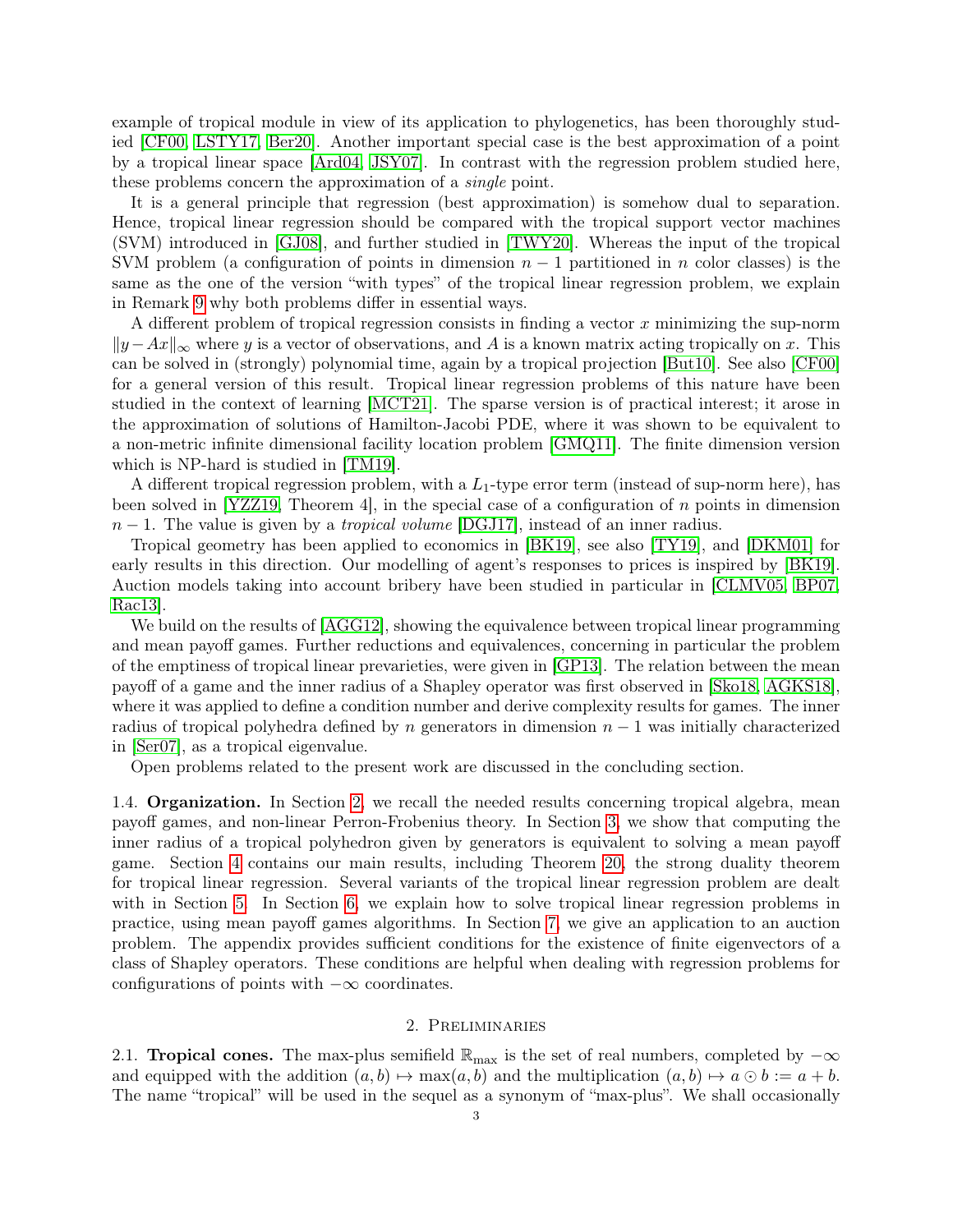use variants of this semifield. These include the min-plus semifield  $\mathbb{R}_{min}$ , which is the set  $\mathbb{R}\cup\{+\infty\}$ , equipped with the addition  $(a, b) \mapsto \min(a, b)$  and the multiplication  $(a, b) \mapsto a \odot b := a + b$ . This semifield is isomorphic to  $\mathbb{R}_{\text{max}}$ . These also include the subsemifield  $\mathbb{Z}_{\text{max}} \subset \mathbb{R}_{\text{max}}$ , with ground set  $\mathbb{Z} \cup \{-\infty\}$ . We refer the reader to [\[BCOQ92,](#page-38-20) [But10,](#page-38-14) [MS15\]](#page-39-16) for background on tropical algebra.

For any integer n, we set  $[n] := \{1, \ldots, n\}$ . For all  $x, y \in (\mathbb{R}_{max})^n$ ,  $A \in (\mathbb{R}_{max})^{n \times m}$ , and  $\lambda \in \mathbb{R}_{max}$ ,  $\lambda + x \in (\mathbb{R}_{\max})^n$  denotes the vector with entries  $\lambda + x_i$ , for  $i \in [n], \lambda + A \in (\mathbb{R}_{\max})^{n \times m}$  denotes the matrix with entries  $\lambda + A_{ij}$ , for  $i \in [n], j \in [m], x \vee y = \sup(x, y)$  denotes the vector with entries  $\max(x_i, y_i)$ , for  $i \in [n]$ , and  $x \wedge y = \inf(x, y)$  denotes the vector with entries  $\min(x_i, y_i)$ , for  $i \in [n]$ . The set  $(\mathbb{R}_{\max})^n$  equipped with the addition  $(x, y) \mapsto x \vee y$  and the action  $(\lambda, x) \mapsto \lambda + x$  of  $\mathbb{R}_{\max}$ is a tropical module, i.e. a module over the semifield  $\mathbb{R}_{\text{max}}$ .

A subset C of  $(\mathbb{R}_{max})^n$  is a *tropical (convex) cone* or equivalently a *tropical submodule* of  $(\mathbb{R}_{max})^n$ if it satisfies  $x, y \in \mathcal{C}$  and  $\lambda \in \mathbb{R}_{\max}$  implies  $\lambda + x \in \mathcal{C}$  and  $x \vee y \in \mathcal{C}$ . We endow  $(\mathbb{R}_{\max})^n$  with the topology defined by the metric  $\delta(x, y) = \max_{i \in [n]} |e^{x_i} - e^{y_i}|$ . It induces the usual topology in  $\mathbb{R}^n$ . For any given subset V of  $(\mathbb{R}_{max})^n$ , we denote by  $Sp(\mathcal{V})$  the tropical submodule of  $(\mathbb{R}_{max})^n$  generated by  $\mathcal V$ , that is the minimal tropical submodule of  $(\mathbb{R}_{\max})^n$  containing  $\mathcal V$ . A tropical polyhedral cone  $\mathcal C$  is a tropical cone which is finitely generated, that is such that there exists a finite subset  $\mathcal V$  such that  $C = Sp(V)$ . For any given matrix V, we also denote by  $Col(V)$  the column space of V, that is the tropical polyhedral cone generated by the columns of  $V$ , and we denote by  $Row(V)$  the row space of  $V$ , that is the tropical polyhedral cone generated by the rows of  $V$ .

A tropical polyhedral cone can also be defined externally by a system of tropical linear inequalities of the form

(3) 
$$
\max_{j \in [n]} (A_{ij} + x_j) \le \max_{j \in [n]} (B_{ij} + x_j), \qquad i \in [m],
$$

where  $A_{ij}, B_{ij}$  belong to  $\mathbb{R}_{\text{max}}$ , see [\[GK11\]](#page-39-17). Then, A and B will be thought of as  $m \times n$  matrices with entries in  $\mathbb{R}_{\text{max}}$ .

Let  $A \in (\mathbb{R}_{\max})^{m \times n}$  and  $x \in (\mathbb{R}_{\max})^n$ . We denote by  $Ax$  the vector in  $(\mathbb{R}_{\max})^m$  with entries  $(Ax)_i = \max_{j \in [n]} (A_{ij} + x_j)$ , for  $i \in [m]$ . To a matrix  $A \in (\mathbb{R}_{\text{max}})^{m \times n}$ , we associate the operator  $A^{\sharp}: (\mathbb{R}_{\min})^m \to (\mathbb{R}_{\min})^n$ , given by:

$$
\forall y \in (\mathbb{R}_{\min})^m, \forall j \in [n], (A^{\sharp}y)_j = \min_{i \in [m]} (-A_{ij} + y_i) ,
$$

with the convention  $-\infty + \infty = +\infty$ . The operator  $A^{\sharp}$  is called the *adjoint* of A and we can easily check that it satisfies the following property:

$$
\forall x \in (\mathbb{R}_{\max})^n, \forall y \in (\mathbb{R}_{\min})^m, Ax \leq y \Leftrightarrow x \leq A^{\sharp}y .
$$

We define the identity matrix  $I \in (\mathbb{R}_{max})^{n \times n}$  by  $\forall i \in [n], I_{ii} = 0$ , and  $\forall i, j \in [n], i \neq j, I_{ij} = -\infty$ .

A scalar  $\mu$  is a *tropical eigenvalue* of a matrix  $M \in (\mathbb{R}_{max})^{n \times n}$  if there exists a vector  $u \in (\mathbb{R}_{max})^n$ , not identically  $-\infty$ , such that  $Mu = \mu + u$  in the tropical sense. The eigenvalue is known to be unique when the digraph of  $M$  is strongly connected, then it coincides with the maximum weightto-length ratio of the circuits of the digraph of M. We denote it by  $\lambda(M)$ . See [\[BCOQ92,](#page-38-20) [But10\]](#page-38-14) for more information.

<span id="page-3-0"></span>2.2. Mean payoff games. We consider zero-sum deterministic games, with perfect information, defined as follows. There are two players, "Max" and "Min" (the maximizer and the minimizer), who will move a token on a weighted digraph. We assume this digraph is finite and bipartite: the node set is the disjoint union of two non-empty sets  $S<sup>max</sup>$  and  $S<sup>min</sup>$ , and the arc set A is included in  $(S^{\max} \times S^{\min}) \cup (S^{\min} \times S^{\max})$ . The set of states of the game is the set of nodes of the digraph. We associate a real weight  $w_{rs}$  to each arc  $(r, s)$ .

The two players alternate their actions. When the token is in node  $i \in S^{\text{min}}$ , Player Min must choose an arc  $(i, j)$  in the digraph, meaning he moves the token to node j, and pays  $w_{ij}$  to player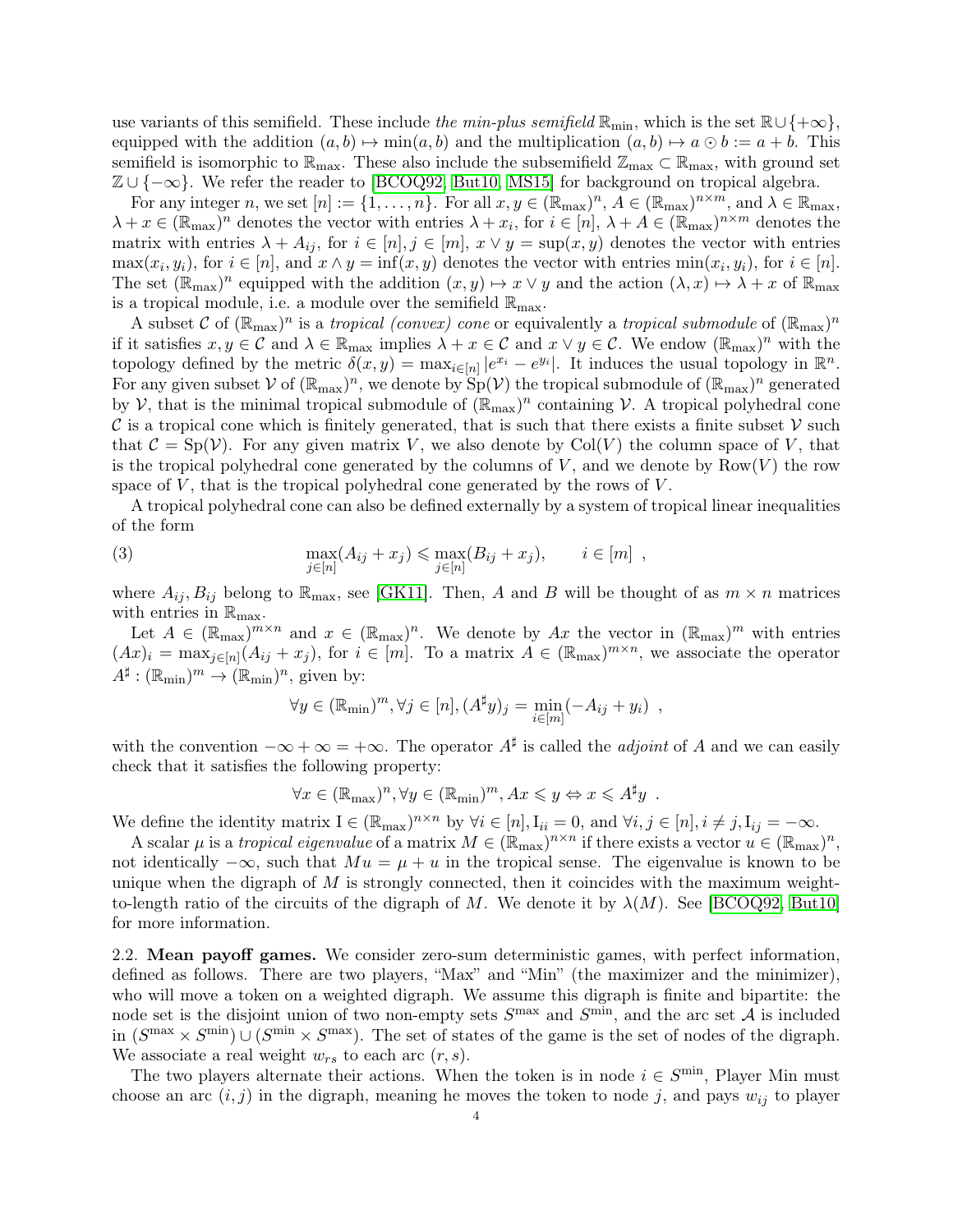Max. When Player Min has no possible action, that is, when there are no arcs of the form  $(i, j)$ in the digraph, the game terminates, and Player Max receives  $+\infty$ . Similarly, when the token is in node  $j \in S^{\text{max}}$ , Player Max must choose an arc  $(j, i)$  in the digraph. Then he moves the token from node j to node i, and receives  $w_{ji}$  from Player Min. When Player Max has no possible action, that is there are no arcs of the form  $(j, i)$  in the digraph, the game terminates, and Player Max receives −∞.

We measure the time in turns, i.e., a time step consists of two half-turns (a move made by Player Min followed by a move made by Player Max). We consider the following game in horizon k: starting from an initial state  $\overline{i} \in S^{\text{min}}$ . the two players make k moves each, unless the game terminates before. So, if the game does not terminate before time  $k$ , the *history* of the game is described by a sequence of nodes  $\overline{i} = i_0, j_1, i_1, \ldots, j_k, i_k$ , belonging alternatively to  $S^{\min}$  and  $S^{\max}$ , and the total payment received by Player Max is given by

$$
R_{\bar{i}}^k = w_{i_0j_1} + w_{j_1i_1} + w_{i_1j_2} + \cdots + w_{j_ki_k}.
$$

If the game terminates before time k, we set  $R_{\bar{i}}^k = \pm \infty$  depending on the player who had no available action. The following assumption requires Player Min to have at least one available action in every state:

<span id="page-4-1"></span>Assumption 1. For all  $i \in S^{\text{min}}$ , there exists  $j \in S^{\text{max}}$  such that  $(i, j)$  is an arc of the digraph of the zero-sum deterministic game.

In this way, we always have  $R_{\bar{i}}^k \in \mathbb{R} \cup \{-\infty\}$ . We shall also consider the dual assumption.

<span id="page-4-0"></span>Assumption 2. For all  $j \in S^{\text{max}}$ , there exists  $i \in S^{\text{min}}$  such that  $(j, i)$  is an arc of the digraph of the zero-sum deterministic game.

In most works on mean payoff games, both assumptions are required to hold, which entails in particular that  $R_i^k$  is finite. Here, we shall occasionally relax Assumption [2,](#page-4-0) but always require As-sumption [1,](#page-4-1) so that  $R_{\bar{i}}^k \in \mathbb{R} \cup \{-\infty\}$ . This leads to an unpleasant symmetry breaking. However, we shall see that this generality will be sometimes needed to handle the application to tropical linear regression. Indeed, from a tropical perspective,  $-\infty$  is the zero element, hence a meaningful value.

A strategy of a player is a map which associates to the history of the game an action of this player. Assuming that Player Min plays according to strategy  $\sigma$ , and that Player Max plays according to strategy  $\tau$ , we shall write  $R_{\bar{i}}^k = R_{\bar{i}}^k(\sigma, \tau)$  to indicate the dependence on these strategies. It follows from standard dynamic programming arguments that the game in horizon  $k$  starting from node  $\overline{i}$ has a value  $v_i^k$  and that Players Min and Max have optimal strategies  $\sigma^*$  and  $\tau^*$ , respectively, see e.g. [\[MSZ15,](#page-39-18) Th. IV.3.2]. This means that the payment function has the following saddle point property:

$$
R_{\bar{i}}^k(\sigma, \tau^*) \leqslant v_{\bar{i}}^k = R_{\bar{i}}^k(\sigma^*, \tau^*) \leqslant R_{\bar{i}}^k(\sigma^*, \tau)
$$

for all strategies  $\sigma, \tau$ . Moreover, the value vector  $v^k := (v_i^k)_{i \in S^{\text{min}}}$  is determined by the following dynamic programming equation

$$
k = T(v^{k-1}), \qquad v^0 = 0
$$

<span id="page-4-2"></span>where  $T : (\mathbb{R} \cup \{-\infty\})^n \to (\mathbb{R} \cup \{-\infty\})^n$  is the *Shapley operator*, defined, for  $i \in S^{\text{min}}$ , by (4)  $T_i(x) = \min_{j, (i,j) \in \mathcal{A}} (w_{ij} + \max_{l, (j,l) \in \mathcal{A}} (w_{jl} + x_l))$ .

 $\overline{v}$ 

Owing to Assumption [1,](#page-4-1) the above minimum is never taken over an empty set, whereas the above maximum is never taken over an empty set when Assumption [2](#page-4-0) is made. By convention, the maximum of an empty set is  $-\infty$ . When both assumptions hold, T sends  $\mathbb{R}^n$  to  $\mathbb{R}^n$ .

We are interested in the limit

$$
\chi(T) := \lim_{k \to \infty} T^k(0)/k = \lim_{k \to \infty} v^k/k .
$$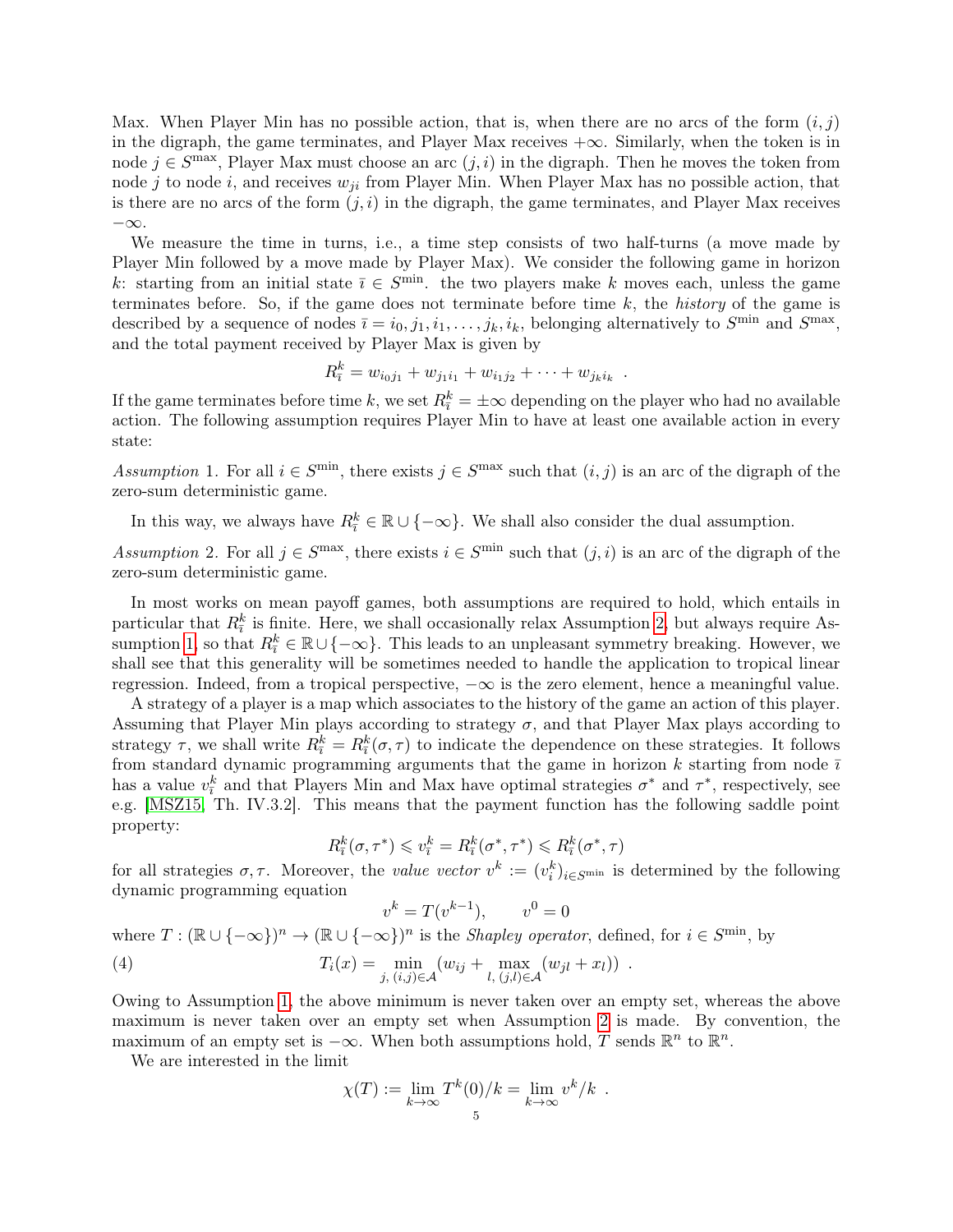Thus,  $\chi_i(T)$  yields the limit of the mean payoff per time unit, for the game starting from the initial state i, when the horizon tends to infinity. It follows from [\[Koh80\]](#page-39-19) that the limit does exist, and that  $\chi(T) \in \mathbb{R}^n$ , when Assumption [1](#page-4-1) and Assumption [2](#page-4-0) hold (and more generally, when T is a piecewise affine self-map of  $\mathbb{R}^n$  that is non-expansive in some norm, see [\[AGG12\]](#page-37-0) and Section [2.3](#page-6-0) below for details). Alternatively, under the same assumptions,  $\chi_i(T)$  can be characterized as the value of an infinite mean-payoff game, in which player Max wishes to maximize the liminf of the average payment received per time unit, whereas player Min wishes to minimize the liminf of the same quantity — this is the approach originally described by Ehrenfeucht and Mycielski [\[EM79\]](#page-38-5). It follows from a general result of Mertens and Neyman, on the existence of the so called uniform value [\[MN81\]](#page-39-20), that this approach leads to the same notion of mean payoff. Hence, we shall refer to  $\chi_i(T)$  as the (asymptotic) mean payoff starting from node *i*.

More generally, the limit  $\chi(T) \in (\mathbb{R} \cup \{-\infty\})^n$  does exist as soon as Assumption [1](#page-4-1) is satisfied. To see this, observe that we can always construct in polynomial time an equivalent game satisfying also Assumption [2.](#page-4-0) Indeed, let us delete any node i of  $S<sup>min</sup>$  in which Player Min has at least one action  $(i, j) \in \mathcal{A}$  such that Player Max has no available action in state j. After at most  $|S^{\min}|$  of such deletions, we arrive at a new game, played on a bipartite subdigraph of the original graph, induced by a subset of nodes belonging to Player Min  $S'$ <sup>max</sup>  $\subset S^{\min}$ . Note that  $S'$ <sup>max</sup> may be empty. It is immediate that this subdigraph satisfies both Assumption [1](#page-4-1) and [2.](#page-4-0) So, for  $i \in S^{\text{min}}$ , the existence of  $\lim_k v_i^k/k$  follows from the result already established, whereas for  $i \in S^{\min} \setminus S'^{\max}$ , we have  $v_i^k = -\infty$  for k large enough, implying  $\lim_k v_i^k / k = -\infty$ .

A (stationary) policy of Player Min is a map  $\sigma : S^{\text{min}} \to S^{\text{max}}$  such that  $(i, \sigma(i)) \in \mathcal{A}$  for all  $i \in S^{\text{min}}$ . Such a policy determines a one-player game, in which Player Min always selects moves  $i \to \sigma(i)$ . This one-player game corresponds to the Shapley operator  $T^{\sigma}$ , defined by

$$
T_i^{\sigma}(x) = w_{i\sigma(i)} + \max_{l, (\sigma(i), l) \in \mathcal{A}} (w_{\sigma(i)l} + x_l) .
$$

Similarly, a policy of Player Max is a map  $\tau : S^{\max} \to S^{\min}$  such that  $(j, \tau(j)) \in \mathcal{A}$  for all  $j \in S^{\max}$ . It determines a one-player game, with Shapley operator  $T$  defined by

$$
{}^{\tau}T_i(x) = \min_{j, (i,j)\in \mathcal{A}} (w_{ij} + w_{j\tau(j)} + x_{\tau(j)})
$$
.

A result of Liggett and Lippman [\[LL69\]](#page-39-21) entails that each player has optimal strategies in a mean payoff game, which are obtained by applying a stationary policy. This entails in particular that

$$
\chi(T) = \min_{\sigma} \chi(T^{\sigma}) = \max_{\tau} \chi({}^{\tau}T) ,
$$

under Assumptions [1](#page-4-1) and [2.](#page-4-0) The mean payoff  $\chi_i(T)$  is known to coincide with the weight-to-length ratio of a circuit of the bipartite digraph of the game, the "length" being measured as the number of full turns, i.e., as the number of Min nodes of the circuit (one half of the ordinary length). In particular, if the payments  $w_{rs}$  are integers, the mean payoff is a rational number  $p/q$ , where p, q are integers, and  $q$  is a positive integer bounded by the maximal length of a circuit of the bipartite digraph of the game (measuring the length as the number of nodes of Min that are visited) and  $|p/q|$  is bounded by  $2|\max_{rs} w_{rs}|$ .

Now we formalize the following problem.

<span id="page-5-0"></span>Problem 1 (Mean payoff games). Input: A finite bipartite directed graph with integer weights, satisfying Assumptions [1](#page-4-1) and [2,](#page-4-0) together with an initial node *i*. Question: Is the mean payoff  $\chi_i(T)$ starting from node *i* nonnegative?

As discussed in the introduction, Problem [1](#page-5-0) is a fundamental problem in algorithmic game theory [\[GKK88\]](#page-39-1). It belongs to the class NP ∩ coNP [\[ZP96\]](#page-40-0), no polynomial time algorithm is known. It will be useful to keep in mind several equivalent versions of this problem.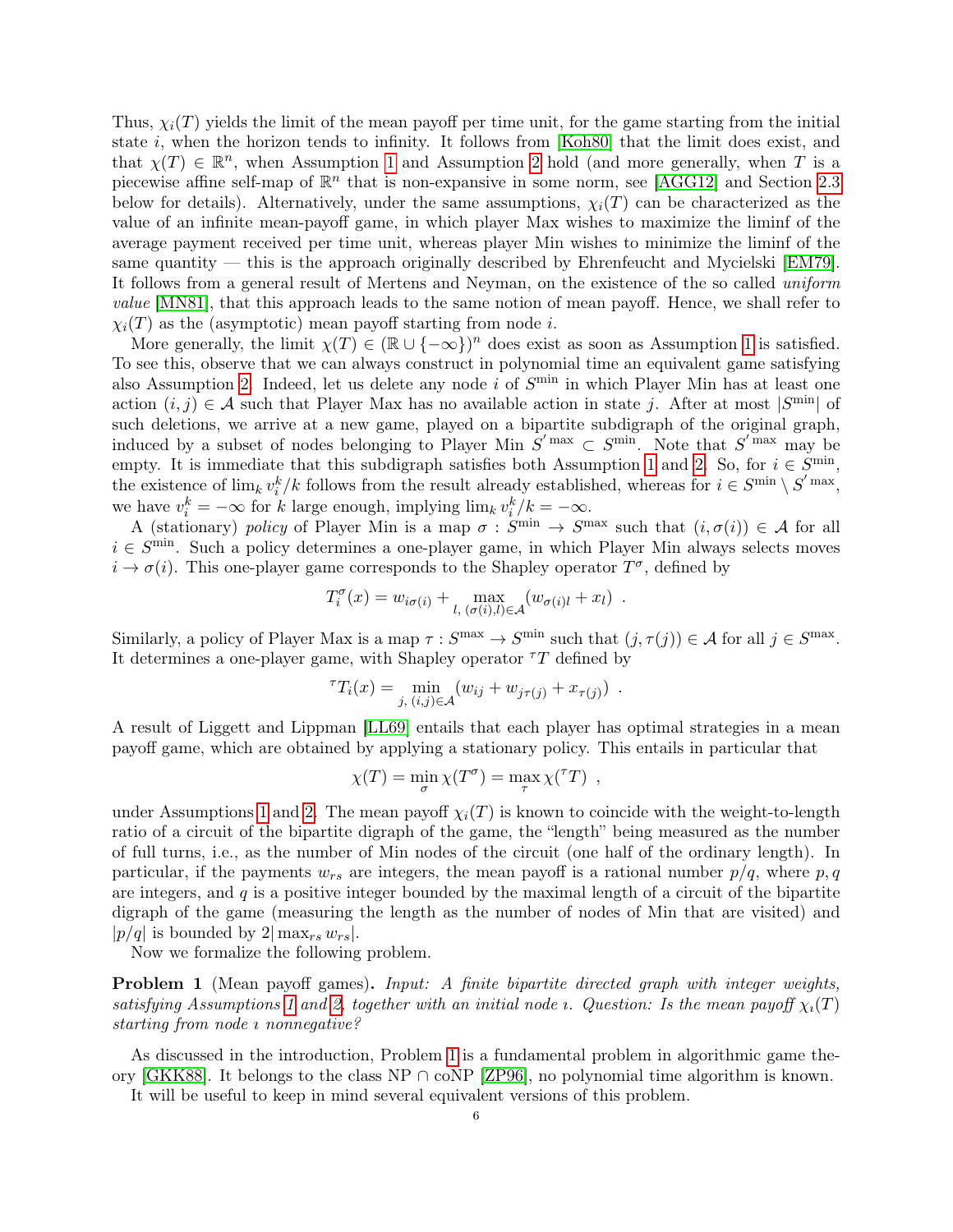As a first variant, one may ask whether  $\chi_i(T)$  is positive, instead of non-negative. This variant is equivalent to the negated version of Problem [1:](#page-5-0) considering  $\tilde{T}(x) = -T(-x)$ , i.e., the Shapley operator of the game in which all payments are negated, we have that  $\chi(\tilde{T}) = -\chi(T)$ , and so,  $\chi_i(T) > 0$  iff  $\chi_i(T) \leq 0$ .

As observed above, the variant of mean payoff games in which Assumption [2](#page-4-0) is relaxed reduces to the variant in which this assumption holds by a preprocessing, so there is no restriction on requiring Assumption [2](#page-4-0) in Problem [1.](#page-5-0)

Another variant consists in computing  $\chi_i(T)$ , instead of deciding whether  $\chi_i(T)$  is nonnegative. This problem of computation polytime Turing-reduces to Problem [1](#page-5-0) by binary search. Indeed, given a rational number  $\alpha = p/q$ , we can consider the modified game with integer weights  $w_{rs}^{\alpha} =$  $2q(w_{rs} - \alpha/2)$ , which corresponds to replacing the Shapley operator T by  $T^{\alpha} := 2q(-\alpha + T)$ . Thus  $\chi_i(T^{\alpha}) \geq 0$  iff  $\chi_i(T) \geq \alpha$ . Then, since the mean payoff  $\chi_i(T)$  is a rational number whose absolute value is bounded by  $2 \max_{rs} |w_{rs}|$  and whose denominator is bounded by  $|S^{\min}|$ , we can compute  $\chi_i(T)$  by a dichotomy argument, calling at each step an oracle solving Problem [1](#page-5-0) for a modified game with weights  $w_{rs}^{\alpha}$ .

<span id="page-6-0"></span>2.3. Perron-Frobenius tools. We now recall some tools from Perron-Frobenius theory, in relation with mean payoff games. We refer the reader to [\[AGG12\]](#page-37-0) for more information.

We denote by  $\perp$  the vector of  $(\mathbb{R}_{max})^n$  identically equal to  $-\infty$ . We consider the *Hilbert's* projective metric, defined for vectors  $x, y \in (\mathbb{R}_{max})^n$  where at least one of them is not equal to  $\perp$ , by

$$
d(x,y) = \inf \{ \lambda - \mu \mid \lambda, \mu \in \mathbb{R}, \mu + y_i \leq x_i \leq \lambda + y_i \ \forall i \in [n] \} \in \mathbb{R}_{\geq 0} \cup \{ +\infty \} .
$$

In addition, we set  $d(\perp,\perp):=0$ .

The support of a vector  $x \in (\mathbb{R}_{max})^n$  is defined by supp  $x := \{i \in [n] \mid x_i \neq -\infty\}$ . Each subset  $I \subset [n]$  yields a part  $P_I$  of  $(\mathbb{R}_{max})^n$ , consisting of vectors with support  $I$ .

Observe that  $d(x, y)$  is finite if and only if x and y belong to the same part  $P<sub>I</sub>$ . Moreover, if  $I \neq \emptyset$ ,

$$
d(x, y) = \max_{i \in I} (x_i - y_i) - \min_{i \in I} (x_i - y_i) .
$$

We denote by  $\mathbb{P}(\mathbb{R}_{max})^n$  the *tropical projective space*, i.e., the quotient of the set of non-identically  $-\infty$  vectors of  $(\mathbb{R}_{max})^n$  by the equivalence relation ~ which identifies tropically proportional vectors. We shall abuse notation and denote by the same symbol a vector and its equivalence class. Similarly, we shall think of a part  $P_I$  with  $I \neq \emptyset$  as a subset of the tropical projective space.

Observe that  $d(x, y)$  vanishes if and only x and y represent the same point of the tropical projective space, so that d yields a well defined metric on each part of the tropical projective space. We denote by  $B(a,r)$  the closed ball centered at  $a \in \mathbb{R}^n$  with radius r under Hilbert's projective metric.

It will be convenient to consider an abstract version of the concrete Shapley operators used so far. We call (abstract) Shapley operator a map  $T : (\mathbb{R}_{max})^n \to (\mathbb{R}_{max})^n$  that is order preserving, continuous, and such that  $T(\alpha + x) = \alpha + T(x)$  for all  $\alpha \in \mathbb{R}_{\text{max}}$  and  $x \in (\mathbb{R}_{\text{max}})^n$ . Observe that the operator T defined by [\(4\)](#page-4-2), with  $S^{\min} = [n]$ , is a special case of abstract Shapley operator, as soon as Assumption [1](#page-4-1) holds. We shall often consider situations in which an abstract Shapley operator restricts to a map  $\mathbb{R}^n \to \mathbb{R}^n$ , we will still use the term *Shapley operator* for the restricted map.

We are interested in the non-linear spectral problem for T, consisting in finding a vector  $u \in$  $(\mathbb{R}_{\max})^n$ , non-identically  $-\infty$ , and a scalar  $\lambda \in \mathbb{R}_{\max}$  such that  $T(u) = \lambda + u$ . The spectral radius of T is defined as

<span id="page-6-1"></span>(5) 
$$
\rho(T) = \sup \{ \lambda \in \mathbb{R} \cup \{ -\infty \} \mid \exists u \in (\mathbb{R} \cup \{ -\infty \})^n, u \neq \bot, T(u) = \lambda + u \} .
$$

Variants of this spectral radius are given by the Collatz-Wielandt number cw,

<span id="page-6-2"></span>(6) 
$$
\operatorname{cw}(T) = \inf \{ \lambda \in \mathbb{R} \mid \exists u \in \mathbb{R}^n, T(u) \leq \lambda + u \} .
$$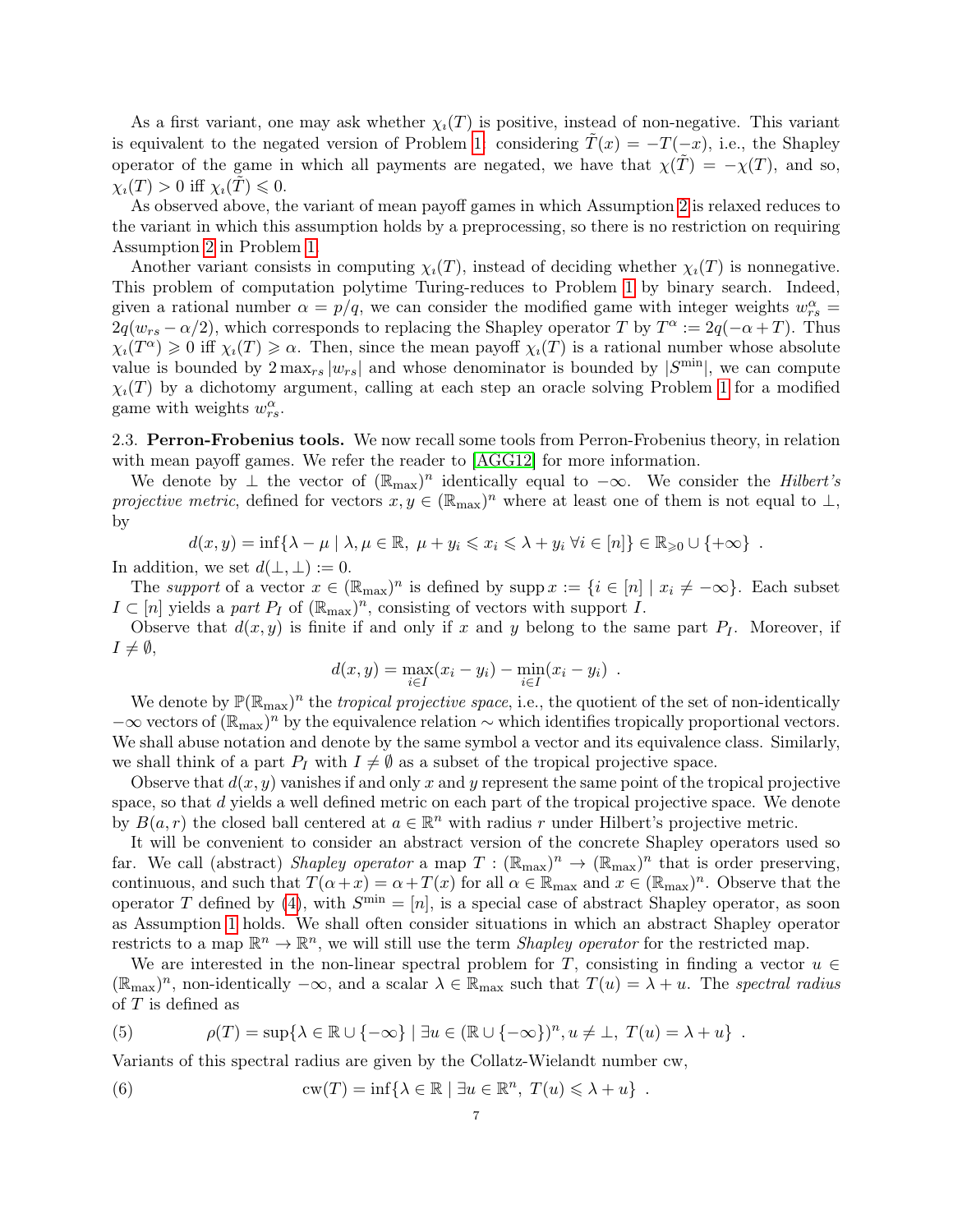and by the dual Collatz-Wielandt number

<span id="page-7-0"></span>(7) 
$$
\operatorname{cw}'(T) = \sup \{ \lambda \in \mathbb{R} \cup \{ -\infty \} \mid \exists u \in (\mathbb{R} \cup \{ -\infty \})^n, u \neq \bot, T(u) \geq \lambda + u \}.
$$

For all  $x \in (\mathbb{R}_{max})^n$ , we define top  $x := \max_{i \in [n]} x_i$ . We shall also consider

$$
\overline{\chi}(T) := \lim_k \text{top}(T^k(0))/k = \inf_{k \geq 1} \text{top}(T^k(0))/k .
$$

The existence of the limit and the fact it coincides with the infimum follow from the subadditivity property  $top(T^{k+l}(0)) \leqslant top(T^k(0)) + top(T^l(0)).$  Of course, when the limit  $\chi(T) = \lim_k T^k(0)/k$ exists, we have  $\overline{\chi}(T) = \text{top } \chi(T) = \max_{i \in [n]} \chi_i(T)$ . Then,  $\overline{\chi}(T)$  may be interpreted as the value of a modified mean payoff game, in which Player Max chooses first the initial state  $i \in [n]$ , and then, the games starts from this state as described in Section [2.2.](#page-3-0) Thus, in the sequel, we shall refer to  $\overline{\chi}(T)$  as the *upper mean payoff* associated to the operator T.

The following result, which follows from [\[AGG12\]](#page-37-0), provides several spectral characterizations of this upper mean payoff. We say that a map F from  $\mathbb{R}^n$  to  $(\mathbb{R} \cup \{-\infty\})^n$  is piecewise affine if we can cover  $\mathbb{R}^n$  by finitely many polyhedra in such a way that each coordinate map  $F_i$  is either affine, or identically  $-\infty$ , on each of these polyhedra.

<span id="page-7-2"></span><span id="page-7-1"></span>**Theorem 1.** Let 
$$
T : (\mathbb{R}_{\text{max}})^n \to (\mathbb{R}_{\text{max}})^n
$$
 be a Shapley operator. Then,  
(8)  $c w'(T) = \rho(T) = \overline{\chi}(T) = c w(T)$ ,

and the suprema in [\(5\)](#page-6-1) and [\(7\)](#page-7-0) are always achieved.

Moreover, if the restriction of T to  $\mathbb{R}^n$  is piecewise affine, and if  $\rho(T) \neq -\infty$ , then the infimum in [\(6\)](#page-6-2) is also achieved.

Before giving the details of the derivation of Theorem [1](#page-7-1) from [\[AGG12\]](#page-37-0), we need to recall a result of Kohlberg. An *invariant half-line* of a Shapley operator  $T : \mathbb{R}^n \to \mathbb{R}^n$  is a pair  $(u, \eta) \in \mathbb{R}^n \times \mathbb{R}^n$ such that

$$
T(u + s\eta) = u + (s+1)\eta, \qquad \forall s \geq 0.
$$

Recall that a self-map of  $\mathbb{R}^n$  is *non-expansive* for a fixed norm  $\|\cdot\|$  if  $||T(x) - T(y)|| \le ||x - y||$ . Observe that a Shapley operator that preserves  $\mathbb{R}^n$  is automatically non-expansive in the sup-norm (see e.g. [\[GG04\]](#page-39-22)).

<span id="page-7-3"></span>**Theorem 2** ([\[Koh80\]](#page-39-19)). A piecewise affine map  $T : \mathbb{R}^n \to \mathbb{R}^n$  that is nonexpansive in some norm admits an invariant half-line.

If a Shapley operator  $T : \mathbb{R}^n \to \mathbb{R}^n$  has an invariant half-line  $(u, \eta)$ , it is immediate, using the fact that T is nonexpansive in the sup-norm, that  $\chi(T) = \lim_k T^k(0)/k = \lim_k T^k(u)/k =$  $\lim_{k}(u + k\eta)/k = \eta$ . Thus, the invariant half-line determines the mean payoff vector.

Proof of Theorem [1.](#page-7-1) The equalities in [\(8\)](#page-7-2) are established in [\[AGG12,](#page-37-0) Lemma 2.8], where they are derived from a theorem of Nussbaum concerning continuous, order preserving and positively homogeneous self-maps of the orthant, see [\[Nus86,](#page-39-23) Theorem 3.1] and also [\[GG04,](#page-39-22) Prop. 1]. If  $T(u) = \rho(T) + u$  with  $u \neq \perp$ , we also have  $T(v) = \rho(T) + v$ , where  $v := u - \text{top } u$  is such that top  $v = 0$ . Using the compactness of  $\{v \in (\mathbb{R}_{max})^n \mid \text{top } v = 0\}$  and the continuity of T on this set, we deduce that the supremum in [\(5\)](#page-6-1) is always achieved. A similar argument shows that the supremum in [\(7\)](#page-7-0) is also achieved.

<span id="page-7-4"></span>Consider now  $F(x) = T(x) \vee (cw(T) + x)$ , which sends  $\mathbb{R}^n$  to  $\mathbb{R}^n$ , and which is piecewise affine because the action spaces are finite. It is immediate that  $cw(F) = cw(T)$ . Let us take an invariant half-line  $(u, \eta)$  of F. Then, it follows from  $F^k(u) = u + k\eta$ , and from the nonexpansiveness of F in the sup-norm that  $\bar{\chi}(T) = \lim_{k \to \infty} \text{top } F^k(0)/k = \lim_{k \to \infty} \text{top } F^k(u)/k = \text{top } \eta$ . Moreover,  $F(u) = u + \eta \leq u + \text{cw}(F)$ , and so,  $T(u) \leq u + \text{cw}(T)$ .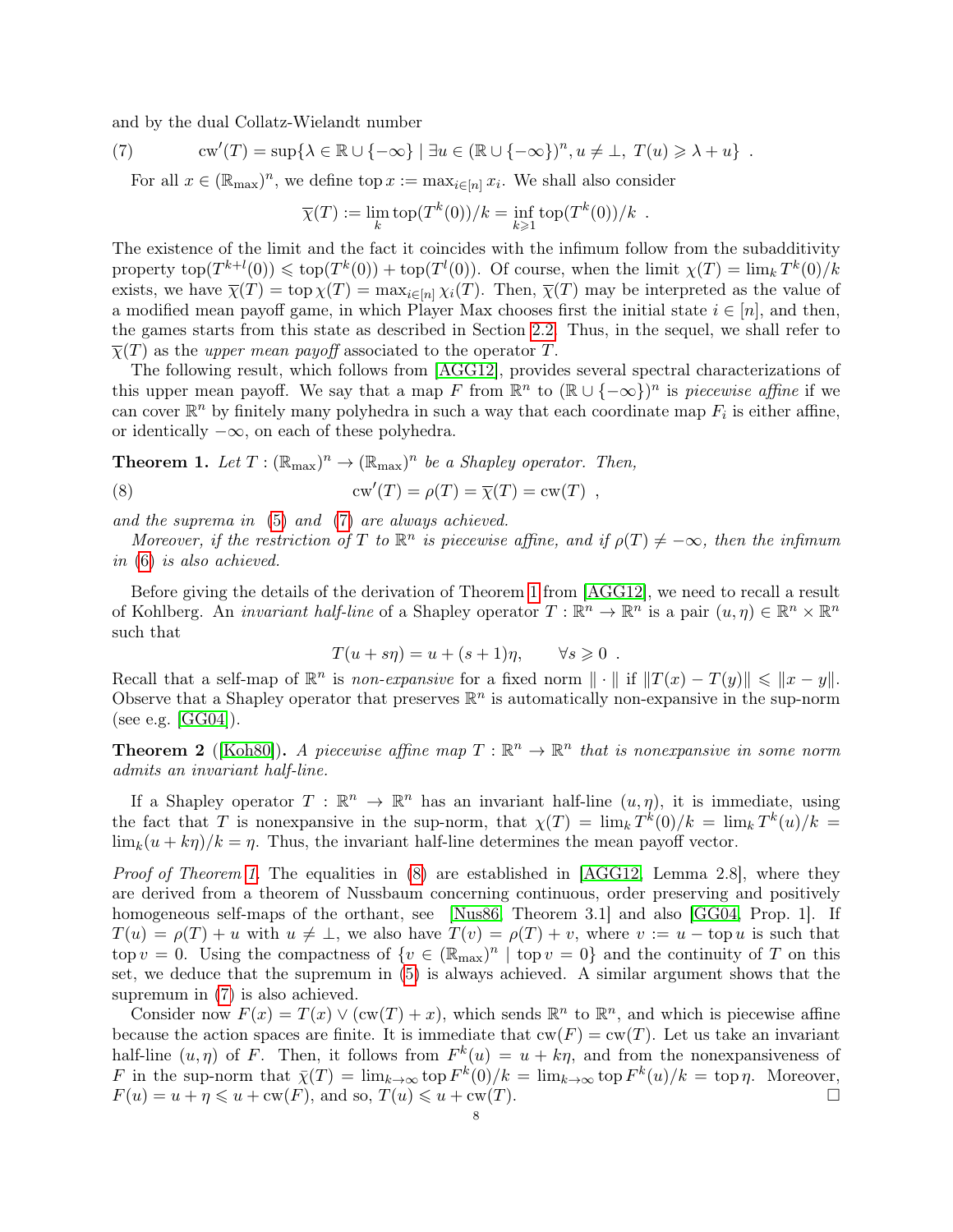**Proposition 3.** A piecewise affine Shapley operator  $T : \mathbb{R}^n \to \mathbb{R}^n$  admits a finite eigenvector if and only if the mean payoff  $\chi_i(T)$  is independent of the choice of the initial state  $i \in [n]$ .

*Proof.* By Theorem [2,](#page-7-3) T has an invariant half-line  $(u, \eta)$  and  $\chi(T) = \eta$ . So, if  $\chi_i(T) = \lambda$  for all i, we have  $T(u) = \lambda + u$ , showing that u is a finite eigenvector of T. Conversely, if  $T(u) = \lambda + u$ for some  $u \in \mathbb{R}^n$ , then, using the nonexpansiveness of T,  $\chi(T) = \lim_k T^k(0)/k = \lim_k T^k(u)/k =$  $\lim_k(u+k\lambda)/k = (\lambda,\ldots,\lambda).$ 

#### 3. Inner radius of a tropical polyhedron defined by generators

<span id="page-8-0"></span>For any subset W of  $(\mathbb{R}_{max})^n$ , we define the *inner radius* of W, denoted in-rad(W), as the supremum of the radii of Hilbert's balls centered at a point in  $\mathbb{R}^n$  and included in  $\text{Sp}(\mathcal{W})$ . More generally, for all non-empty subsets  $I \subset [n]$ , we define the *relative inner radius* of W, denoted by in-rad<sub>I</sub>(W), as the supremum of the radii of Hilbert's balls centered at a point in the part  $P_I$  of  $(\mathbb{R}_{\max})^n$  and included in Sp(W). Thus, in particular, in-rad<sub>[n]</sub>(W) = in-rad(W). Observe that the relative inner radius depends only on the image of  $W \cap P_I$  in the tropical projective space  $\mathbb{P}(\mathbb{R}_{max})^n$ .

In [\[AGKS18\]](#page-38-19), it is shown that computing the inner radius of a tropical polyhedral cone given by an external description  $P = \{x \in (\mathbb{R}_{max})^n \mid Ax \leq Bx\}$  reduces to computing the Collatz-Wielandt number  $cw(T)$  of a Shapley operator.

In this paper, we consider the somehow dual situation in which the tropical polyhedral cone is given by an internal description,

$$
Col(V) = \{ Vx \mid x \in (\mathbb{R}_{\text{max}})^p \},
$$

where V is a  $n \times p$  matrix with entries in the tropical semifield  $\mathbb{R}_{\text{max}}$ , rather by an external description. Recall that the size of an external description of a tropical polyhedral cone can be exponential in the size of an internal description, and vice versa [\[AGK11\]](#page-37-1). This leads us to consider the following problem.

<span id="page-8-3"></span>**Problem 2.** Input: a matrix  $V \in \mathbb{Z}_{\max}^{n \times p}$ . Goal: Compute the inner radius of Col(V).

We shall make the following assumption.

<span id="page-8-1"></span>Assumption 3. The matrix V has no identically  $-\infty$  row and no identically  $-\infty$  column.

This is not restrictive. Indeed, let  $I \subset [n]$  (resp.  $J \subset [p]$ ) denote the set of indices of non-identically  $-\infty$  rows (resp. columns) of V and V' denote the  $I \times J$  submatrix of V. For  $K \subset [n]$ , if K is not included in I, we have in-rad $_K(V) = -\infty$ , whereas if  $K = I$ , then in-rad $_K(V) = \text{in-rad}(V')$ . More generally, the relative inner radii of V for  $K \subset I$  coincide with the ones of V' (up to permutations of rows of  $V$ ).

In [\[AGG12\]](#page-37-0), the tropical linear independence of the columns of the matrix V was studied by means of a specific Shapley operator, which will also play a key role in our approach. We set  $E = \{(i, k) \in [n] \times [p] \mid V_{ik} \neq -\infty\}$ . Consider the operator  $T : (\mathbb{R}_{\text{max}})^n \to (\mathbb{R}_{\text{max}})^n$ , defined by

<span id="page-8-2"></span>(9) 
$$
T_i(x) = \inf_{k \in [p], (i,k) \in E} \left[ -V_{ik} + \max_{j \in [n], j \neq i} (V_{jk} + x_j) \right] .
$$

Owing to Assumption [3,](#page-8-1) the latter infimum is never taken over an empty family, so the operator does send  $(\mathbb{R}_{\max})^n$  to  $(\mathbb{R}_{\max})^n$ . We shall sometimes write  $T_V$  instead of T to emphasize the dependence on V. Observe that  $T$  is exactly the Shapley operator of a mean payoff game defined in Section [2.2:](#page-3-0) the set of nodes belonging to Player Min is  $S^{\min} := [n]$ , the set of nodes belonging to Player Max is  $S^{\text{max}} := E$ , with the set of allowed moves

<span id="page-8-4"></span>
$$
(10) \qquad \mathcal{A} = \{(i,(i,k)) \mid i \in [n], k \in [p], (i,k) \in E\} \cup \{((i,k),j) \mid (i,k) \in E, (j,k) \in E, i \neq j\} .
$$

<span id="page-8-5"></span>The payment associated with the arc  $(i,(i,k))$  is  $w_{i,(i,k)} = -V_{ik}$ , whereas the payment associated with  $((i, k), j)$  is  $w_{(i,k), j} = V_{jk}$ .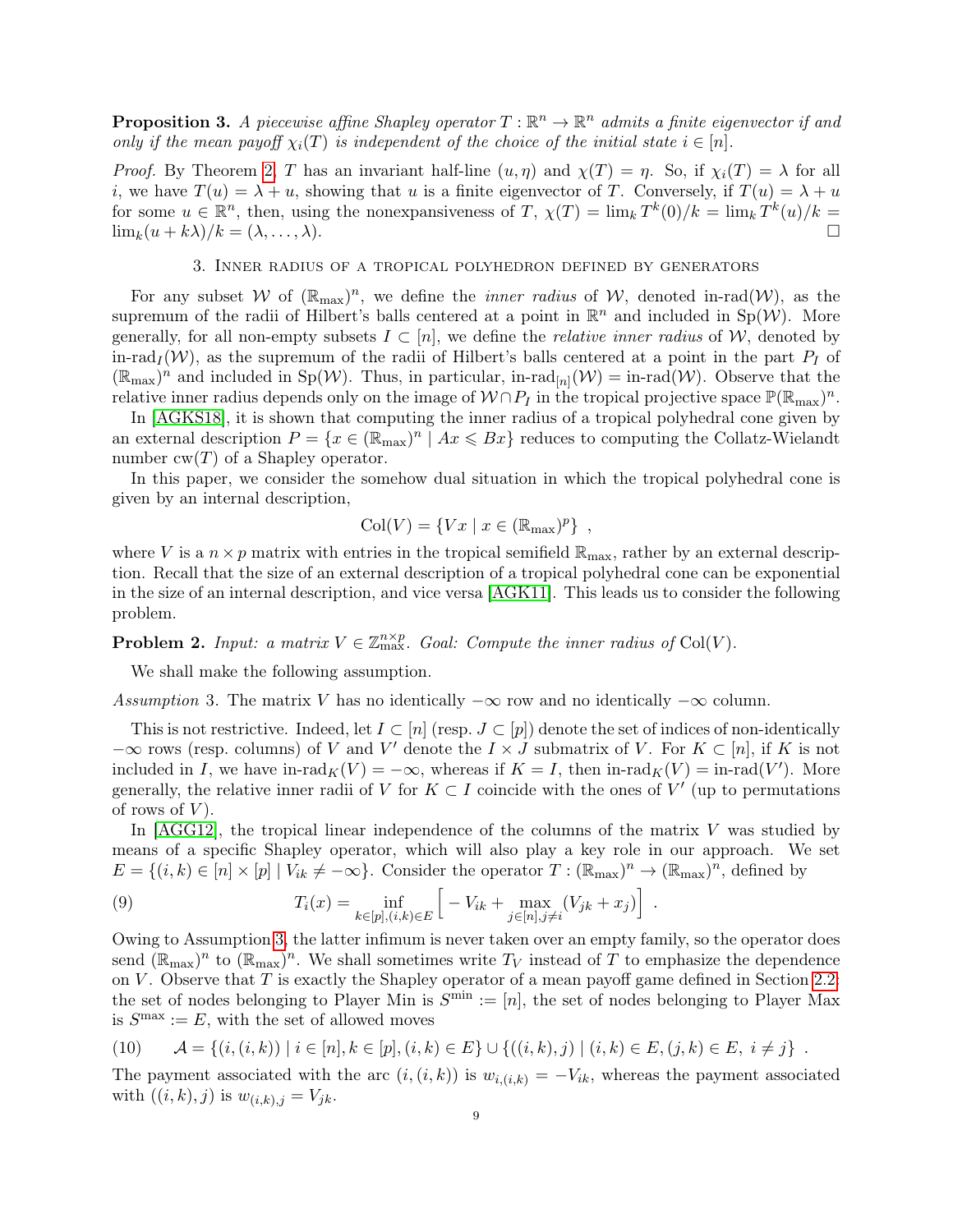Remark 1. In this game, the mean payoff  $\chi_i(T)$  starting from any state is always nonpositive. Indeed, Player Min can always play a "tit for tat" policy, moving to state  $(j, k)$  from state j, and thus, paying  $-V_{jk}$  to Max, if the last move of Max was  $(i, k) \rightarrow j$ , so that Min paid  $V_{jk}$ . In this way, Min can cancel the last payment he made, which guarantees a nonpositive mean payoff.

Given a vector  $a \in (\mathbb{R}_{max})^n$ ,  $a \neq \bot$ , we define the *tropical hyperplane*:

$$
\mathcal{H}_a := \{ x \in (\mathbb{R}_{\text{max}})^n \mid \max_{i \in [n]} (a_i + x_i) \text{ achieved at least twice} \} .
$$

Observe that  $\mathcal{H}_a$  depends only on the point in the tropical projective space represented by a. Moreover,  $\mathcal{H}_a$  is stable under the additive action of scalars, so that  $\mathcal{H}_a$  can be identified with the subset of the tropical projective space consisting of the equivalence classes of non-identically  $-\infty$ vectors of  $\mathcal{H}_a$ .

For a finite vector  $a \in \mathbb{R}^n$ , the tropical hyperplane  $\mathcal{H}_a$  divides  $(\mathbb{R}_{\max})^n$  into n sectors  $(S_i(a))_{i \in [n]},$ defined by

(11) 
$$
S_i(a) := \{x \in (\mathbb{R}_{\text{max}})^n \mid \forall j \in [n], x_i + a_i \geq x_j + a_j\}.
$$

<span id="page-9-0"></span>The vector  $-a$ , which is unique up to an additive constant, is called the *apex* of  $\mathcal{H}_a$ . Indeed, the set  $\mathcal{H}_a \cap \mathbb{R}^n$  modulo the scalar additions is the support of a polyhedral complex and  $-a \in \mathbb{R}^n$  is the unique vertex (cell of dimension 0) of this complex. Then, we shall say that  $\mathcal{H}_a$  has a finite apex. See Figure [1](#page-9-0) for an illustration.

<span id="page-9-3"></span>

FIGURE (1) The hyperplane  $\mathcal{H}_a$  with finite apex  $a = (0, 0, 1)^\top$  and the sectors that  $\mathcal{H}_a$  defines in the projective space  $\mathbb{P}(\mathbb{R}_{\max})^3$ .

The following result shows that verifying whether there is a tropical hyperplane containing a given collection of vectors reduces to solving a mean payoff game.

**Proposition 4.** [\[AGG12,](#page-37-0) Corollary 4.8] For  $a \in (\mathbb{R}_{max})^n$  such that  $a \neq \bot$ , suppose that  $V \in$  $(\mathbb{R}_{\max})^{n \times p}$  satisfies Assumption [3,](#page-8-1) and let T be defined as above. Then, the following assertions are equivalent:

- $(1)$   $a \leqslant T(a)$ ;
- (2) The column space Col(V) is included in  $\mathcal{H}_a$ .

<span id="page-9-2"></span>**Corollary 5.** The columns of V are contained in a tropical hyperplane iff  $\rho(T)$  is nonnegative.

*Proof.* This follows from the equality  $\rho(T) = \text{cw}'(T)$  in Theorem [1](#page-7-1) and the fact the supremum is achieved in [\(7\)](#page-7-0).  $\Box$ 

<span id="page-9-1"></span>**Theorem 6.** Let  $T = T_V$  be the Shapley operator associated to the matrix  $V \in (\mathbb{R}_{max})^{n \times p}$  defined in [\(9\)](#page-8-2). Then,  $\rho(T) \leq 0$ . Moreover,

$$
-\rho(T) = \text{in-rad}(\text{Col}(V)).
$$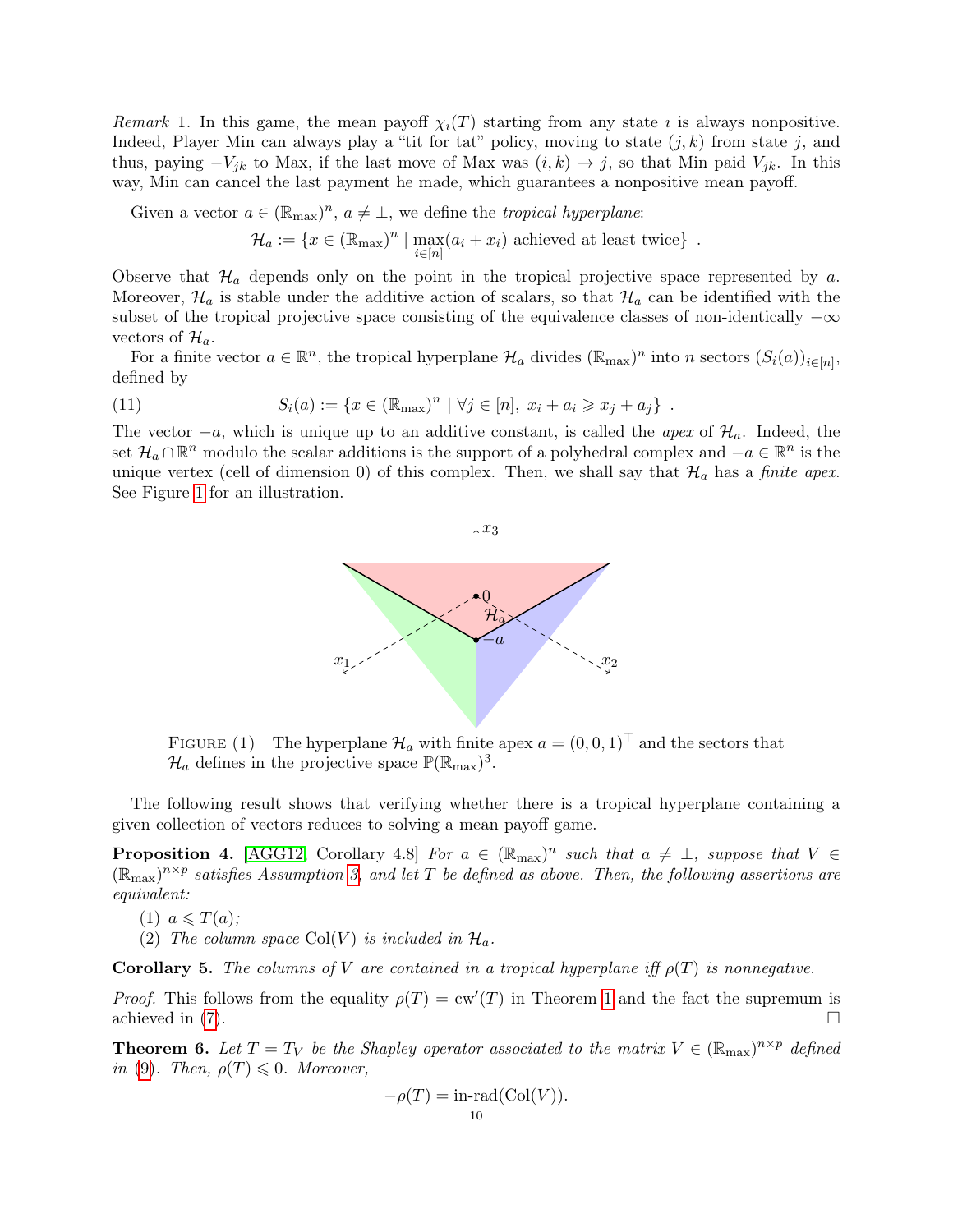If  $\rho(T)$  is finite, a maximal Hilbert's ball included in Col(V)  $\cap \mathbb{R}^n$  is given by  $B(-a, -\rho(T))$  where a is any vector in  $\mathbb{R}^n$  such that  $T(a) \leq \rho(T) + a$ .

We will deduce Theorem [6](#page-9-1) from the following lemma:

<span id="page-10-3"></span>**Lemma 7.** For all  $\lambda \in [-\infty, 0]$  and  $a \in \mathbb{R}^n$ ,

<span id="page-10-1"></span><span id="page-10-0"></span>
$$
B(-a, -\lambda) \subset \text{Col } V \iff T(a) \leq \lambda + a
$$

*Proof.* Suppose first that  $\lambda$  is finite. Then, considering [\(9\)](#page-8-2), we see that  $T(a) \leq \lambda + a$  is equivalent to

(12) 
$$
\forall i \in [n], \exists k \in [p], \forall j \in [n], j \neq i, -\lambda - a_i + a_j \leq V_{ik} - V_{jk} .
$$

Let  $x \in \mathbb{R}^n$ , we have  $x \in B(-a, -\lambda)$  if and only if

(13) 
$$
\forall i \in [n], \ \forall j \in [n], \ x_i - x_j \leqslant -\lambda - a_i + a_j .
$$

Moreover, the basic properties of residuation entail that  $VV^{\sharp} \leqslant I$ , where  $V^{\sharp}x$  is the maximal element y such that  $V y \leqslant x$ . It follows that  $x \in \mathrm{Col}(V)$  if and only if  $x = V V^{\sharp} x$ , or equivalently,  $x \leqslant V V^{\sharp} x$ . The latter property can be rewritten as  $x_i \leq \max_{k \in [p]} \{V_{ik} + \min_{j \in [n]} (-V_{jk} + x_j)\}\)$ , for all  $i \in [n]$ , which is equivalent to

<span id="page-10-2"></span>(14) 
$$
\forall i \in [n], \exists k \in [p], \forall j \in [n], \quad x_i - x_j \leqslant V_{ik} - V_{jk} .
$$

We can see that if eq. [\(12\)](#page-10-0) and eq. [\(13\)](#page-10-1) are true then eq. [\(14\)](#page-10-2) follows, which shows the " $\Leftarrow$ " direction of the lemma.

Now, we suppose that  $B(-a, -\lambda) \subset \text{Col } V$ . For a given  $i \in [n]$ , we consider the vector  $x^{(i)} \in \mathbb{R}^n$ given by  $x_i^{(i)} = -\lambda - a_i$  and  $x_j^{(i)} = -a_j$  for all  $j \neq i$ . Since  $\lambda \leqslant 0$ , we have  $x^{(i)} \in B(-a, -\lambda)$ , then  $x^{(i)} \in \text{Col}(V)$ . Therefore by eq. [\(14\)](#page-10-2), there exists  $k \in [p]$  such that  $\forall j \in [n]$ ,  $x_i^{(i)} - x_j^{(i)} \leqslant V_{ik} - V_{jk}$ . Moreover, we have  $\forall j \in [n], j \neq i$ ,  $x_i^{(i)} - x_j^{(i)} = -\lambda - a_i + a_j$ . Finally this yields eq. [\(12\)](#page-10-0), which proves that  $T(a) \leq \lambda + a$ .

We finally show that the conclusion of the lemma is still true when  $\lambda = -\infty$ . This follows from  $B(-a, +\infty) = \bigcup_{\mu \in (-\infty, 0)} B(-a, -\mu)$  and  $-\infty + a = \inf_{\mu \in (-\infty, 0)} \mu + a$ .

*Proof of Theorem [6.](#page-9-1)* If  $B(-a, -\lambda) \subset Col(V)$  for some finite a, with  $\lambda \leq 0$ , by Lemma [7,](#page-10-3) we see that  $T(a) \leq \lambda + a$ , and we deduce from the Collatz-Wielandt property (Theorem [1\)](#page-7-1) that  $\rho(T) \leq \lambda$ , and so, the radius of the ball,  $-\lambda$ , is bounded above by  $-\rho(T)$ .

Moreover, it follows from Assumption [3](#page-8-1) that  $Col(V)$  has a finite vector a; indeed, we can take for a the supremum of the columns of V. Then,  $B(-a, 0) \subset Col(V)$ , and by the previous observation,  $0 \leqslant -\rho(T)$ .

If  $\rho(T) = -\infty$ , then using the expression of the Collatz-Wielandt number of T, we get that for all finite  $\lambda \leq 0$ , there exists a finite vector  $a \in \mathbb{R}^n$  such that  $T(a) \leq \lambda + a$ . By Lemma [7,](#page-10-3) this implies that  $B(-a, -\lambda) \subset \text{Col}(V)$ , and so in-rad $(\text{Col}(V)) \geq -\lambda$ . Since this holds for all  $\lambda \leq 0$ , we deduce that in-rad( $\text{Col}(V)$ ) =  $+\infty = -\rho(T)$  is the supremum of the radius of a Hilbert's ball included in  $\text{Col}(V) \cap \mathbb{R}^n$ .

Finally, if  $\rho(T)$  is finite, since the infimum is attained in the expression of the Collatz-Wielandt number of T (see Theorem [1\)](#page-7-1), there exists a finite vector  $a \in \mathbb{R}^n$  such that  $T(a) \leqslant \rho(T) + a$ . By Lemma [7,](#page-10-3) this entails that  $B(-a, -\rho(T)) \subset \text{Col}(V)$ .

This shows that  $-\rho(T)$  is the maximum radius of a Hilbert's ball included in Col(V) ∩  $\mathbb{R}^n$  $\Box$ 

Remark 2. One can give an alternative, less direct proof, of Theorem [6](#page-9-1) by deriving it from Theorem 16 of  $AGRS18$ . The latter result shows that if T is a Shapley operator which satisfies the technical condition (T must be "diagonal free"), then, the supremum of the radii of Hilbert's balls included in  $S(T) := \{x \in \mathbb{R}^n \mid x \leq T(x)\}\$ coincides with  $\sup\{\mu \in \mathbb{R} \mid \exists v \in \mathbb{R}^n, \mu + v \leq T(v)\}\$ . The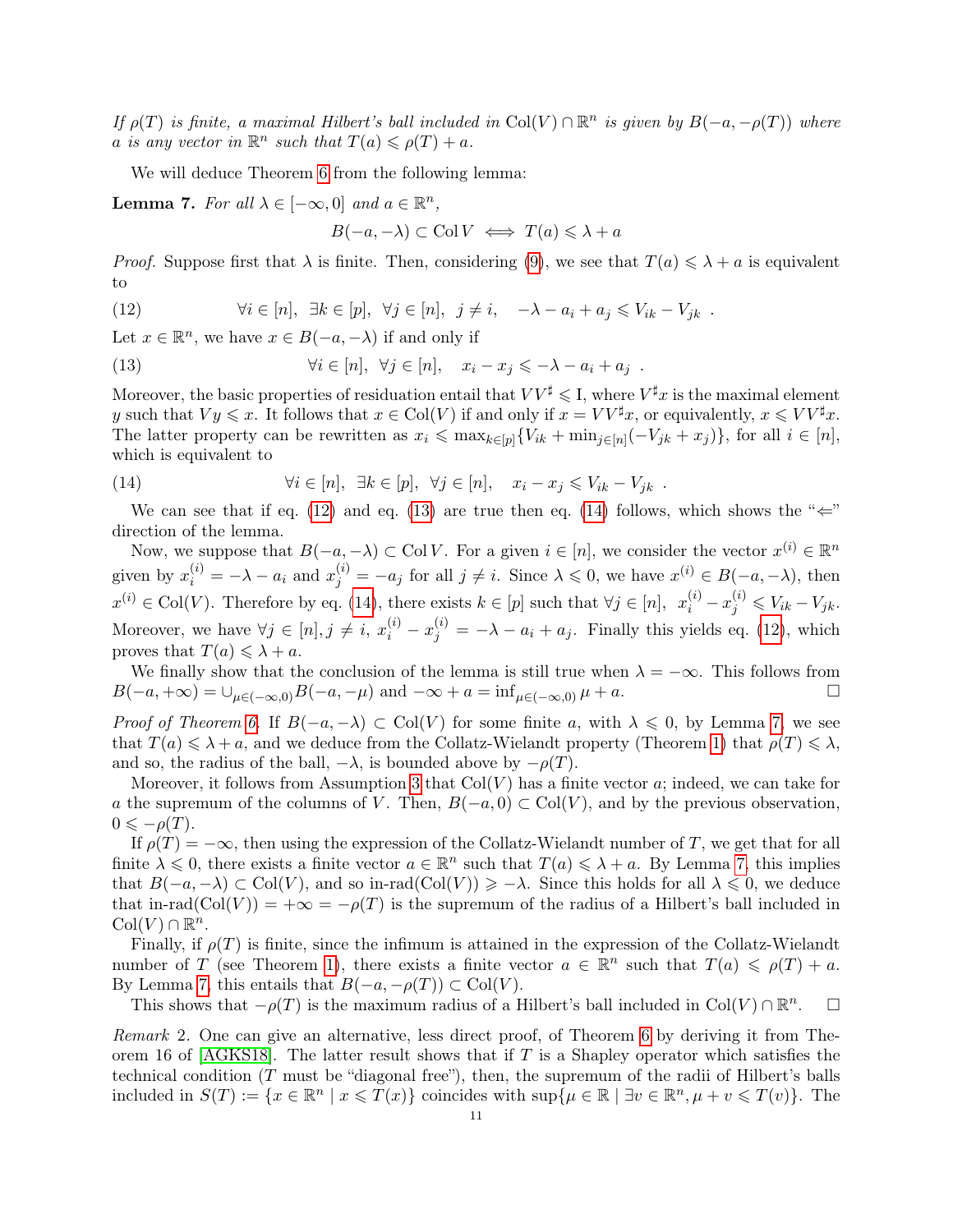initial part of the proof of Lemma [7,](#page-10-3) up to  $(14)$ , entails that  $Col(V)$  is precisely the set of vectors x such that  $x \leq -T(-x)$ .

The following is an immediate corollary of Theorem [6](#page-9-1)

<span id="page-11-0"></span>**Corollary 8.** The set  $Col(V) \cap \mathbb{R}^n$  is of empty interior if and only  $\rho(T) = 0$ .

By combining Corollary [8](#page-11-0) and Corollary [5,](#page-9-2) we recover the following known result, established in  $[DSS05]$  (when the entries of the matrix V are finite).

<span id="page-11-6"></span>**Corollary 9** (Compare with Th. 4.2 of [\[DSS05\]](#page-38-21)). The set Col(V)  $\cap \mathbb{R}^n$  is of empty interior if and only if  $\text{Col}(V)$  is included in a tropical hyperplane.

The following additional corollary implies that we can check in polynomial time whether the inner radius of  $Col(V)$  is finite.

<span id="page-11-2"></span>Corollary 10. The following assertions are equivalent:

- (1) The inner radius of  $Col(V)$  is infinite;
- <span id="page-11-3"></span>(2) There is no part of  $(\mathbb{R}_{max})^n$  that is left invariant by the operator T;
- <span id="page-11-1"></span>(3)  $T^n(0)$  is the vector identically equal to  $-\infty$ ;
- <span id="page-11-4"></span>(4)  $\rho(T) = -\infty$ .

*Proof.* [\(3\)](#page-11-1)⇒[\(1\)](#page-11-2): Suppose that  $T<sup>n</sup>(0)$  is equal to  $\perp$ , the identically  $-\infty$  vector. Let us take  $u \in$  $(\mathbb{R}_{\max})^n$ , not identically  $-\infty$ , such that  $T(u) = \rho(T) + u$ . Then, there is a constant  $\alpha \in \mathbb{R}$  such that  $u_i \leq \alpha$ , for all  $i \in [n]$ , and so  $n\rho(T) + u = T^n(u) \leq T^n(0) + \alpha$  is the identically  $-\infty$  vector. It follows that  $\rho(T) = -\infty$ . Then, by Theorem [6,](#page-9-1) the inner radius of Col(V) is infinite.

[\(1\)](#page-11-2)⇒[\(2\)](#page-11-3): Let I be a non-empty subset of [n], and suppose that the part  $P_I$  consisting of vectors of  $(\mathbb{R}_{max})^n$  of support I is left invariant by T. Let u be the vector in this part such that  $u_i = 0$ for all  $i \in I$ . Since  $T(u) \in P_I$ , there exists a real number  $\alpha$  such that  $T(u) \geq \alpha + u$ . Hence,  $\rho(T) = \text{cw}'(T) \geq \alpha > -\infty$ , and, by Theorem [6,](#page-9-1) in-rad(Col(V)) =  $-\rho(T) < +\infty$ .

 $(2) \Rightarrow (3)$  $(2) \Rightarrow (3)$  $(2) \Rightarrow (3)$ : Consider the map  $\pi : (\mathbb{R}_{max})^n \to \mathcal{P}([n])$ , which sends a vector u to its support,  $\pi(u) = \{i \in [n] \mid u_i \neq -\infty\}$ , and consider the equivalence relation ker  $\pi$  on  $(\mathbb{R}_{\text{max}})^n$ , such that  $(x, y) \in \ker \pi$  iff  $\pi(x) = \pi(y)$ . The quotient set  $(\mathbb{R}_{\max})^n / \ker \pi$  can be identified to  $\mathcal{P}([n])$ , and the order on  $(\mathbb{R}_{max})^n$  induces an order on  $(\mathbb{R}_{max})^n$ /ker  $\pi$ , corresponding to the inclusion order on  $\mathcal{P}([n])$ . The elements if  $(\mathbb{R}_{\max})^n$  ker  $\pi$  are precisely the parts of  $(\mathbb{R}_{\max})^n$ , together with the singleton consisting of the identically  $-\infty$  vector. Let  $\bot = \pi^{-1}(\emptyset)$  denote this singleton, and let  $\top = \pi^{-1}([n])$ . Observe that  $\top$  is the maximal element of  $(\mathbb{R}_{\text{max}})^n$ / ker  $\pi$ , and that  $\bot$  is its minimal element.

Since the operator  $T$  is order preserving and commutes with the addition of a constant, it induces a map  $T_{\pi}$  from  $(\mathbb{R}_{\max})^n$  ker  $\pi$  to itself, which is still order preserving. Moreover, the fixed points of  $T_{\pi}$ distinct from  $\perp$  are precisely the parts of  $(\mathbb{R}_{\text{max}})^n$  that are invariant by T. We have,  $T_{\pi}(\top) \leq \top$ , from which we deduce that  $((T_{\pi})^k(\top))_{k\geqslant 0}$  is a nonincreasing sequence. If  $(T_{\pi})^k(\top)=(T_{\pi})^{k+1}(\top)\neq \bot$ , for some k, then  $(T_{\pi})^k(\top)$  would be an invariant part of T, contradicting the assumption. It follows that the sequence  $(T^k_{\pi}(\top))_{k\geqslant0}$  strictly decreases until it reaches  $\bot$ . Since the maximal cardinality of a chain in the lattice  $\mathcal{P}(n)$  is  $n+1$ , it follows that  $(T<sub>\pi</sub>)<sup>n</sup>(T) = \bot$ . Hence,  $T<sup>n</sup>(0)$  is the identically −∞ vector.

Finally, the equivalence between [\(1\)](#page-11-2) and [\(4\)](#page-11-4) follows from Theorem [6.](#page-9-1)  $\Box$ 

Recall that a vector u in a tropical cone  $V \subset (\mathbb{R}_{max})^n$  is extreme [\[GK07,](#page-39-24) [BSS07\]](#page-38-22) if  $u = v \vee w$  with  $v, w \in V$  implies that  $u = v$  or  $u = w$ . An extreme direction of V is of the form  $\mathbb{R}_{\max} + u$ , for some extreme vector of  $V$ , i.e., it consists of the tropical scalar multiples of u. We say that a tropical cone in  $(\mathbb{R}_{\text{max}})^n$  is *simplicial* if it has precisely *n* extreme directions.

<span id="page-11-5"></span>**Proposition 11.** If a Hilbert's ball of positive radius is included in  $Col(V)$ , then it is also included in a simplicial tropical cone generated by some n columns of V .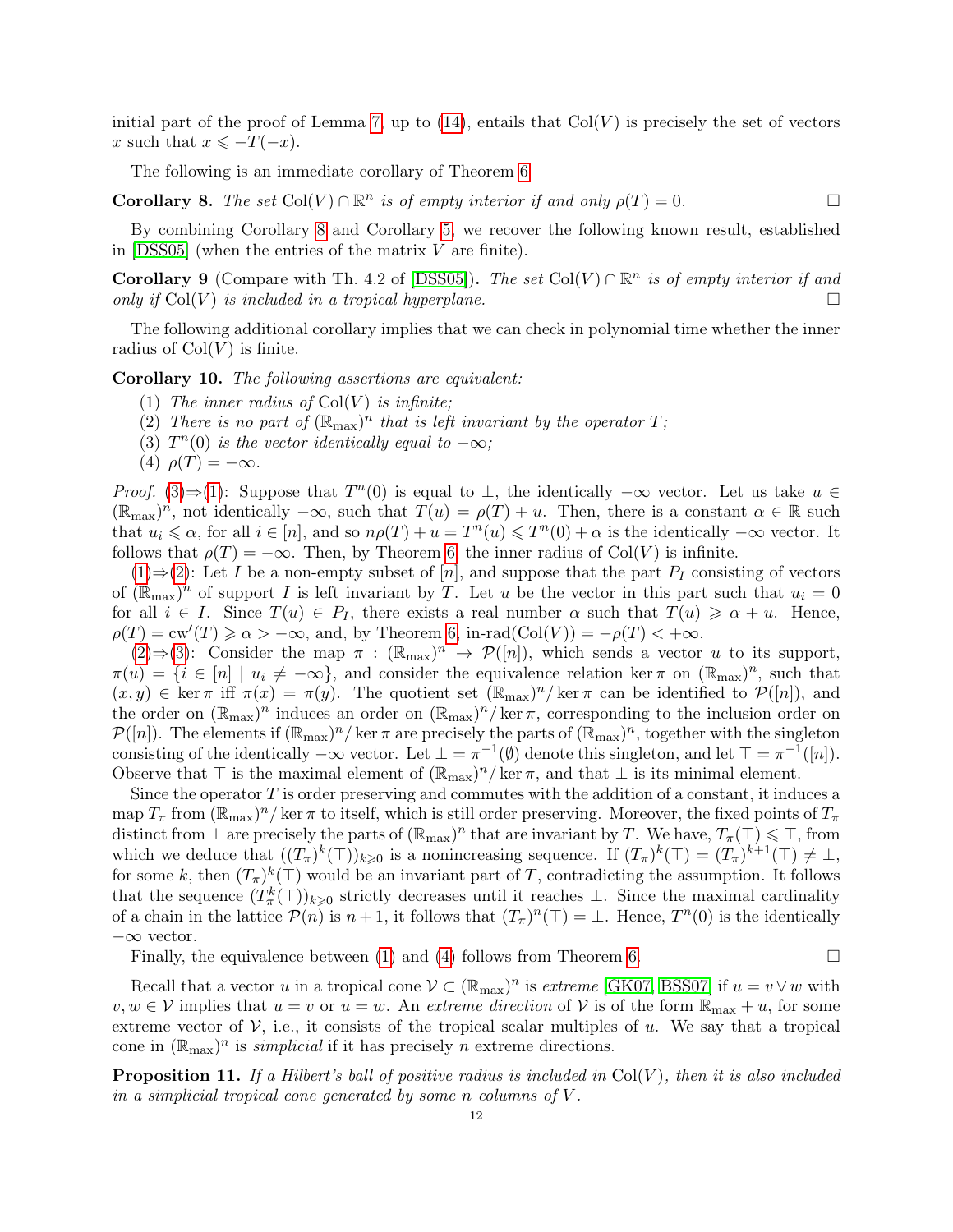*Proof.* For all maps  $\sigma : [n] \to [p]$ , such that  $(i, \sigma(i)) \in E$ , we consider the Shapley operator of the one-player game obtained when player MIN selects the action  $k = \sigma(i)$  in state i, that is,

$$
T^{\sigma}: (\mathbb{R}_{\max})^n \to (\mathbb{R}_{\max})^n, \qquad T_i^{\sigma}(x) = -V_{i\sigma(i)} + \max_{j \in [n], j \neq i} (V_{j\sigma(i)} + x_j) .
$$

If  $B(-a, -\lambda) \subset \text{Col}(V)$ , then, by Lemma [7,](#page-10-3)  $T(a) \leq \lambda + a$ . So, by choosing  $k = \sigma(i)$  that achieves the minimum in the expression of  $T(a)$  in [\(9\)](#page-8-2), we get  $T^{\sigma}(a) \leq \lambda + a$ . Let  $J := \sigma(|n|)$ , so that  $|J| \leq n$ . Since  $(i, \sigma(i)) \in E$  holds for all  $i \in [n]$ , the submatrix  $V[J]$  of V, obtained by keeping the columns in J, cannot have a  $-\infty$  row. Hence Lemma [7](#page-10-3) can be applied to  $V[J]$ . We deduce that  $B(-a,-\lambda) \subset \text{Col}(V[J])$ . Up to eliminating elements of J, we may assume that the set J is minimal to generate  $Col(V[J])$ .

Let  $u^j$  denote the jth column of V. Then, every  $u^j$  must be extreme in Col(V[J]). Indeed, suppose that  $u^j = v \vee w$  with  $v, w \in V$  with  $u^j \neq v$  and  $u^j \neq w$ . Then, we can write  $v = \vee_{k \in J} (\lambda_k + u^k)$ and  $w = \vee_{k \in J} (\mu_k + u^k)$ , for some  $\lambda_k, \mu_k \in \mathbb{R}_{\text{max}}$ . Moreover, we must have  $\lambda_j < 0$ , otherwise,  $v \geq v^j$ , and since  $v \leq v \vee w = u^j$ ,  $v = u^j$ , a contradiction. A similar result holds for w. Since  $u^j = v \vee w = \vee_{k \in J} ((\lambda_k \vee \mu_k) + u^k)$ , and  $\lambda_j \vee \mu_j < 0$ , we deduce that  $u^j = \vee_{k \in J \setminus \{j\}} ((\lambda_k \vee \mu_k) + u^k)$ is generated by the columns  $\{u^k \mid k \in J \setminus \{j\}\}\)$ , contradicting the minimality of J. It follows that every column of  $V[J]$  is extreme in Col $(V[J])$ .

To show that  $Col(V[J])$  is simplicial, it remains to check that  $|J| \geq n$ . It is known that a collection of at most  $n-1$  vectors in  $(\mathbb{R}_{max})^n$  is included in a tropical hyperplane – this follows for instance from a tropical analogue of the Radon theorem, see e.g. [\[But03\]](#page-38-23) or [\[AGG09,](#page-37-2) Coro. 6.13]; or this can be deduced from the characterization of the tropical rank [\[DSS05,](#page-38-21) [IR09,](#page-39-25) [AGG12\]](#page-37-0). So if  $|J| < n$ , then Col(V[J]) is of empty interior, contradicting  $B(-a, -\lambda) \subset \text{Col}(V[J])$ .

We get as a corollary the following result.

<span id="page-12-3"></span>Corollary 12. We have

<span id="page-12-0"></span>(15) 
$$
\text{in-rad}(\text{Col}(V)) = \max_{J} \text{in-rad}(\text{Col}(V[J]))
$$

where the maximum is taken over all subsets  $J\subset [p]$  of cardinality n. Moreover, if the inner radius is positive, the maximum is achieved by J such that  $Col(V|J)$  is simplicial.

By convention, if  $p < n$ , the maximum in [\(15\)](#page-12-0) is zero.

*Proof.* The inequality  $\geq$  in [\(15\)](#page-12-0) is trivial. If in-rad(Col(V)) = 0, the equality trivially holds in (15). If in-rad( $\text{Col}(V) > 0$ , then for all  $0 \leq \lambda < \text{in-rad}(\text{Col}(V))$ , there exists a Hilbert's ball of radius  $\lambda$  included in Col(V). By Proposition [11,](#page-11-5) this ball is also included in a simplicial tropical cone generated by columns of V, which means that there exists  $J \subset [p]$  of cardinality n such that  $\lambda \leq \text{in-rad}(Col(V[J])) \leq \max_J \text{in-rad}(Col(V[J]))$ . Since this holds for all  $0 \leq \lambda < \text{in-rad}(Col(V))$ , we deduce the inequality in-rad $(\text{Col}(V)) \leq \max_{J} \text{in-rad}((\text{Col}(V|J]))$  and so the equality.

<span id="page-12-1"></span>Corollary 13. Computing the inner-radius of a tropical polyhedron (Problem [2\)](#page-8-3) is polynomial-time Turing equivalent to mean payoff games (Problem [1\)](#page-5-0).

*Proof.* We observed immediately after stating Problem [1](#page-5-0) that the problem of computing  $\chi_i(T)$ , where  $T$  is the Shapley operator of a deterministic mean payoff game, satisfying Assumption [1,](#page-4-1) polynomially Turing-reduces to mean payoff games. By Theorem [6,](#page-9-1) the opposite of the innerradius is equal to  $\rho(T)$ . Since,  $\rho(T) = \max_{i \in [n]} \chi_i(T)$ , computing the inner-radius polynomially Turing-reduces to mean payoff games.

<span id="page-12-2"></span>Conversely, Corollary 3.11 of [\[GP13\]](#page-39-13) shows in particular that mean payoff games (Problem [1\)](#page-5-0) polynomially Turing-reduces to checking whether a collection of vectors  $v^1, \ldots, v^p$  of  $(\mathbb{Z}_{\text{max}})^n$  are included in a tropical hyperplane. By Corollary [9](#page-11-6) and Corollary [8,](#page-11-0) the latter problem is equivalent to checking whether the inner-radius of a tropical polyhedral cone  $Col(V)$  vanishes.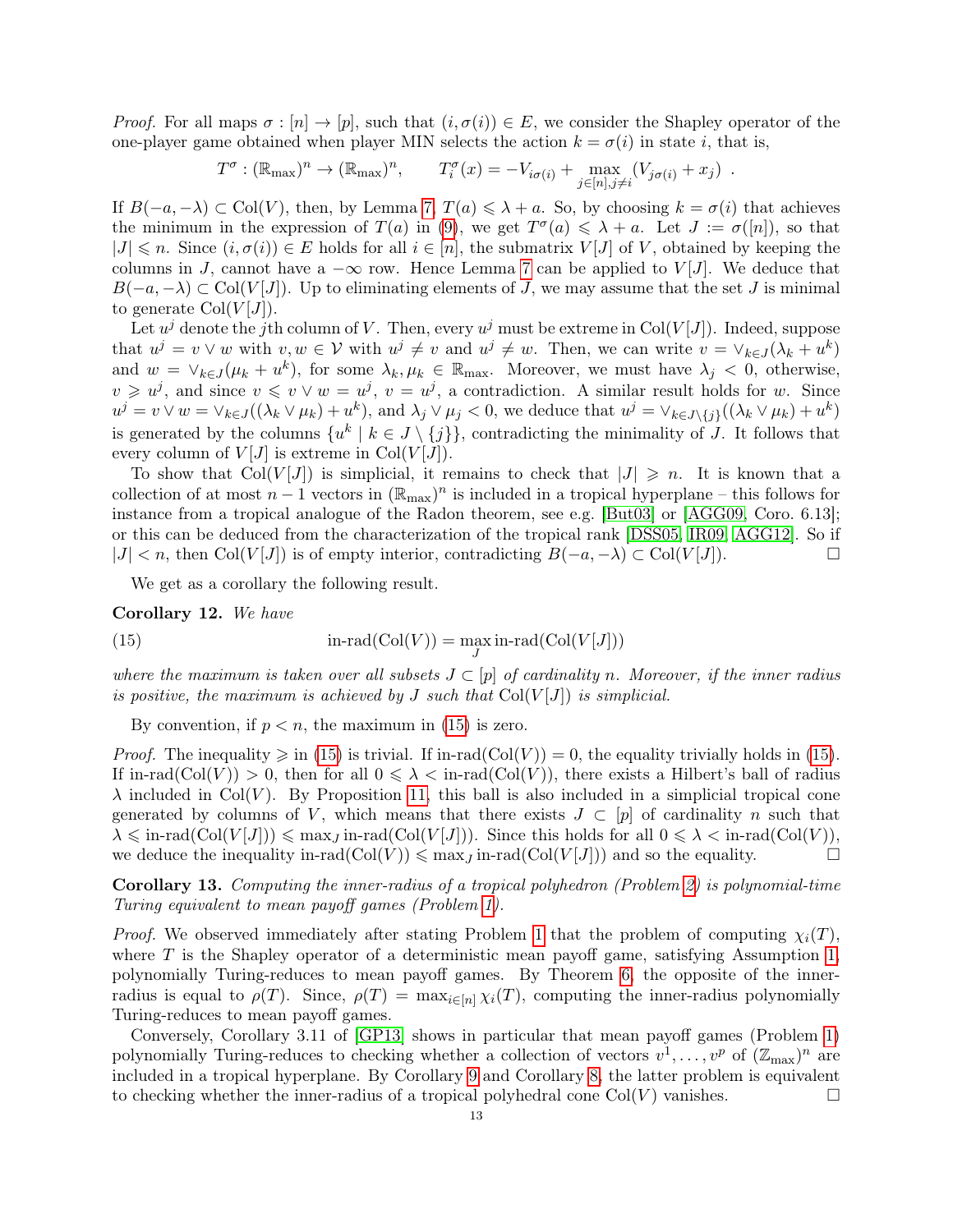# **Corollary 14.** Computing the center of a Hilbert's ball of maximal radius included in  $Col(V)$ , where  $V \in \mathbb{Z}_{\text{max}}^{n \times p}$ , polynomially Turing-reduces to mean payoff games.

*Proof.* We first compute the maximal radius,  $-\rho(T)$ , which has been noted above, polynomially Turing-reduces to mean payoff games. We can also obtain by the same type of reduction an optimal policy  $\sigma$  of Player Min, which satisfies  $\rho(T) = \rho(T^{\sigma})$ . Indeed, for each move of player Min  $i \to j$ , we can consider a modified Shapley operator  $T^{(i,j)}$  corresponding to the game in which player Min makes the move  $i \rightarrow j$  when in node i (i.e., this player has no choice in node i), and all the other allowed moves are unchanged. By checking whether  $\rho(T^{(i,j)}) = \rho(T)$ , we can verify if the move  $i \rightarrow j$  belongs to an optimal policy of Player Min. By repeatedly restricting the freedom of moves of Player Min, we arrive, after a polynomial number of evaluation of  $\rho(\cdot)$ , at such an optimal policy σ. We showed that the center of an optimal Hilbert's ball is of the form  $-u$  where  $u \in \mathbb{R}^n$  and  $T(u) \leq \rho(T) + u$ . Since  $T \leq T^{\sigma}$ , and  $\rho(T) = \rho(T^{\sigma})$ , it suffices to construct a vector in  $\mathbb{R}^n$  such that  $T^{\sigma}(u) \leq \rho(T^{\sigma}) + u$ . Considering the tropically linear map  $B := -\rho(T^{\sigma}) + T^{\sigma}$ , we see this is equivalent to  $Bu \leq u$ . A standard result of tropical spectral theory shows that one can compute such a vector u by solving a shortest path problem. Actually, a tropical generating family of the set of such vectors u is the set of columns of the so called "metric closure" or "Kleene star"  $B^*$  of the matrix B, defined as the tropical sum of the tropical powers of B, see e.g. [\[BCOQ92,](#page-38-20) Th. 3.101] and [\[But10,](#page-38-14) § 4.4]. Moreover, the tropical sum u of the columns of  $B^*$  is a finite vector. In this way, we constructed u such that  $Bu \leq u$ , and so  $T(u) \leq \rho(T) + u$ .

<span id="page-13-0"></span>*Remark* 3. A subset  $J \subset [p]$  satisfying in-rad(Col(V)) = max<sub>J</sub> in-rad(Col(V[J])) can be computed by using any mean payoff game algorithm that returns, together with the mean payoff  $\overline{\chi}(T)$ , a vector  $u \in \mathbb{R}^n$  such that  $T(u) \leq \overline{\chi}(T) + u$ . Indeed, we saw in the proof of Proposition [11](#page-11-5) that, taking any policy  $\sigma$  such that  $T(u) = T^{\sigma}(u)$ , and setting  $J := \sigma([n])$ , we have  $B(-u, -\overline{\chi}(T)) \subset \text{Col}(V[J])$ .



FIGURE (2) Example of an inner ball of the column space  $Col(V)$  in the projective space  $\mathbb{P}(\mathbb{R}_{max})^3$ , where  $V =$  $\sqrt{ }$  $\mathcal{L}$ −3 0 0 1 1 −1 0 0 −1 0 −3 0 0 −1 1 1 −1 0 −1 −1 −4 −2 −1 −1 −2 0 0  $\setminus$  $\cdot$ 

We can verify easily that  $\lambda = -1$  and  $a = (0, 0, 1)^\top$  satisfy  $T(a) = \lambda + a$ . Moreover, a policy  $\sigma$ such that  $T^{\sigma}(a) = T(a)$  is given by  $\sigma(1) = 4$ ,  $\sigma(2) = 6$  $\sigma(2) = 6$  and  $\sigma(3) = 8$ . Therefore, by Theorem 6 the maximal radius of a Hilbert's ball included in Col V is  $-\lambda = 1$ . Moreover, a maximal Hilbert's ball is given by  $B(a, 1)$ , and  $B(a, 1)$  is included in the simplicial cone Col(V[J]) where  $J = \{4, 6, 8\}$  =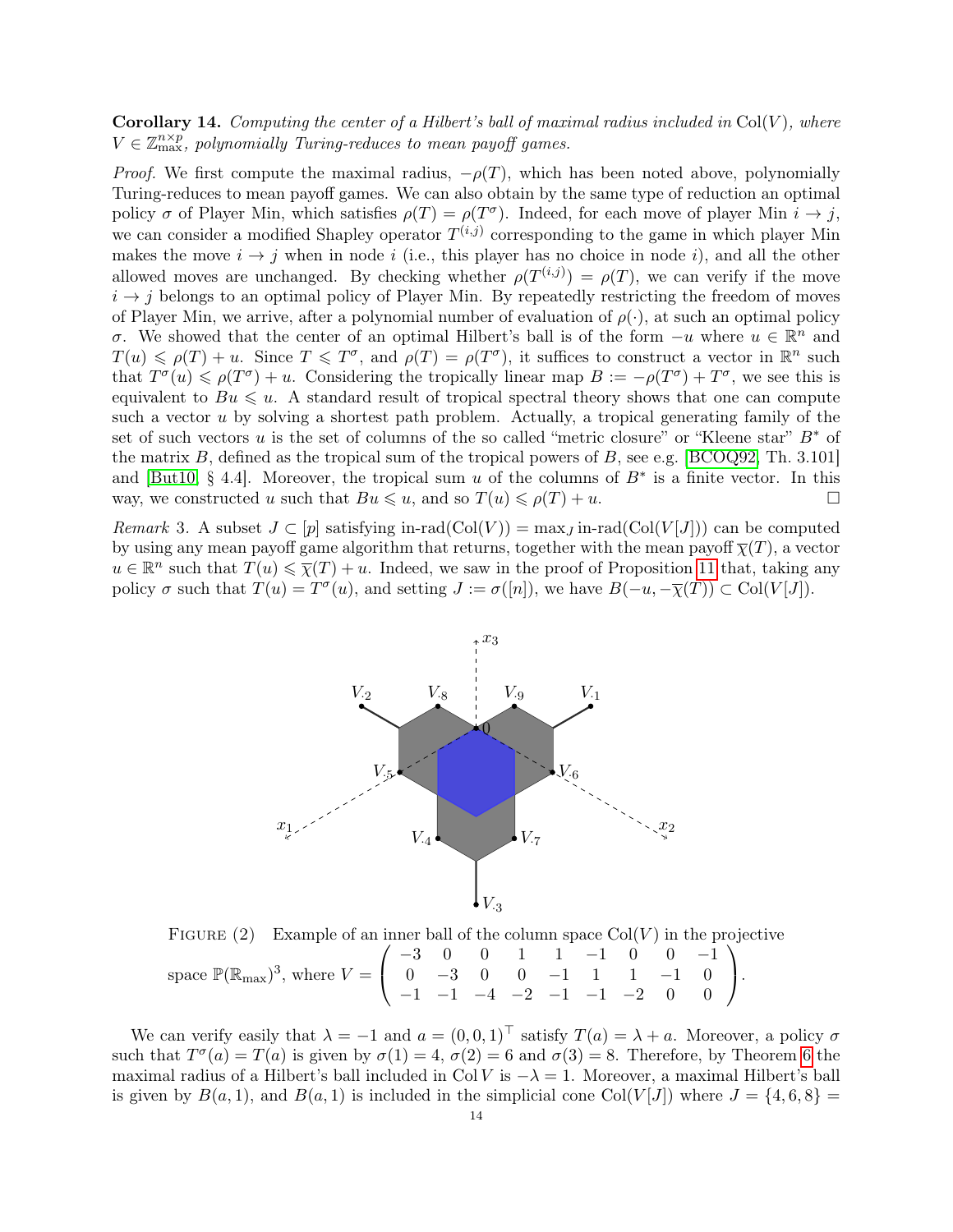$\sigma([3])$ . This Hilbert's ball, together with the simplicial cone Col(V[J]), are shown in Figure [2.](#page-13-0) Observe that the set J such that in-rad $(\text{Col}(V|J)) = \text{in-rad}(\text{Col}(V))$  is not unique, indeed, every  $J' = \{i, j, k\}$  with  $i \in \{4, 5\}, j \in \{6, 7\}$  and  $k \in \{8, 9\}$  is a candidate.

# 4. The strong duality theorem for tropical linear regression

<span id="page-14-0"></span>In this section we will study the best approximation of a set of points in the tropical projective space by a tropical hyperplane. We will show that the best error of approximation is equal to the inner radius of the tropical module generated by this set of points.

Let  $V = \{v^{(1)}, \dots, v^{(p)}\} \subset \mathbb{P}(\mathbb{R}_{\text{max}})^n$  be a finite subset of the tropical projective space. Since we mainly focus on  $Sp(V)$ , by abusing notions, we denote by  $V \in (\mathbb{R}_{max})^{n \times p}$  the matrix whose columns are given by some representatives of  $v^{(1)}, \dots, v^{(p)}$ . Note that  $Sp(\mathcal{V}) = Col(V)$ , which does not depend on the choice of the representatives of  $v^{(1)}, \dots, v^{(p)}$ . In the following, we use the notation  $r_{\mathcal{V}}^{\text{in}} = \text{in-rad}(\text{Sp}(\mathcal{V}))$ .

We introduce a one-sided Hausdorff distance from a set  $A \subset \mathbb{P}(\mathbb{R}_{max})^n$  to a set  $B \subset \mathbb{P}(\mathbb{R}_{max})^n$ with respect to the Hilbert's projective metric, which we shall call the *Hilbert's distance* from A to  $B$ :

<span id="page-14-4"></span>(16) 
$$
\text{dist}_H(A, B) := \sup_{a \in A} \text{dist}_H(a, B) , \quad \text{with } \text{dist}_H(a, B) := \inf_{b \in B} d(a, b) .
$$

Note that  $dist_H(A, B) = 0$  if and only if for each part  $P_I$  of the tropical projective space,  $A \cap P_I$ is included in the closure of  $B \cap P_I$  with respect to the relative topology of  $P_I$ .

We are interested in the following *tropical linear regression problem*, consisting of finding a best hyperplane approximation of the set  $V$  in Hilbert's distance:

<span id="page-14-3"></span>(17) 
$$
\inf_{a \in \mathbb{P}(\mathbb{R}_{\max})^n} \text{dist}_H(\mathcal{V}, \mathcal{H}_a) .
$$

Observe that if there is an index  $i \in [n]$  such that  $v_i^{(1)} = \cdots = v_i^{(p)} = -\infty$ , then the tropical linear regression problem is trivially solved by setting  $a_i = 0$  and  $a_j = -\infty$  for  $j \neq i$ . Hence, in the sequel, we shall assume that the matrix  $V$  satisfies Assumption [3.](#page-8-1) In particular, considering the operator T defined in Equation [\(9\)](#page-8-2), we know from Theorem [6](#page-9-1) that the inner radius of  $Sp(V)$  is  $-\rho(T)$ .

<span id="page-14-1"></span>The following lemma gives a simple formula for the Hilbert's distance from a point to a hyperplane.

<span id="page-14-2"></span>**Lemma 15.** For  $x, a \in \mathbb{P}(\mathbb{R}_{max})^n$ , let  $i^* \in \text{argmax}_{i \in [n]}(x_i + a_i)$ . Then the Hilbert's distance from the point x to the hyperplane  $\mathcal{H}_a$  is

(18) 
$$
\text{dist}_H(x, \mathcal{H}_a) = x_{i^*} + a_{i^*} - \max_{i \in [n], i \neq i^*} (x_i + a_i) ,
$$

where we use the convention  $(-\infty) - (-\infty) = 0$ .

*Proof.* If  $\max_{i \in [n]} (x_i + a_i) = -\infty$ , then  $x \in \mathcal{H}_a$  and Equation [\(18\)](#page-14-1) holds with the convention  $(-\infty) - (-\infty) = 0$ . If  $\max_{i \in [n]} (x_i + a_i) \neq -\infty$  and the maximum in the expression is attained twice, then  $x \in \mathcal{H}_a$  and Equation [\(18\)](#page-14-1) holds.

Now we focus on the case  $\max_{j\in[n],j\neq i^*}(x_j + a_j) < x_{i^*} + a_{i^*} \in \mathbb{R}$ , which implies  $x_{i^*} \in \mathbb{R}$  and  $a_{i^*} \in \mathbb{R}$ . We split the argument into the following two cases.

Case 1:  $\max_{j \in [n], j \neq i^*} (x_j + a_j) \in \mathbb{R}$ . Then  $\delta := x_{i^*} + a_{i^*} - \max_{j \in [n], j \neq i^*} (x_i + a_i) > 0$ . Consider the point  $\tilde{x}$  given by

$$
\begin{cases} \tilde{x}_{i^*} = x_{i^*} - \delta \\ \tilde{x}_j = x_j \end{cases}
$$
, for  $j \in [n], j \neq i^*$ 

Then  $\tilde{x} \in \mathcal{H}_a$  and  $d(x, \tilde{x}) = \delta$ , implying  $dist_H(x, \mathcal{H}_a) \leq \delta$ . Now, let  $x' \in \mathcal{H}_a$ , then the maximum in  $\max_{j\in[n]}(x'_j+a_j)$  is achieved at least twice. So there exists  $i\neq i^*$ , such that  $\max_{j\in[n]}(x'_j+a_j)=$  $x'_i + a_i$ . Since  $i \neq i^*$ , we have  $\delta \leq x_{i^*} + a_{i^*} - (x_i + a_i)$ , then  $x'_i - x_i \geq x'_i + a_i - (x_{i^*} + a_{i^*}) + \delta$ .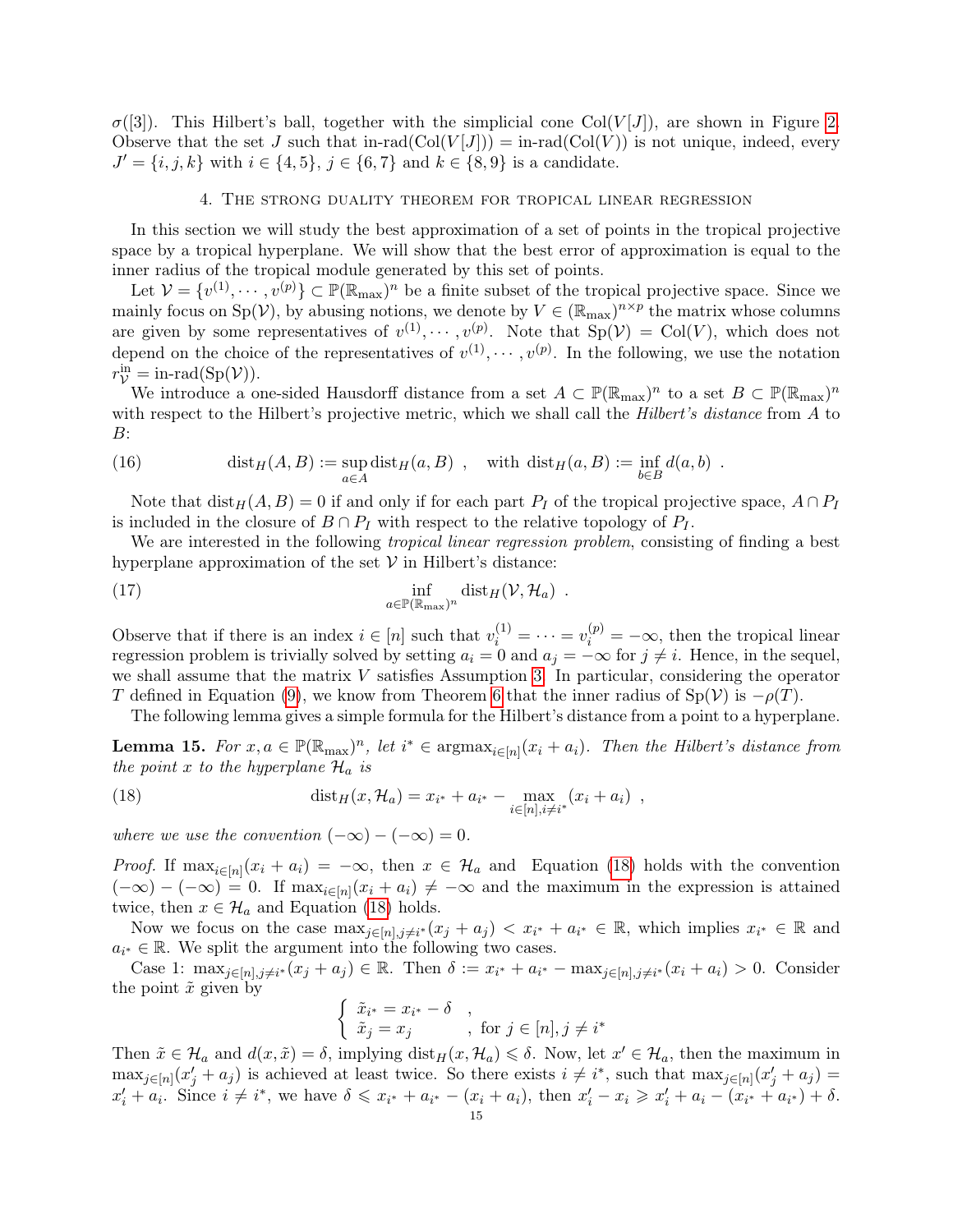Since  $x'_{i^*} + a_{i^*} \le \max_{k \in [n]} (x'_k + a_k) = x'_i + a_i$ , then  $x'_{i^*} - x_{i^*} \le x'_i + a_i - (x_{i^*} + a_{i^*})$ . Therefore  $d(x, x') \geqslant (x'_i - x_i) - (x'_i - x_i) \geqslant \delta$ , which proves  $dist_H(x, \mathcal{H}_a) \geqslant \delta$ .

Case 2:  $\max_{j\in[n],j\neq i^*}(x_j+a_j)=-\infty$ . For  $x'\in\mathcal{H}_a$ , there exists  $i\neq i^*$ , such that  $\max_{j\in[n]}(x'_j+a_j)$  $a_j$  =  $x'_i + a_i$ . If  $x'_i + a_i = -\infty$ , then  $x'_{i^*} - a_{i^*} = -\infty$ . Since  $a_{i^*} \in \mathbb{R}$ , then  $x'_{i^*} = -\infty$ . Thus the fact that  $x_{i^*} \in \mathbb{R}$  forces  $d(x, x') = +\infty$ , i.e.,  $dist_H(x, \mathcal{H}_a) = +\infty$  and Equation [\(18\)](#page-14-1) holds. Now if  $x'_i + a_i \in \mathbb{R}$ , then  $x'_i \in \mathbb{R}$  and  $a_i \in \mathbb{R}$ . Since the assumption  $\max_{j \in [n], j \neq i^*} (x_j + a_j) = -\infty$ and  $i \neq i^*$  gives us  $x_i + a_i = -\infty$ , we have  $x_i = -\infty$ , which leads to  $d(x, x') = +\infty$ . Therefore  $dist_H(x, \mathcal{H}_a) = +\infty$  and Equation [\(18\)](#page-14-1) holds.

The next lemma shows that the distance from a Hilbert's ball to any tropical hyperplane is bounded below by the radius of this ball.

<span id="page-15-0"></span>**Lemma 16.** For  $a, b \in \mathbb{P}(\mathbb{R}_{max})^n$ , suppose that the supports of a and b are not disjoint. Then, for all  $r \geqslant 0$ , we have

(19) 
$$
\text{dist}_H(B(a,r), \mathcal{H}_b) \geq r .
$$

*Proof.* Let  $i^* \in \text{argmax}_{i \in [n]} (a_i + b_i)$ . Since the supports of a, b are not disjoint, we have  $a_{i^*} + b_{i^*} >$  $-\infty$ . Define  $x \in (\mathbb{R}_{max})^n$  by  $x_{i^*} = r + a_{i^*}$  and  $x_i = a_i$  for all  $i \neq i^*$ . Then  $x \in B(a, r)$ , and for all  $i \neq i^*, x_{i^*} + b_{i^*} = r + a_{i^*} + b_{i^*} \geq r + a_i + b_i = r + x_i + b_i$ . So by Lemma [15](#page-14-2) we deduce that  $dist_H(x, \mathcal{H}_b) \geq r$ , which implies that  $dist_H(B(a, r), \mathcal{H}_b) \geq r$ .

<span id="page-15-1"></span>**Lemma 17.** Suppose that W is a tropical cone in  $(\mathbb{R}_{max})^n$ . Then,

(20) 
$$
\text{dist}_H(\text{Sp}(\mathcal{V}), \mathcal{W}) = \text{dist}_H(\mathcal{V}, \mathcal{W}) .
$$

*Proof.* Consider an element  $x \in Sp(V)$ , so that there exists a finite subset of points  $(v^{(j)})_{j\in J}$  of V and  $(\alpha_j)_{j\in J} \in \mathbb{R}^J$ , satisfying  $x = \vee_{j\in J}(\alpha_j + v^{(j)})$ . Take  $\lambda > \text{dist}_H(\mathcal{V}, \mathcal{W})$ . Then, for any  $j \in J$ , there exists  $w^{(j)} \in \mathcal{W}$  such that  $d(v^{(j)}, w^{(j)}) \leq \lambda$ , and so, there are real numbers  $\gamma^j, \beta^j$  such that  $\gamma^j + w^{(j)} \leq v^{(j)} \leq \beta^j + w^{(j)}$ , and  $\beta^j - \gamma^j \leq \lambda$ . After replacing  $w^{(j)}$  by  $\gamma^j + w^{(j)} \in \mathcal{W}$ , we may assume that  $\gamma^j = 0$ . Then,  $\forall_{j \in J} \alpha_j + w^{(j)} \leq x \leq \lambda + \forall_{j \in J} \alpha_j + w^{(j)}$ , which entails that  $dist_H(x, \mathcal{W}) \leq \lambda$ . Since this holds for all  $\lambda > \text{dist}_H(\mathcal{V}, \mathcal{W})$ , we deduce that  $\text{dist}_H(x, \mathcal{W}) \leq \text{dist}_H(\mathcal{V}, \mathcal{W})$ , and so,  $dist_H(Sp(\mathcal{V}), \mathcal{W}) \leq \text{dist}_H(\mathcal{V}, \mathcal{W}).$ 

The other inequality follows from  $\mathcal{V} \subset Sp(\mathcal{V})$ .

$$
\Box
$$

The next lemma shows that the distance from the set  $V$  to any tropical hyperplane is always greater than or equal to the radius of any Hilbert's ball included in the module  $Sp(\mathcal{V})$ .

Lemma 18 (Weak duality). We have the following inequality

<span id="page-15-3"></span>(21) 
$$
r_{\mathcal{V}}^{\text{in}} = \sup\{r \geq 0 \mid \exists a \in \mathbb{R}^n, B(a,r) \subset \text{Sp}(\mathcal{V})\} \leq \inf_{b \in \mathbb{P}(\mathbb{R}_{\text{max}})^n} \text{dist}_H(\mathcal{V}, \mathcal{H}_b) .
$$

*Proof.* Let  $a \in \mathbb{R}^n$  and  $r \geq 0$  such that  $B(a, r) \subset \text{Sp}(\mathcal{V})$ , and let  $b \in \mathbb{P}(\mathbb{R}_{max})^n$ . Since the supports of a and b are not disjoint, by Lemma [16,](#page-15-0) we have  $r \leq \text{dist}_{H}(B(a, r), \mathcal{H}_{b})$ . Since  $B(a, r) \subset \text{Sp}(\mathcal{V})$ , then  $dist_H(B(a, r), \mathcal{H}_b) \leq \text{dist}_H(\text{Sp}(\mathcal{V}), \mathcal{H}_b)$ . Therefore, by using Lemma [17,](#page-15-1) we conclude that  $r \leqslant \text{dist}_H(\mathcal{V}, \mathcal{H}_b).$ 

<span id="page-15-2"></span>**Lemma 19.** For all  $\lambda \in [-\infty, 0]$  and  $b \in \mathbb{P}(\mathbb{R}_{max})^n$ , we have

(22) 
$$
T(b) \geq \lambda + b \Leftrightarrow \text{dist}_H(\mathcal{V}, \mathcal{H}_b) \leq -\lambda.
$$

*Proof.* The equivalence is trivial if  $\lambda = -\infty$ , so, we suppose that  $\lambda \in (-\infty, 0]$ . Suppose in addition that  $T(b) \geq \lambda + b$ , i.e., for any  $i \in [n]$ ,

$$
\min_{k \in [p], (i,k) \in E} [-V_{ik} + \max_{j \in [n], j \neq i} (V_{jk} + b_j)] \ge \lambda + b_i.
$$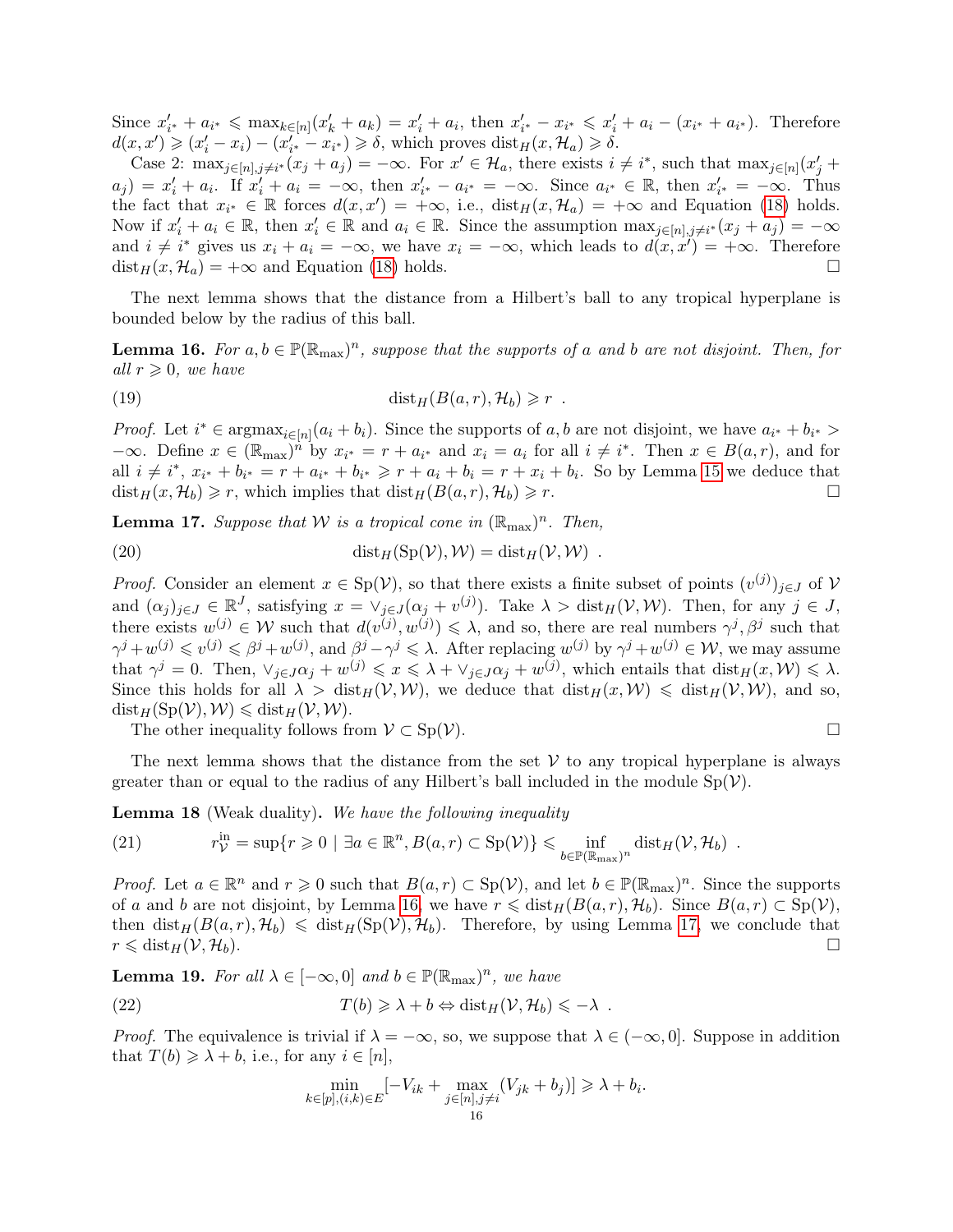Then for any  $i \in [n]$  and any  $k \in [p]$ ,

$$
V_{ik} + b_i \leq \max_{j \in [n], j \neq i} (V_{jk} + b_j) - \lambda.
$$

For each  $k \in [p]$ , by taking  $i \in \text{argmax}_{j \in [n]} (V_{jk} + b_j)$  and using Lemma [15,](#page-14-2) we deduce that the distance from the column  $V_{k} = v^{(k)}$  to the hyperplane  $\mathcal{H}_{b}$  is  $\leqslant -\lambda$ , which implies  $dist_{H}(V, \mathcal{H}_{b}) \leqslant -\lambda$ .

Now we suppose that  $dist_H(\mathcal{V}, \mathcal{H}_b) \leq -\lambda$ . For  $k \in [p]$  and  $i \in [n]$ , if  $i \notin \text{argmax}_{j \in [n]}(V_{jk} + b_j)$ , then

$$
V_{ik} + b_i \leqslant \max_{j \in [n], j \neq i} (V_{jk} + b_j) \leqslant \max_{j \in [n], j \neq i} (V_{jk} + b_j) - \lambda.
$$

Otherwise, if  $i \in \text{argmax}_{j \in [n]} (V_{jk} + b_j)$ , then knowing that  $\text{dist}_H(v^{(k)}, \mathcal{H}_b) \leq -\lambda$  and using Lemma [15,](#page-14-2) we get  $V_{ik} + b_i \leq \max_{j \in [n], j \neq i} (V_{jk} + b_j) - \lambda$ . Therefore, we deduce that for all  $i \in [n]$  and  $k \in [p]$ ,

$$
V_{ik} + b_i \leq \max_{j \in [n], j \neq i} (V_{jk} + b_j) - \lambda.
$$

Thus for all  $i \in [n]$ ,

$$
\min_{k \in [p], (i,k) \in E} [-V_{ik} + \max_{j \in [n], j \neq i} (V_{jk} + b_j)] \geq \lambda + b_i,
$$

namely  $T(b) \geq \lambda + b$ .

The following theorem presents a strong duality result between a best tropical hyperplane approximation of a set  $V$  of points and the largest inner balls that its module  $Sp(V)$  contains.

<span id="page-16-0"></span>Theorem 20 (Strong duality). We have

<span id="page-16-1"></span>(23) 
$$
\min_{b \in \mathbb{P}(\mathbb{R}_{\max})^n} \text{dist}_H(\mathcal{V}, \mathcal{H}_b) = r_{\mathcal{V}}^{\text{in}} = \sup\{r \geq 0 \mid \exists a \in \mathbb{R}^n, B(a, r) \subset \text{Sp}(\mathcal{V})\}.
$$

The minimum is achieved by any vector  $b \in \mathbb{P}(\mathbb{R}_{max})^n$  such that  $T(b) \geq \rho(T) + b$ . Moreover, if  $r_V^{\text{in}}$  is finite, the supremum is achieved by a ball  $B(-c, r_V^{\text{in}})$  where  $c \in \mathbb{R}^n$  is any vector such that  $T(c) \leqslant \rho(T) + c.$ 

*Proof.* Theorem [6](#page-9-1) entails that  $r_{\mathcal{V}}^{\text{in}} = -\rho(T)$  and that the last assertion of the theorem holds. Moreover, the existence of a vector  $b \in \mathbb{P}(\mathbb{R}_{max})^n$  such  $T(b) \geq \rho(T) + b$  follows from Theorem [1.](#page-7-1) Then, by Lemma [19,](#page-15-2) we have  $dist_H(V, H_b) \leq r_V^{\text{in}}$ , which combined with the weak duality property [\(21\)](#page-15-3) implies that the equality holds in [\(21\)](#page-15-3), and that b such that  $T(b) \geq \rho(T) + b$  achieves the minimum in  $(23)$ .

The following lemma allows us to bound from below the value of the tropical linear regression problem by looking at points in the sectors of a hyperplane  $\mathcal{H}_a$ .

<span id="page-16-2"></span>**Lemma 21.** If  $a \in \mathbb{R}^n$  and  $r \in [0, +\infty]$  are such that

$$
\forall i \in [n], \exists k \in [p], \quad v^{(k)} \in S_i(a) \quad \text{and} \quad \text{dist}_H(v^{(k)}, \mathcal{H}_a) \geq r \enspace ,
$$

then  $B(-a,r) \subset \text{Col}(V)$  and  $\min_{b \in \mathbb{P}(\mathbb{R}_{max})^n} \text{dist}_H(V, \mathcal{H}_b) \geq r$ .

*Proof.* If  $r = +\infty$ , then for any  $i \in [n]$ , there is some  $\sigma_i \in [p]$  such that  $v^{(\sigma_i)} \in S_i(a)$  and  $dist_H(v^{(\sigma_i)}, \mathcal{H}_a) = +\infty$ . Since a is finite, for any  $i \in [n]$ , we have  $v_i^{(\sigma_i)} \in \mathbb{R}$  and  $v_j^{(\sigma(i))} = -\infty$  for any  $j \neq i$ . We deduce that  $Sp(v^{(\sigma_1)}, \dots, v^{(\sigma_n)}) = \mathbb{R}_{\text{max}}$ . Then  $Col(V) = \mathbb{R}_{\text{max}}$ , and so  $B(-a, +\infty) =$  $\mathbb{R}_{\max} \subset \text{Col}(V)$ .

Now we consider  $r \in [0, +\infty)$ . For  $i \in [n]$ , by the assumption of this lemma, there exists  $k \in [p]$  such that  $v^{(k)} \in S_i(a)$  and  $dist_H(v^{(k)}, \mathcal{H}_a) \geq r$ . Hence, by using [\(11\)](#page-9-3) and Lemma [15,](#page-14-2) we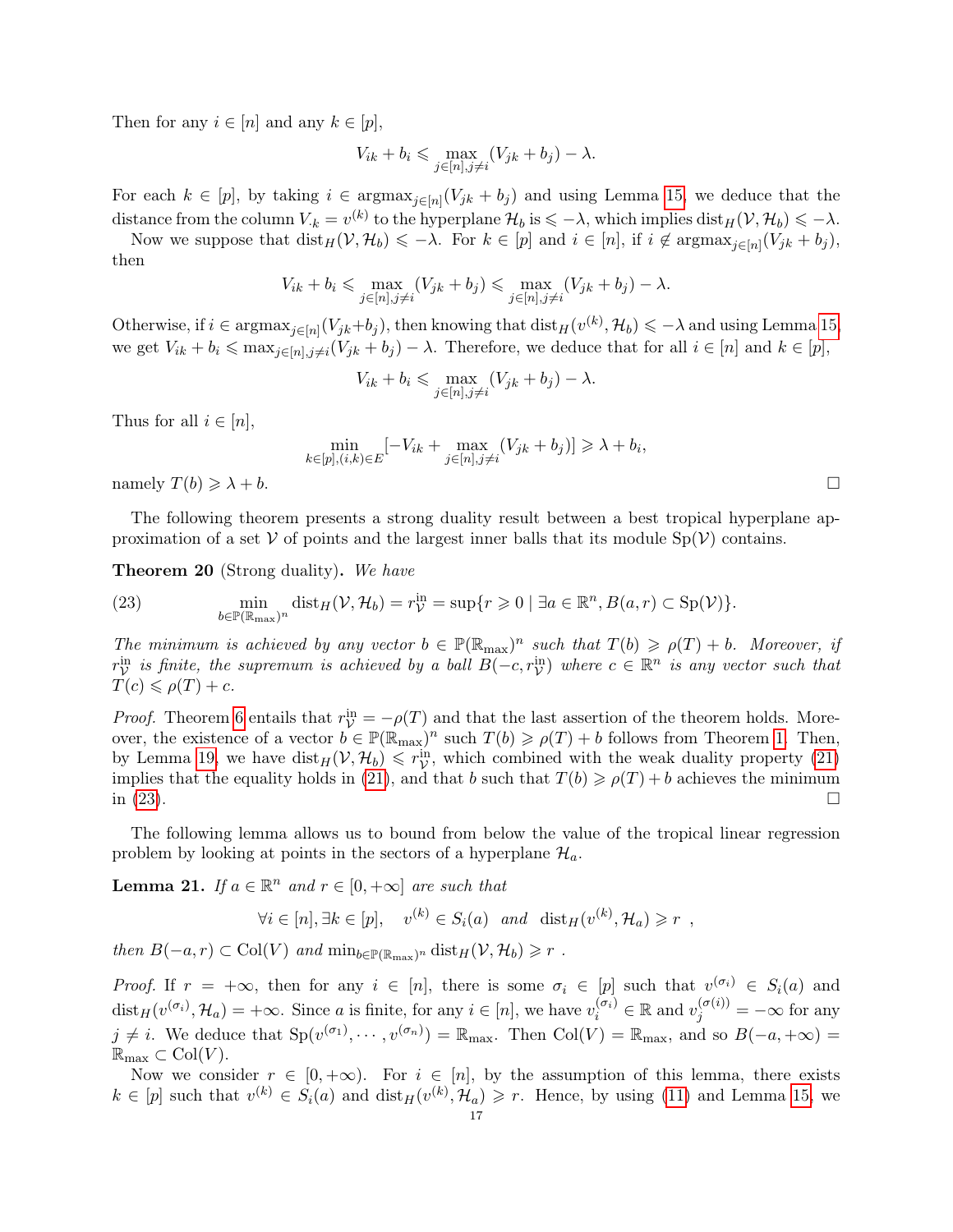deduce that the column  $V_{k} = v^{(k)}$  satisfies  $V_{ik} + a_i \geq r + \max_{j \neq i} (V_{jk} + a_j)$ . Therefore, we have  $-V_{ik} + \max_{j \neq i} (V_{jk} + a_j) \leq -r + a_i$ , which implies for any  $i \in [n]$ ,

$$
T_i(a) = \inf_{l \in [p], (i,l) \in E} \left[ -V_{il} + \max_{j \in [n], j \neq i} (V_{jl} + a_j) \right] \leq -r + a_i,
$$

i.e.,  $T(a) \leqslant -r + a$ . Therefore, by Lemma [7,](#page-10-3) we deduce that  $B(-a, r) \subset Col(V)$ .

Finally by Theorem [20,](#page-16-0) we have

$$
\min_{b \in \mathbb{P}(\mathbb{R}_{\max})^n} \text{dist}_H(\mathcal{V}, \mathcal{H}_b) = r_{\mathcal{V}}^{\text{in}} = \sup\{s \geq 0 \mid \exists x \in \mathbb{R}^n, B(x, s) \subseteq \text{Sp}(\mathcal{V})\} \geq r.
$$

 $\Box$ 

Given a hyperplane  $\mathcal{H}_b$ , we call witness point of  $\mathcal{H}_b$  any point p in V such that the distance from p to the hyperplane  $\mathcal{H}_b$  equals the distance from the set V to this hyperplane.

<span id="page-17-2"></span>**Theorem 22** (Optimality certificates). Let  $a \in \mathbb{R}^n$ , then the following assertions are equivalent:

- (1)  $T(a) = \rho(T) + a;$
- (2) The hyperplane  $\mathcal{H}_a$  admits a witness point in each sector, meaning that  $\forall i \in [n], \exists k \in$  $[p], v^{(k)} \in S_i(a)$  and  $\text{dist}_H(v^{(k)}, \mathcal{H}_a) = \text{dist}_H(\mathcal{V}, \mathcal{H}_a)$ .

Moreover, if these assertions hold, then,  $\rho(T) = -\text{dist}_H(V, \mathcal{H}_a)$ ,  $\mathcal{H}_a$  is an optimal solution of the tropical linear regression problem, and  $B(-a, dist_H(V, H_a))$  is a Hilbert's ball of maximal radius included in  $\text{Sp}(\mathcal{V})$ .

*Proof.* If  $a \in \mathbb{R}^n$  satisfies  $T(a) = \rho(T) + a = -r^{\text{in}}_{\mathcal{V}} + a$ , then by Theorem [20,](#page-16-0)  $\mathcal{H}_a$  is optimal in Equation [\(23\)](#page-16-1), i.e.,  $dist_H(V, \mathcal{H}_a) = r_V^{\text{in}}$ , and for all  $i \in [n]$  we have

$$
\min_{k \in [p], (i,k) \in E} [-V_{ik} + \max_{j \in [n], j \neq i} (V_{jk} + a_j)] = -r_{\mathcal{V}}^{\text{in}} + a_i.
$$

Then for all  $i \in [n]$ , there exists  $k \in [p]$  such that

$$
-V_{ik} + \max_{j \in [n], j \neq i} (V_{jk} + a_j) = -r_{\mathcal{V}}^{\text{in}} + a_i,
$$

i.e.,  $V_{ik} + a_i = r_{\mathcal{V}}^{\text{in}} + \max_{j \in [n], j \neq i} (V_{jk} + a_j)$ . This implies that  $v^{(k)} = V_{ik} \in S_i(a)$ , and also by Lemma [15,](#page-14-2) that  $dist_H(v^{(k)}, \mathcal{H}_a) = r_{\mathcal{V}}^{\text{in}} = dist_H(\mathcal{V}, \mathcal{H}_a)$ .

Now, we suppose that we have assertion (2). By Lemma [21,](#page-16-2) we have

$$
\min_{b \in \mathbb{P}(\mathbb{R}_{\max})^n} \text{dist}_H(\mathcal{V}, \mathcal{H}_b) \geqslant \text{dist}_H(\mathcal{V}, \mathcal{H}_a),
$$

which means that  $\mathcal{H}_a$  achieves the minimum in [\(23\)](#page-16-1), so that  $dist_H(\mathcal{V}, \mathcal{H}_a) = r_{\mathcal{V}}^{\text{in}}$ . Hence,  $\forall k \in$  $[p], \text{dist}_H(v^{(k)}, \mathcal{H}_a) \leqslant r_{\mathcal{V}}^{\text{in}},$  so that by Lemma [15](#page-14-2) we have  $\forall k \in [p], \forall i \in [n]$ ,

$$
V_{ik} + a_i \leqslant r^{\text{in}}_{\mathcal{V}} + \max_{j \in [n], j \neq i} (V_{jk} + a_j).
$$

Therefore, we obtain

<span id="page-17-0"></span>(24) 
$$
\forall i \in [n], \forall k \in [p], (i,k) \in E; -r_{\mathcal{V}}^{\text{in}} + a_i \leqslant -V_{ik} + \max_{j \in [n], j \neq i} (V_{jk} + a_j) .
$$

Assertion (2) also implies  $\forall i \in [n], \exists k \in [p], V_{ik} + a_i \ge \max_{j \in [n], j \neq i} (V_{jk} + a_j)$  and  $\text{dist}_H(v^{(k)}, \mathcal{H}_a) =$  $r_{\mathcal{V}}^{\text{in}}$ , with  $V_{ik} \neq -\infty$  because  $a \in \mathbb{R}^n$  and  $V_{ik} \neq \bot$ . This means, by Lemma [15,](#page-14-2) that  $\forall i \in [n], \exists k \in$  $[p], (i, k) \in E, V_{ik} + a_i = r_{\mathcal{V}}^{\text{in}} + \max_{j \in [n], j \neq i} (V_{jk} + a_j)$ . Then

<span id="page-17-1"></span>(25) 
$$
\forall i \in [n], \exists k \in [p], (i,k) \in E; -r_{\mathcal{V}}^{\text{in}} + a_i = -V_{ik} + \max_{j \in [n], j \neq i} (V_{jk} + a_j) .
$$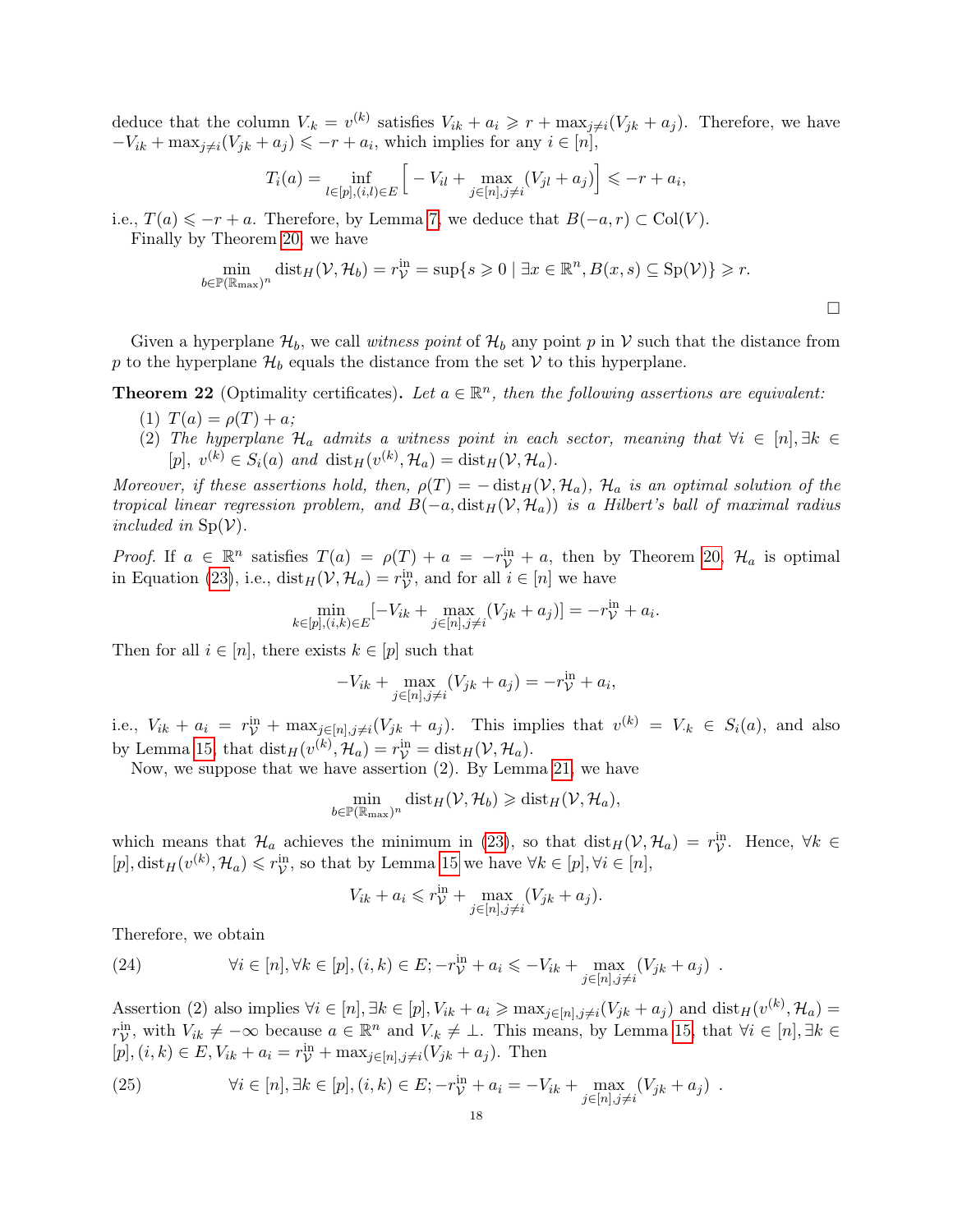From [\(24\)](#page-17-0) and [\(25\)](#page-17-1), we conclude that

$$
\forall i \in [n], -r_{\mathcal{V}}^{\text{in}} + a_i = \min_{k \in [p], (i,k) \in E} [-V_{ik} + \max_{j \in [n], j \neq i} (V_{jk} + a_j)] = T_i(a).
$$

Therefore  $T(a) = \rho(T) + a$ .

The final part of the theorem follows from Theorem [20.](#page-16-0)

<span id="page-18-1"></span>Remark 4. When  $T(a) = \rho(T) + a$  and  $a \in \mathbb{R}^n$ , Theorem [22](#page-17-2) and Theorem [20](#page-16-0) entail the following remarkable property: there is an optimal Hilbert's ball whose center coincides with the apex of an optimal regression hyperplane. This property is illustrated in Figure [4](#page-20-1) below.

Remark 5. The situation in which  $T(a) = \perp$  holds for some finite vector a (or equivalently, for all finite vectors a) is degenerate. Indeed, we observe from the proof of Theorem [22](#page-17-2) that  $T(a) = \perp$ for some finite vector a if and only if, for all  $i \in [n]$ , there is a vector  $v^{(k)}$  such that  $v_i^{(k)}$  $i^{(\kappa)}$  is finite and all  $v_j^{(k)}$  with  $j \neq i$  are  $-\infty$ . Then, V contains a  $n \times n$  diagonal submatrix, and so,  $Col(V) = Sp(V) = (\mathbb{R}_{\text{max}})^n$ .

We next exhibit a situation in which the existence of a finite eigenvector, required to apply Theorem [22,](#page-17-2) is guaranteed.

<span id="page-18-2"></span>**Proposition 23.** Suppose that all the vectors  $v \in V$  have finite entries. Then, the operator T has a finite eigenvector a.

Proof. Theorems 9 and 13 of [\[GG04\]](#page-39-22) imply that an order preserving and additively homogeneous map  $T: \mathbb{R}^n \to \mathbb{R}^n$  has a finite eigenvector if the recession function  $\hat{T}(x) := \lim_{s \to \infty} s^{-1}T(sx)$  has only fixed points on the diagonal. When the matrix V is finite, considering  $T := T_V$ , we have  $\hat{T}_i(x) = \max_{j \in [n], j \neq i} x_j$ , for all  $i \in [n]$ , so the latter condition is trivially satisfied. This entails that there exists a vector  $a \in \mathbb{R}^n$  such that  $T(a) = \rho(T) + a$ .

A more general condition, involving the notion of dominions, is given in Appendix [A.](#page-34-0)

The following proposition shows that we can determine witness points from a policy  $\sigma : [n] \mapsto [p],$ that satisfies  $T(a) = T^{\sigma}(a)$  where a is a finite eigenvector of the operator T. For an illustration of this lemma see Figure [2.](#page-13-0)

**Proposition 24.** Let  $a \in \mathbb{R}^n$  such that  $T(a) = -r_{\mathcal{V}}^{\text{in}} + a$ , and  $\sigma : [n] \mapsto [p]$  a map, such that  $\forall i \in [n], (i, \sigma(i)) \in E$ . We have  $T(a) = T^{\sigma}(a)$  if and only if for all  $i \in [n]$ ,  $V_{\sigma(i)}$  is a witness point of  $\mathcal{H}_a$  that belongs to the sector  $S_i(a)$ .

Proof. If  $T(a) = T^{\sigma}(a)$ , then  $T^{\sigma}(a) = -r^{\text{in}}_{\mathcal{V}} + a$ . Therefore, we have for all  $i \in [n]$ ,  $-V_{i\sigma(i)} +$  $\max_{j\neq i}(V_{j\sigma(i)} + a_j) = -r_{\mathcal{V}}^{\text{in}} + a_i$ , i.e.  $V_{i\sigma(i)} + a_i = r_{\mathcal{V}}^{\text{in}} + \max_{j\neq i}(V_{j\sigma(i)} + a_j)$ , which means that  $V_{\sigma(i)} \in S_i(a)$  and, by Lemma [15,](#page-14-2) that  $dist_H(V_{\sigma(i)}, \mathcal{H}_a) = r_{\mathcal{V}}^{\text{in}}$ , i.e for all  $i \in [n]$ ,  $V_{\sigma(i)}$  is a witness point in the sector  $S_i(a)$ .

Conversely, if for all  $i \in [n]$ ,  $V_{\sigma(i)}$  is a witness point in the sector  $S_i(a)$ . Let  $i \in [n]$ , we have then  $V_{i\sigma(i)} + a_i = r_V^{\text{in}} + \max_{j \neq i} (V_{j\sigma(i)} + a_j)$ , i.e.  $-V_{i\sigma(i)} + \max_{j \neq i} (V_{j\sigma(i)} + a_j) = -r_V^{\text{in}} + a_i$ . We know that for all  $k \in [p]$ ,  $dist_H(V_k, \mathcal{H}_a) \leqslant r_V^{\text{in}}$ , then by Lemma [15,](#page-14-2)  $V_{ik} + a_i \leqslant r_V^{\text{in}} + \max_{j \neq i} (V_{jk} + a_j)$ , i.e.  $-V_{ik} + \max_{j \neq i} (V_{jk} + a_j) \geqslant -r_{\mathcal{V}}^{\text{in}} + a_i$ . Therefore,  $T_i(a) = \inf_{k \in [p], (i,k) \in E} \left[ -V_{ik} + \max_{j \in [n], j \neq i} (V_{jk} + a_j) \right]$  $[a_j]$  =  $-V_{i\sigma(i)}$  + max<sub>j≠i</sub>( $V_{j\sigma(i)}$  +  $a_j$ ) =  $T_i^{\sigma(j)}$  $(a)$ .

We now formalize the tropical linear regression problem:

<span id="page-18-0"></span>**Problem 3** (Tropical linear regression). Input: a finite set of vectors  $V \subset \mathbb{Z}_{\max}^n$ . Goal: compute the infimum of the one-sided Hausdorff distance of  $V$  to a tropical hyperplane, i.e., the value of the optimization problem [\(17\)](#page-14-3).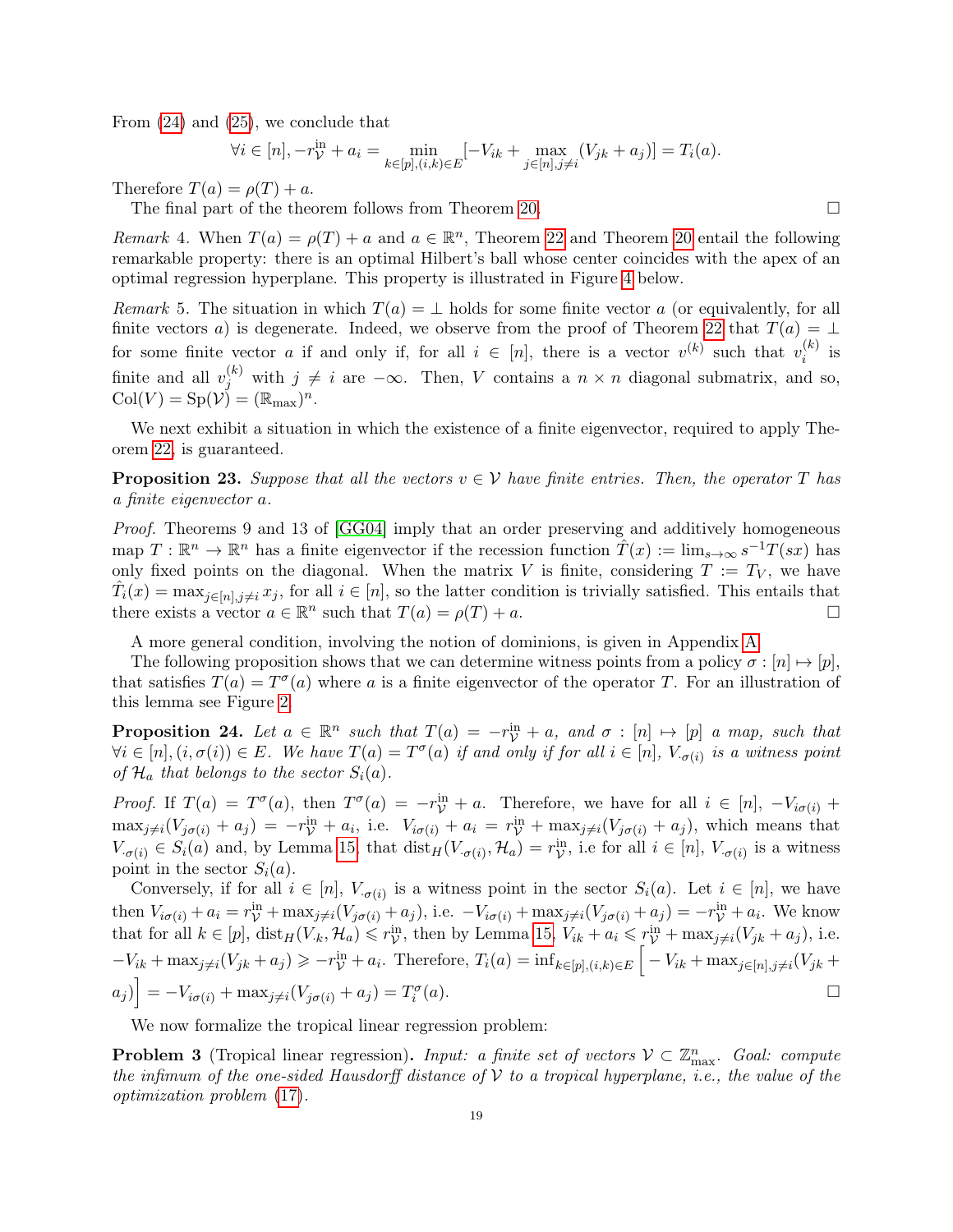Corollary 25. The tropical linear regression problem (Problem [3\)](#page-18-0) is polynomial time Turingequivalent to mean payoff games (Problem [1\)](#page-5-0).

*Proof.* This follows from the strong duality theorem (Theorem [20\)](#page-16-0) and Corollary [13.](#page-12-1)

<span id="page-19-1"></span>**Corollary 26.** Computing an optimal regression hyperplane  $\mathcal{H}_a$  in [\(17\)](#page-14-3), given a finite set of vectors  $V \subset \mathbb{Z}_{\max}^n$ , polynomially Turing-reduces to mean payoff games.

*Proof.* By Theorem [20,](#page-16-0) we need to find a vector a such that  $T(a) \geqslant \rho(T) + a$ . Arguing as in the proof of Corollary [14,](#page-12-2) but exchanging the roles of Player Max and Min, we end up with an optimal policy  $\tau$  of Player Max. Then, it suffices to find a vector  $a \in (\mathbb{R} \cup \{-\infty\})^n$ ,  $a \neq \bot$ , such that  $\tau(T(a) \geq \rho(T) + a$ . Still arguing as in the proof of Corollary [14,](#page-12-2) we are reduced to a problem of tropical (min-plus instead max-plus) spectral theory, which again reduces to a shortest path  $\Box$ 

<span id="page-19-0"></span>In Figure [3,](#page-19-0) we consider the same matrix  $V$  as in Figure [2.](#page-13-0) The Figure [3](#page-19-0) shows the witness points in each of the sectors defined by the hyperplane  $\mathcal{H}_a$  where  $a = (0, 0, 1)^\top$  satisfies  $T(a) = \lambda + a$  with  $\lambda = -1$ . In this example, we have two witness points in each sector:  $V_{4}$  and  $V_{5}$  are the witness points in the sector  $S_1(a)$  (in green),  $V_6$  and  $V_7$  are the witness points in the sector  $S_2(a)$  (in blue) and  $V_{.8}$  and  $V_{.9}$  are the witness points in the sector  $S_3(a)$  (in red).



FIGURE (3) The inner ball of a column space  $Col(V)$  and the linear regression of the columns of  $V$ .

In Figure [4,](#page-20-1) we consider the following matrix  $U \in \mathbb{R}^{3 \times 4}$ :

$$
U = \left(\begin{array}{rrr} -1 & 0 & 1 & 0 \\ 0 & -1 & 0 & 1 \\ 0 & 0 & -2 & -2 \end{array}\right)
$$

The operator associated to U is the following map  $T : (\mathbb{R}_{max})^n \to (\mathbb{R}_{max})^n$ :

$$
T\begin{pmatrix} x_1 \\ x_2 \\ x_3 \end{pmatrix} = \begin{pmatrix} \min[1 + \max(x_2, x_3), \max(-1 + x_2, x_3), -1 + \max(x_2, -2 + x_3), \max(1 + x_2, -2 + x_3)] \\ \min[\max(-1 + x_1, x_3), 1 + \max(x_1, x_3), \max(1 + x_1, -2 + x_3), -1 + \max(x_1, -2 + x_3)] \\ \min[\max(-1 + x_1, x_2), 1 + \max(x_1, -1 + x_2), 2 + \max(1 + x_1, x_2), 2 + \max(x_1, 1 + x_2)] \end{pmatrix}.
$$

We verify easily that  $\lambda = -1$  and  $a = (0, 0, 1)^\top$  satisfy  $T(a) = \lambda + a$ , so that the inner radius of Col(U) is  $r_{\mathcal{U}}^{\text{in}} = 1$ . In this example, other hyperplanes like  $\mathcal{H}_b$  and  $\mathcal{H}_c$ , with  $b = (0, 0, -1)^\top$  and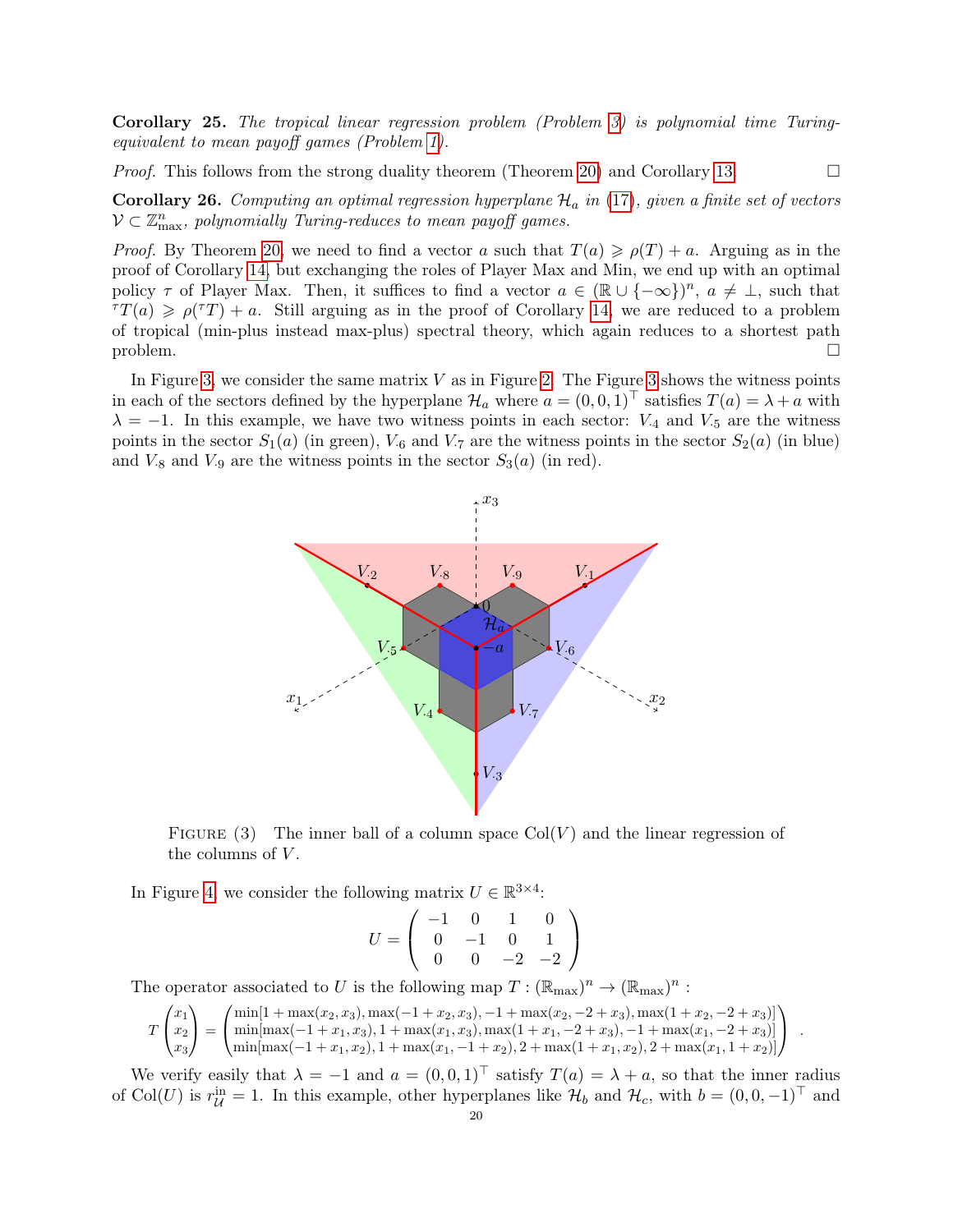<span id="page-20-1"></span> $c = (0, 0, -\infty)^\top$ , are also optimal solutions of the tropical linear regression problem, but  $\mathcal{H}_a$  is the only hyperplane such that  $a$  is a finite eigenvector of the operator  $T$  and, hence, that satisfies also  $B(-a, 1) \subset \text{Col}(U)$ .



FIGURE (4) A column space  $Col(U)$  (light and dark gray regions) with multiple hyperplanes that are optimal solutions of the tropical linear regression problem, and multiple inner balls of maximal radius, but a unique optimal hyperplane with witness points in each sector, corresponding to the finite eigenvector  $a = (0, 0, 1)^\top$  of T and to the inner ball in dark gray.

### <span id="page-20-3"></span>5. Tropical linear regression with sign or type patterns

<span id="page-20-0"></span>Here, we study several variants of the tropical linear regression problem, which can also be solved by the present technique of reduction to a mean payoff game. The second of these variants (with "types") will arise in the economic application of Section [7.](#page-30-0)

5.1. Tropical linear regression with signs. Given  $I, J \subset [n]$  such that  $I, J \neq \emptyset, I \cup J = [n]$  and  $I \cap J = \emptyset$  and  $a \in \mathbb{P}(\mathbb{R}_{max})^n$ , we define the *signed tropical hyperplane* of type  $(I, J)$ :

(26) 
$$
\mathcal{H}_a^{IJ} := \{ x \in (\mathbb{R}_{\text{max}})^n \mid \max_{i \in I} (a_i + x_i) = \max_{j \in J} (a_j + x_j) \}
$$

Given a set  $V \subset (\mathbb{R}_{max})^n$ , of cardinality  $|V| = p$ , the *signed tropical linear regression problem* of type  $(I, J)$  consists in finding the best approximation of V by a signed hyperplane of type  $(I, J)$ :

(27) 
$$
\min_{a \in \mathbb{P}(\mathbb{R}_{\max})^n} \text{dist}_H(\mathcal{V}, \mathcal{H}_a^{IJ}) .
$$

Let M be a closed tropical cone of  $(\mathbb{R}_{max})^n$  and  $x \in (\mathbb{R}_{max})^n$ . The projection  $P_M(x)$  of the point x onto  $M$  [\[CGQ04\]](#page-38-2) is defined by:

(28) 
$$
P_M(x) := \max\{z \in M \mid z \leqslant x\}.
$$

<span id="page-20-4"></span><span id="page-20-2"></span>The Hilbert's distance from x to M is achievd by the projection  $P_M(x)$ .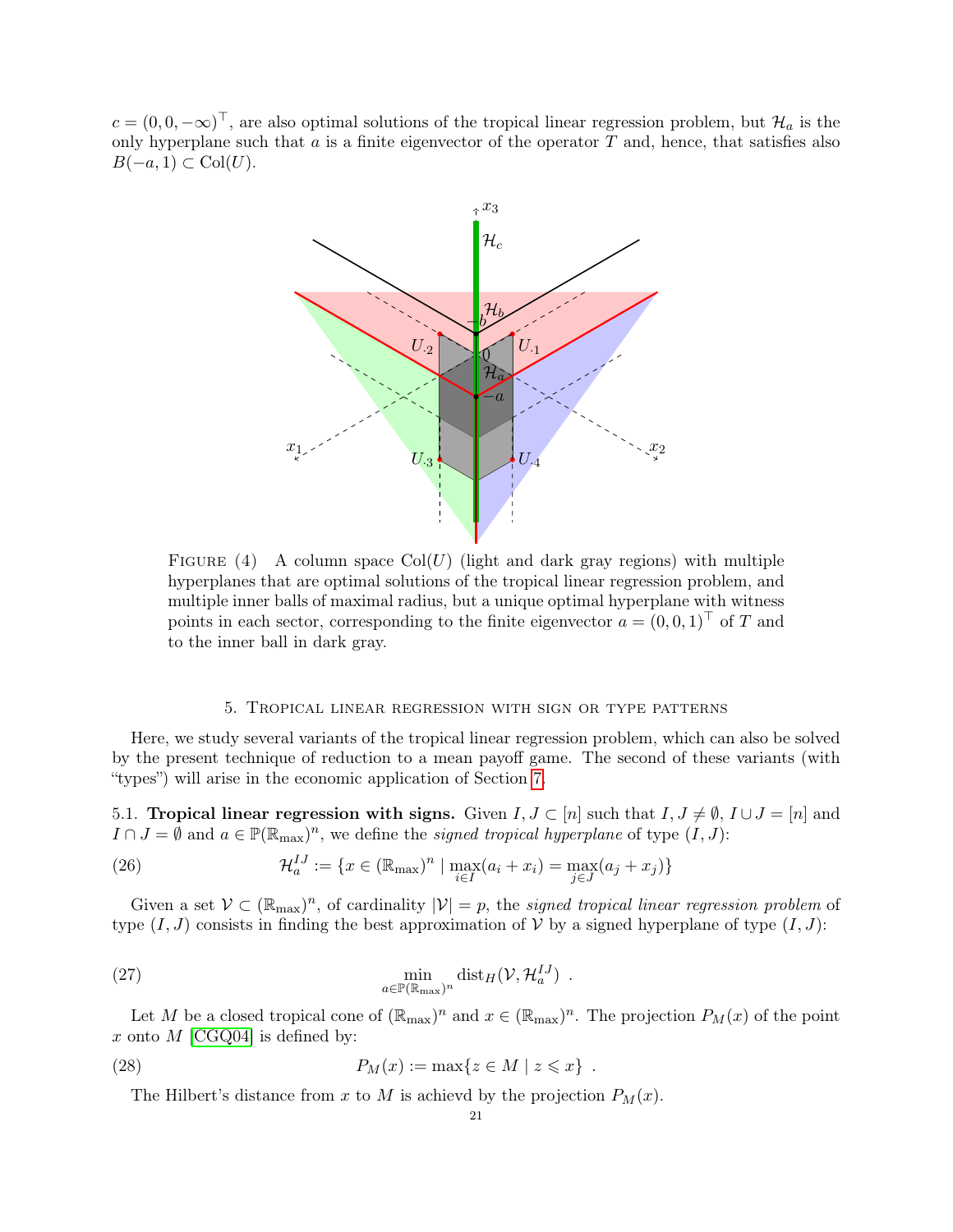**Theorem 27** ([\[CGQ04\]](#page-38-2)). Given a closed tropical semimodule  $M \subset (\mathbb{R}_{max})^n$  and  $x \in (\mathbb{R}_{max})^n$ , we have:

$$
dist_H(x, M) = d(x, P_M(x)) .
$$

The following lemma identifies the projection of a point  $x \in \mathbb{P}(\mathbb{R}_{max})^n$  onto a signed tropical hyperplane  $\mathcal{H}_a^{IJ}$ .

<span id="page-21-1"></span>**Lemma 28.** Let  $x, a \in \mathbb{P}(\mathbb{R}_{max})^n$  and  $K = \text{supp } a$ . The projection  $P_{\mathcal{H}_a^{\{I\}}}(x)$  of x onto  $\mathcal{H}_a^{\{I\}}$  is given by:

<span id="page-21-0"></span>(29) 
$$
[P_{\mathcal{H}_a^{IJ}}(x)]_l = \begin{cases} x_l & , \text{ for } l \in K^c \\ \min\{x_l, -a_l + \max_{j \in J}(a_j + x_j)\} & , \text{ for } l \in I \cap K \\ \min\{x_l, -a_l + \max_{i \in I}(a_i + x_i)\} & , \text{ for } l \in J \cap K \end{cases}
$$

where  $K^c$  denotes the complementary of K in [n].

*Proof.* Denote the right hand side vector of [\(29\)](#page-21-0) by  $\tilde{x}$ . From [\(28\)](#page-20-2), we have  $P_{\mathcal{H}_a^{IJ}}(x) = \max\{z \in \mathbb{R}^d\}$  $\mathcal{H}_a^{IJ} \mid z \leqslant x$ . Let  $z \in \mathcal{H}_a^{IJ}$  such that  $z \leqslant x$ . We will prove that  $z \leqslant \tilde{x}$ . Let  $l \in I$ , if  $l \in I \cap K^c$ , we have right away that  $z_l \leq x_l = \tilde{x}_l$ . Now if  $l \in I \cap K$ , knowing that  $z \in \mathcal{H}_a^{IJ}$  and using [\(26\)](#page-20-3), we have  $a_l + z_l \leqslant \max_{i \in I} (a_i + z_i) = \max_{j \in J} (a_j + z_j) \leqslant \max_{j \in J} (a_j + x_j)$ . Then,  $z_l \leqslant -a_l + \max_{j \in J} (a_j + x_j)$ . We know also that  $z_l \leqslant x_l$ , then  $z_l \leqslant \tilde{x}_l$ . Similarly the inequality  $z_l \leqslant \tilde{x}_l$  can also be proved for all  $l \in J$ . Therefore, for all  $z \in \mathcal{H}_a^{IJ}$ , if  $z \leqslant x$  then  $z \leqslant \tilde{x}$ . Using [\(28\)](#page-20-2), it suffices now to prove that  $\tilde{x} \in \mathcal{H}_a^{IJ}$ . Indeed,  $\max_{i \in I} (a_i + \tilde{x}_i) = \max_{i \in I \cap K} (a_i + \tilde{x}_i) = \max_{i \in I \cap K} \{\min(a_i + x_i, \max_{j \in J} (a_j + x_j))\}$  $\min\{\max_{i\in I\cap K}(a_i+x_i),\max_{j\in J}(a_j+x_j)\}=\min\{\max_{i\in I}(a_i+x_i),\max_{j\in J}(a_j+x_j)\}\$ , and by symmetry we deduce that  $\max_{j\in J}(a_j + \tilde{x}_j)$  is also equal to the same quantity, and so  $\tilde{x} \in \mathcal{H}_a^{IJ}$ . — П

Remark 6. The formula of Lemma [28](#page-21-1) may be compared with formula for the projection of a point onto a tropical half-space  $\{x \in (\mathbb{R}_{max})^n \mid \max_{i \in I} (a_i + x_i) \leq \max_{j \in J} (a_j + x_j) \}$ , see [\[AGNS11,](#page-38-10) Th. 5.1].

<span id="page-21-2"></span>**Proposition 29.** Let  $x, a \in \mathbb{P}(\mathbb{R}_{max})^n$ . The Hilbert's distance of the point x to the signed hyperplane  $\mathcal{H}_a^{IJ}$  is:

(30) 
$$
\text{dist}_H(x, \mathcal{H}_a^{IJ}) = |\max_{i \in I} (x_i + a_i) - \max_{j \in J} (x_j + a_j)|,
$$

if at least one of these maxima is finite, and  $dist_H(x, H_a^{IJ}) = 0$  otherwise.

*Proof.* From Theorem [27,](#page-20-4) we have  $dist_H(x, \mathcal{H}_a^{IJ}) = d(x, \tilde{x})$  with  $\tilde{x} = P_{\mathcal{H}_a^{IJ}}(x)$ . Let  $K = \text{supp } a$  and  $O = \text{supp } x$ . If  $I \cap K \cap O = J \cap K \cap O = \emptyset$ , then  $K \cap O = \emptyset$ , so  $x + a = -\infty$ , and this means that  $x \in \mathcal{H}_a^{IJ}$  and so  $dist_H(x, \mathcal{H}_a^{IJ}) = 0$ .

If  $I \cap K \cap O = \emptyset$  and  $J \cap K \cap O \neq \emptyset$ , then  $\max_{i \in I} (x_i + a_i) = -\infty$  and  $\max_{j \in J} (x_j + a_j) \neq -\infty$ . Let  $j \in J \cap K \cap O$ , we have  $\tilde{x}_j = \min\{x_j, -a_j + \max_{i \in I} (a_i + x_i)\} = -\infty$  and we have  $x_j \neq -\infty$ , then  $d(x, \tilde{x}) = +\infty = |\max_{i \in I} (x_i + a_i) - \max_{i \in J} (x_i + a_i)|$ . By symmetry we treat the case when  $I \cap K \cap O \neq \emptyset$  and  $J \cap K \cap O = \emptyset$ .

Now, we suppose that  $I \cap K \cap O \neq \emptyset$  and  $J \cap K \cap O \neq \emptyset$ . Let  $i \in I \cap K \cap O$ , we have  $x_i - \tilde{x}_i = x_i + \max\{-x_i, a_i - \max_{j \in J}(a_j + x_j)\} = \max\{0, x_i + a_i - \max_{j \in J}(a_j + x_j)\}.$  Then, we have  $\max_{i\in I} (x_i - \tilde{x}_i) = \max_{i\in I\cap K\cap O} (x_i - \tilde{x}_i) = \max\{0, \max_{i\in I\cap K\cap O} (x_i + a_i) - \max_{i\in J} (a_i + a_i)\}$  $x_j$ } = max{0, max<sub>i</sub>∈I(x<sub>i</sub> + a<sub>i</sub>) – max<sub>j∈J</sub>(a<sub>j</sub> + x<sub>j</sub>)}, and symmetrically, we have max<sub>j∈J</sub>(x<sub>j</sub> –  $\tilde{x}_j$ ) = max $\{0, \max_{j \in J} (x_j + a_j) - \max_{i \in I} (a_i + x_i)\}\$ . Therefore, we deduce that  $\max_{l \in [n]} (x_l - \tilde{x}_l)$  =  $|\max_{i \in I} (x_i + a_i) - \max_{j \in J} (x_j + a_j)|.$ 

To finish the proof we need now to show that  $\min_{l\in[n]}(x_l-\tilde{x}_l)=0$ . This is a general property of the projection  $\tilde{x} = P_M(x)$  of a vector on a closed tropical cone: since  $\tilde{x} \leq x$ , the minimum is nonnegative, and if the minimum is positive, adding a small constant  $\epsilon$  to every entry of  $\tilde{x}$ , we get a vector  $\tilde{x}^{\epsilon}$ which still belongs to M and satisfies  $\tilde{x}^{\epsilon} \leqslant x$ , contradicting  $P_M(x) = \max\{z \in M \mid z \leqslant x\}.$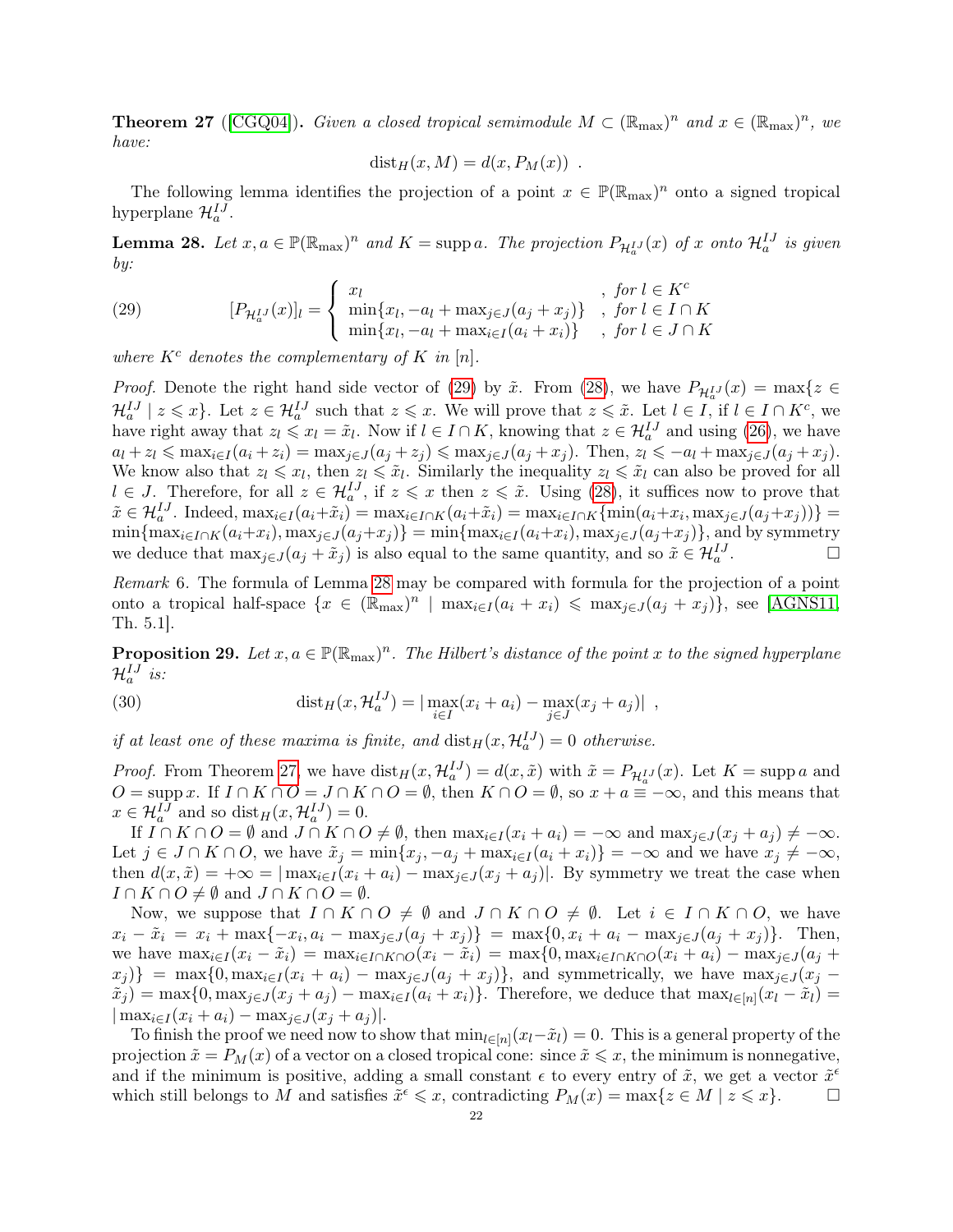In the sequel, we suppose that the following Assumption [4](#page-22-0) holds.

<span id="page-22-0"></span>Assumption 4. We suppose that for each  $l \in [n]$ , there exists  $v \in V$ , such that  $v_l \neq -\infty$ .

<span id="page-22-4"></span>We now introduce the operator  $T^{IJ}: (\mathbb{R}_{\text{max}})^n \mapsto (\mathbb{R}_{\text{max}})^n$ , defined by:

(31) 
$$
T_l^{IJ}(x) := \begin{cases} \inf_{v \in \mathcal{V}, v_l \neq -\infty} \{-v_l + \max_{j \in J} (v_j + x_j)\}, & \text{if } l \in I, \\ \inf_{v \in \mathcal{V}, v_l \neq -\infty} \{-v_l + \max_{i \in I} (v_i + x_i)\}, & \text{if } l \in J. \end{cases}
$$

The following result, analogous to Lemma [19,](#page-15-2) gives a metric interpretation of the sub-eigenspace of the operator  $T^{IJ}$ .

<span id="page-22-6"></span>**Lemma 30.** Let  $\lambda \in [-\infty, 0]$  and  $a \in \mathbb{P}(\mathbb{R}_{max})^n$ , we have

$$
T^{IJ}(a) \geq \lambda + a \Leftrightarrow \text{dist}_H(\mathcal{V}, \mathcal{H}_a^{IJ}) \leq -\lambda \enspace .
$$

*Proof.* The equivalence is trivial if  $\lambda = -\infty$ , so, we suppose that  $\lambda \in (-\infty, 0]$ . We have

(32) 
$$
T^{IJ}(a) \ge \lambda + a \Leftrightarrow \begin{cases} \forall l \in I, \forall v \in \mathcal{V}, v_l \ne -\infty; -v_l + \max_{j \in J} (v_j + a_j) \ge \lambda + a_l \\ \forall l \in J, \forall v \in \mathcal{V}, v_l \ne -\infty; -v_l + \max_{i \in I} (v_i + a_i) \ge \lambda + a_l \end{cases}
$$

<span id="page-22-1"></span>(33) 
$$
\Leftrightarrow \begin{cases} \forall v \in \mathcal{V}, \max_{l \in I} (v_l + a_l) \leq \max_{j \in J} (v_j + a_j) - \lambda \\ \forall v \in \mathcal{V}, \max_{l \in J} (v_l + a_l) \leq \max_{i \in I} (v_i + a_i) - \lambda \end{cases}
$$

Let V' denote the set of vectors  $v \in V$  for which at least one of the latter maxima are finite, and observe that the vectors of  $V \setminus V'$  trivially belong to  $\mathcal{H}_a^{I,J}$ . Then, using Proposition [29,](#page-21-2) we see that the last condition in [\(33\)](#page-22-1) is equivalent to

$$
\forall v \in \mathcal{V}', d(v, \mathcal{H}_a^{IJ}) = |\max_{i \in I} (v_i + a_i) - \max_{j \in J} (v_j + a_j)| \leq -\lambda
$$
  

$$
\Box
$$

i.e.,  $dist_H(V, \mathcal{H}_a^{IJ})$ 

Let  $w \in \mathbb{R}^n$  and  $r \geq 0$ , we define the vertical interval of type I, J centered at point w and of radius r,

$$
B_{IJ}(w,r) = \{\lambda + w + \mu e^J \mid \mu \in [-r,r], \lambda \in \mathbb{R}\},
$$

where  $e^J$  is the vector of  $\mathbb{R}^n$  such that  $e_l^J = 0$  for  $l \in I$  and  $e_l^J = 1$  for  $l \in J$ . Using the identity  $-\mu + \mu e^J = -\mu e^I$ , we see

$$
B_{IJ}(w,r) = \{ \lambda + w + \mu e^I \mid \mu \in [-r,r], \lambda \in \mathbb{R} \} .
$$

<span id="page-22-5"></span>**Lemma 31.** Let  $\lambda \in [-\infty, 0]$  and  $a \in \mathbb{R}^n$ , we have

$$
B_{IJ}(-a,-\lambda) \subset \mathrm{Sp}(\mathcal{V}) \Rightarrow T^{IJ}(a) \leq \lambda + a .
$$

*Proof.* Suppose first that  $\lambda$  is finite. If  $B_{IJ}(-a, -\lambda) \subset \text{Sp}(\mathcal{V})$ , then

<span id="page-22-3"></span>
$$
\forall \mu \in [-\lambda, \lambda], \exists (\alpha_v)_{v \in \mathcal{V}} \in \mathbb{R}^p, -a + \mu e^J = \max_{v \in \mathcal{V}} (\alpha_v + v).
$$

Let  $\mu \in [-\lambda, \lambda]$ , we have

(34) 
$$
\forall i \in I, (\forall v \in \mathcal{V}, -a_i \geq \alpha_v + v_i \text{ and } \exists v^{(i)} \in \mathcal{V}, -a_i = \alpha_{v^{(i)}} + v_i^{(i)}),
$$

and also

<span id="page-22-2"></span>(35) 
$$
\forall j \in J, (\forall v \in \mathcal{V}, -a_j + \mu \geq \alpha_v + v_j \text{ and } \exists v^{(j)} \in \mathcal{V}, -a_j + \mu = \alpha_{v^{(j)}} + v_j^{(j)}).
$$

From [\(35\)](#page-22-2), we have  $\forall v \in \mathcal{V}$ ,  $\sup_{j \in J} (v_j + a_j) \leqslant -\alpha_v + \mu$ , and from [\(34\)](#page-22-3), we have  $\forall i \in I, v_i^{(i)} \neq -\infty$ because  $\alpha_{v^{(i)}} + v_i^{(i)} = -a_i \in \mathbb{R}$ . Then, for all  $i \in I$ , we have  $T_i^{IJ}(a) = \inf_{v \in \mathcal{V}, v_i \neq -\infty} \{-v_i + \sup_{j \in J} (v_j + v_j^{(i)})\}$  $a_j$ )}  $\leqslant$  inf<sub>v∈V,v<sub>i</sub> $\neq -\infty$ { $-v_i - \alpha_v + \mu$ }  $\leqslant -v_i^{(i)} - \alpha_{v^{(i)}} + \mu = \mu + a_i$ . This being true for all  $\mu \in [-\lambda, \lambda]$ ,</sub> we take here  $\mu = \lambda$  and we get that  $\forall i \in I, T_i^{IJ}(a) \leq \lambda + a_i$ .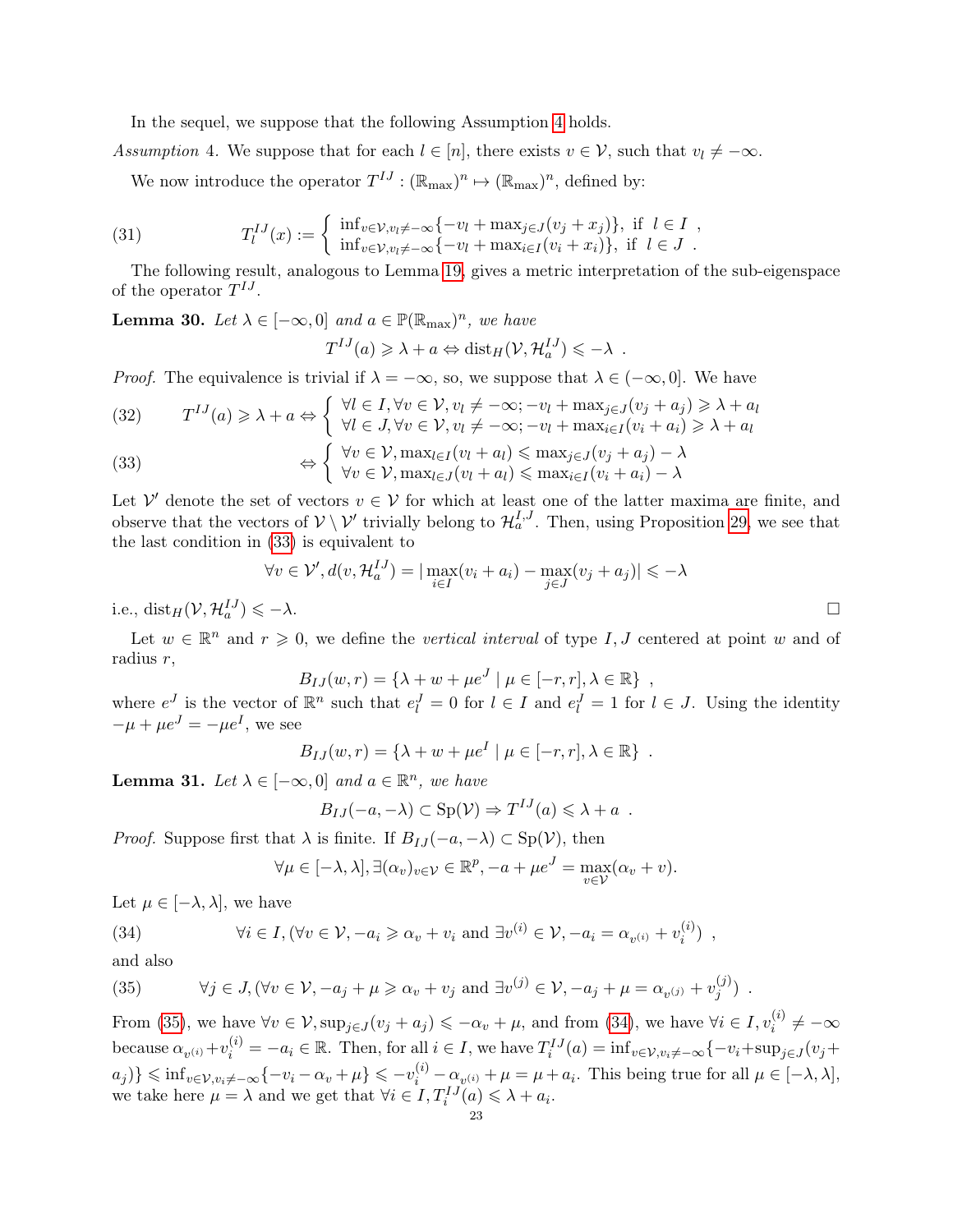Similarly, we have  $\forall j \in J$ ,  $T_j^{IJ}(a) = \inf_{v \in V, v_j \neq -\infty} \{-v_j + \sup_{i \in I} (v_i + a_i)\} \leq \inf_{v \in V, v_j \neq -\infty} \{-v_j - a_i\}$  $\{\alpha_v\} \leqslant -v_j^{(j)} - \alpha_{v^{(j)}} = -\mu + a_j$ . By taking here  $\mu = -\lambda$ , we get that  $\forall j \in J$ ,  $T_j^{IJ}(a) \leqslant \lambda + a_j$ . Therefore, we get that  $T^{IJ}(a) \leq \lambda + a$ .

The conclusion of the lemma is still true when  $\lambda = -\infty$ . This follows from  $B_{IJ}(-a, +\infty)$  $\bigcup_{\mu \in (-\infty,0)} B_{IJ}(-a,-\mu)$  and  $-\infty + a = \inf_{\mu \in (-\infty,0)} \mu + a$ .

<span id="page-23-4"></span>**Lemma 32.** Let  $\lambda \in [-\infty, 0]$ , we have

$$
\exists u \in \mathbb{R}^n; T^{IJ}(u) \leq \lambda + u \Rightarrow \exists w \in \mathbb{R}^n; B_{IJ}(w, -\lambda) \subset \text{Sp}(\mathcal{V}) \ .
$$

*Proof.* Suppose first that  $\lambda$  is finite. For simplicity of notation, we shall assume that  $u = 0$ . The general case reduces to this one by replacing every vector  $v \in V$  by the vector  $v + u$ . We denote by V the matrix whose columns are the elements of V. Since  $T^{IJ}(u) \leq \lambda + u$ , denoting by  $\sigma$  a map  $[n] \to [p]$  such that for all  $l \in [n]$ ,  $v = V_{\sigma(l)}$  achieves the minimum in [\(31\)](#page-22-4), we get:

<span id="page-23-0"></span>(36) 
$$
\forall l \in I, \ \forall j \in J, \qquad V_{j\sigma(l)} \leq V_{l\sigma(l)} + \lambda ,
$$

<span id="page-23-1"></span>(37) 
$$
\forall l \in J, \ \forall i \in I, \qquad V_{i\sigma(l)} \leq V_{l\sigma(l)} + \lambda .
$$

Consider the vectors

$$
w^I := \vee_{i \in I} - V_{i\sigma(i)} + V_{\sigma(i)}, \qquad w^J := \vee_{j \in J} - V_{j\sigma(j)} + V_{\sigma(j)},
$$

so that  $w^I, w^J \in Sp(V)$ . By considering the values  $i = l$  or  $j = l$  in the suprema above, we get

<span id="page-23-2"></span>(38) 
$$
w_l^I \geqslant 0, \forall l \in I, \qquad w_l^J \geqslant 0, \forall l \in J.
$$

Moreover, using [\(36\)](#page-23-0), we get

(39) 
$$
w_j^I = \vee_{i \in I} - V_{i\sigma(i)} + V_{j\sigma(i)} \leq \lambda, \quad \text{for all } j \in J ,
$$

and similarly, using [\(37\)](#page-23-1),

<span id="page-23-3"></span>(40) 
$$
w_i^J \leq \lambda, \text{ for all } i \in I .
$$

Define the vector  $w$  by

$$
w_l = \begin{cases} w_l^I, \text{ if } l \in I, \\ w_l^J, \text{ if } l \in J. \end{cases}
$$

Using [\(38\)](#page-23-2)–[\(40\)](#page-23-3), we deduce that for all  $\mu \in [\lambda, -\lambda]$ ,

$$
w + \mu e^{I} = (w^{I} + \mu) \vee w^{J} \in \text{Sp}(\mathcal{V}) ,
$$

and so  $B_{IJ}(w, -\lambda) \subset \text{Sp}(\mathcal{V})$ .

We finally show that the conclusion of the lemma is still true when  $\lambda = -\infty$ . This follows from the fact that the above center w depends only on the vectors of  $V$  and does not depend on  $\lambda$ , and also from the facts that  $B(w, +\infty) = \bigcup_{\mu \in (-\infty, 0)} B(w, -\mu)$  and  $-\infty + w = \inf_{\mu \in (-\infty, 0)} \mu + w$ .

The next result is immediate from Lemmas [31](#page-22-5) and [32.](#page-23-4) It is analogous to Lemma [7.](#page-10-3) It shows that the existence of a super-eigenvector of  $T^{I,J}$  is equivalent to the existence of a vertical interval included in the module  $Sp(V)$ .

<span id="page-23-5"></span>**Proposition 33.** Let  $\lambda \in [-\infty, 0]$ , and  $a \in \mathbb{R}^n$ , we have

$$
\exists u \in \mathbb{R}^n; T^{IJ}(u) \leq \lambda + u \Leftrightarrow \exists w \in \mathbb{R}^n; B_{IJ}(w, -\lambda) \subset \text{Sp}(\mathcal{V}) \ .
$$

<span id="page-23-6"></span>We now derive a strong duality theorem for signed tropical regression.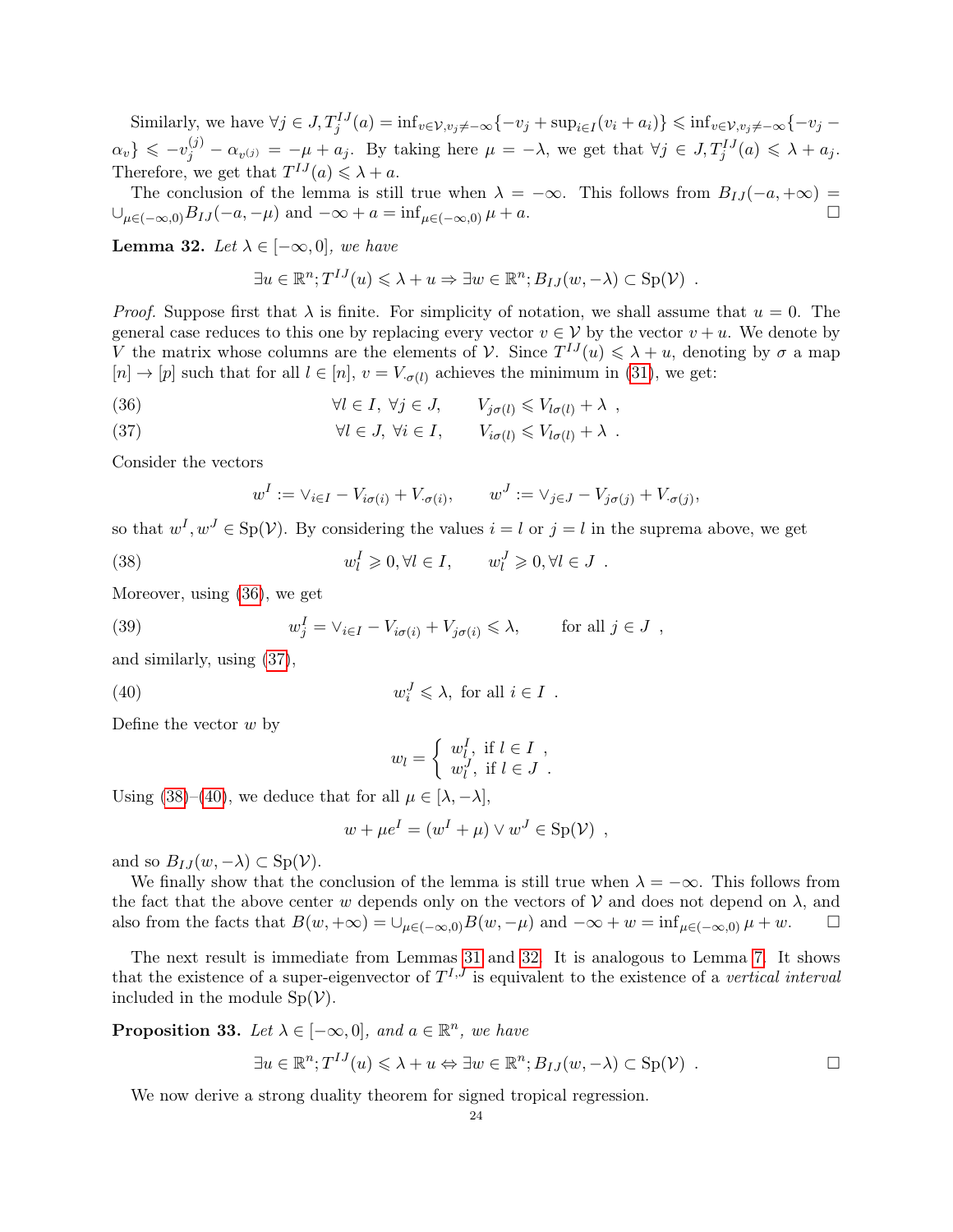# Theorem 34. We have

<span id="page-24-0"></span>(41) 
$$
\min_{a \in \mathbb{P}(\mathbb{R}_{\max})^n} \text{dist}_H(\mathcal{V}, \mathcal{H}_a^{IJ}) = -\rho(T^{IJ}) = \sup\{r \geq 0 \mid \exists w \in \mathbb{R}^n, B_{IJ}(w, r) \subset \text{Sp}(\mathcal{V})\}.
$$

The minimum is achieved by any vector  $b \in \mathbb{P}(\mathbb{R}_{max})^n$  such that  $T^{IJ}(b) \geq \rho(T^{IJ}) + b$ . Moreover, if  $\rho(T^{IJ})$  is finite, the supremum is achieved by a ball  $B(c, \rho(T^{IJ}))$  where  $c \in \mathbb{R}^n$  can be deduced from any vector u such that  $T^{IJ}(u) \leq \rho(T^{IJ}) + u$ .

Proof. From Proposition [33,](#page-23-5) Lemma [30](#page-22-6) and the Collatz-Wielandt property (Theorem [1\)](#page-7-1), we deduce the strong duality property [\(41\)](#page-24-0). Moreover, the existence of a vector  $b \in \mathbb{P}(\mathbb{R}_{max})^n$  such  $T^{IJ}(b) \geq$  $\rho(T^{IJ}) + b$  follows from Theorem [1.](#page-7-1) Then, by Lemma [30,](#page-22-6) we have  $dist_H(V, \mathcal{H}_b) \leq -\rho(T^{IJ})$ , which implies that b such that  $T^{IJ}(b) \geq \rho(T^{IJ}) + b$  achieves the minimum in [\(41\)](#page-24-0).

Finally, if  $\rho(T^{IJ})$  is finite, since the infimum is attained in the expression of the Collatz-Wielandt number of  $T^{IJ}$  (see Theorem [1\)](#page-7-1), there exists a finite vector  $u \in \mathbb{R}^n$  such that  $T^{IJ}(u) \leq \rho(T^{IJ}) + u$ . By the proof of Lemma [32,](#page-23-4) we can then construct a vector c such that  $B_{IJ}(c, -\rho(T^{IJ})) \subset \text{Sp}(\mathcal{V})$ .  $\square$ 

Remark 7. When the set  $I = \{i\}$  is of cardinality one, the regression problem for the signed hyperplane [\(26\)](#page-20-3) has the following special form:

<span id="page-24-1"></span>(42) 
$$
\lim_{a \in \mathbb{R}^n} \max_{v \in \mathcal{V}} |v_i - (\max_{j \neq i} a_j - a_i + v_j)|.
$$

This can be solved in a direct way [\[MCT21\]](#page-39-7), avoiding the recourse to mean payoff games.Indeed, [\(42\)](#page-24-1) reduces to the following "one-sided" tropical linear regression problem. Given sample points  $(x^{(k)}, y^{(k)})$  in  $\mathbb{R}^n \times \mathbb{R}^m$ , for  $k \in [p]$ , compute

(43) 
$$
\lim_{A} \max_{k \in [p]} \|y^{(k)} - Ax^{(k)}\|_{\infty} ,
$$

where the minimum is taken over tropical matrices A of size  $m \times n$ , and the product  $Ax^{(k)}$  is understood tropically. Up to a straightforward duality, this problem was solved in [\[But10,](#page-38-14) Theorem 3.5.2], the result being attributed there to Cuninghame-Green [\[CG79\]](#page-38-24). Alternatively, this solution may be recovered by combining [\[CF00,](#page-38-11) Coro. 1] with the explicit formula of the tropical projection [\[CGQ04,](#page-38-2) Th. 5]. More precisely, define the matrix  $\bar{A} \in \mathbb{R}^{m \times n}$  by  $\bar{A}_{ij} := \min_{k \in [p]} y_i^{(k)} - x_j^{(k)}$  $j^{(k)}$ , so that  $\bar{A}$  is the maximal matrix such that  $Ax^{(k)} \leqslant y^{(k)}$  for all  $k \in [p]$ . Let  $\delta := \max_{k \in p} ||y^{(k)} - \bar{A}x^{(k)}||_{\infty}$ , and  $A_{ij}^{\text{opt}} = \bar{A}_{ij} + \delta/2$ . Then,  $A^{\text{opt}}$  is the greatest optimal solution. It can be computed in  $O(mnp)$  arith-metic operations. By specializing this formula, one can solve [\(42\)](#page-24-1) in  $O(np)$  arithmetic operations. We refer the reader to [\[MCT21\]](#page-39-7) for more information, and for the solution of further problems of this category.

*Remark* 8. In contrast, when  $I, J$  are part of the input, the signed linear tropical regression problem is polytime Turing equivalent to mean payoff games. This can be seen as follows. The reduction to mean payoff games is a consequence of Theorem [34.](#page-23-6) Conversely, observe that finding a signed tropical hyperplane  $\mathcal{H}_a^{I,J}$  containing a set  $\mathcal{V} = \{v^{(1)}, \ldots, v^{(p)}\}$  in  $\mathbb{R}^n$  is equivalent to solving a tropical linear system of the form  $Bx = Cy$ , where  $x \in (\mathbb{R}_{max})^I$ ,  $y \in (\mathbb{R}_{max})^J$ ,  $B \in (\mathbb{R}_{max})^{p \times I}$ ,  $C \in (\mathbb{R}_{\max})^{p \times J}, B_{ki} = v_i^{(k)}$  $i \n\in I$  and  $C_{kj} = v_j^{(k)}$  $j^{(k)}$  for  $j \in I$ . Indeed, the vector a defining  $\mathcal{H}_a^{I,J}$  is given by  $a_i = x_i$  for  $i \in I$  and  $a_j = y_j$  for  $j \in J$ . We know from [\[AGG12\]](#page-37-0) that deciding whether a mean payoff game has an initial winning position is equivalent to the existence of a non-identically  $-\infty$  solution  $z \in (\mathbb{R}_{\text{max}})^s$  of a system of tropical linear inequalities  $Fz \leqslant Gz$ , where  $F, G \in (\mathbb{Z}_{max})^{r \times s}$  are given. Such a system  $Fz \leq Gz$  can be rewritten as  $Bx = Cy$  by introducing lift variables  $u, v \in (\mathbb{R}_{max})^r$ , so that  $v = Fz$  and u is a slack variable. Setting  $y := (u, v)$ , identified to a column vector,  $B := \begin{pmatrix} 0 & I \\ I & I \end{pmatrix}$  and  $C := \begin{pmatrix} F \\ G \end{pmatrix}$ , where **0** is a zero tropical matrix, and I the identity matrix, we see that  $Fz \leq Gz$  has a non-identically  $-\infty$  solution iff  $By = Cz$  has a non-identically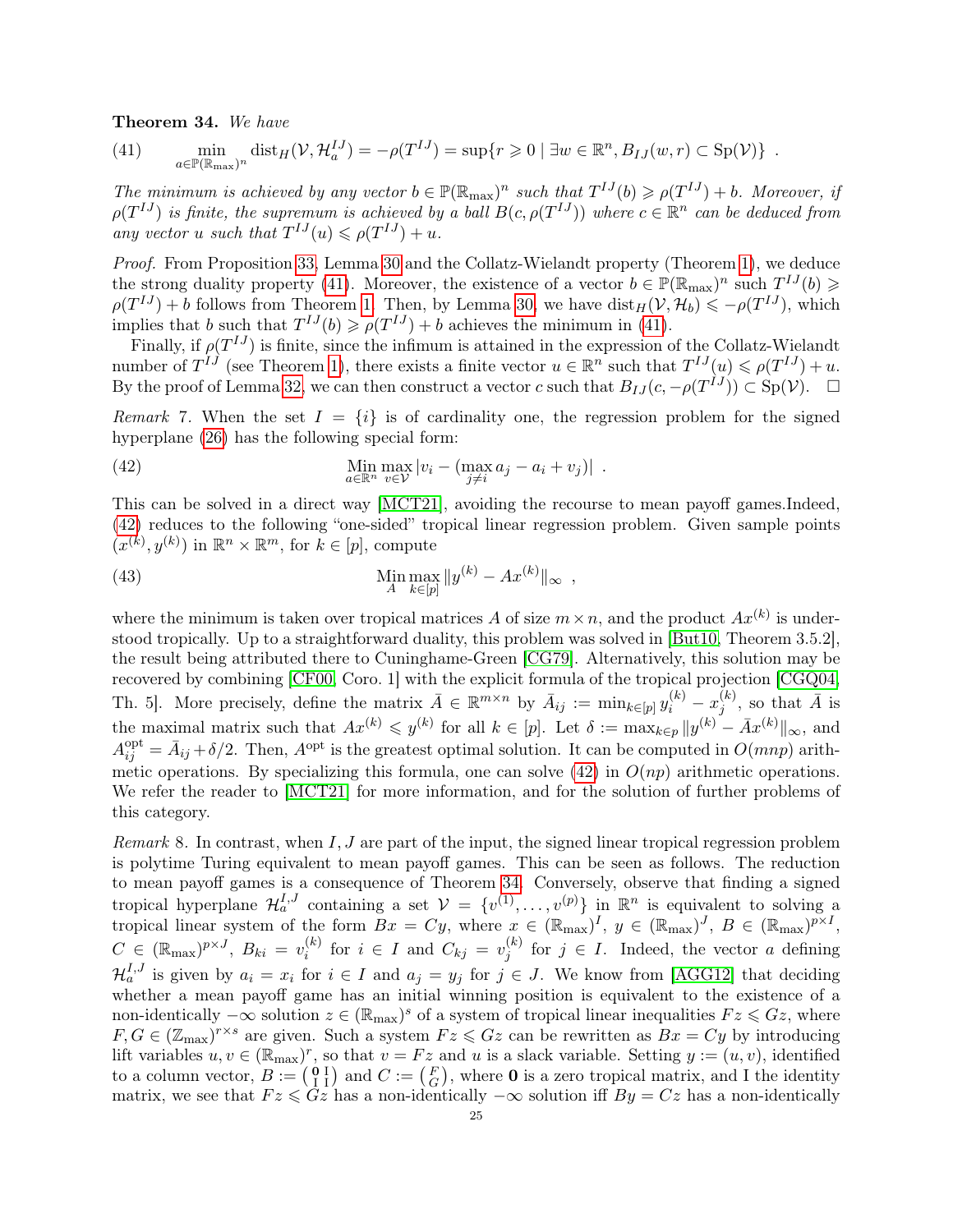$-\infty$  solution. It follows that mean payoff games reduce to checking whether there is a solution of a signed tropical linear regression problem with zero error.

<span id="page-25-6"></span>5.2. Tropical linear regression with type information. The following variant will be relevant to the application to economy considered below, to measure the "distance to equilibria" of a market. We suppose the set of points V is the disjoint union  $V = \bigcup_{i \in [n]} V_i$ , where each  $V_i$  is non-empty. We shall say that the points of  $V_i$  are of type  $i \in [n]$ . Note that the set of types is the same as the set of indices of vectors. For each type  $i \in [n]$ , we consider the signed hyperplane:

<span id="page-25-3"></span>
$$
\mathcal{H}_a^i := \mathcal{H}_a^{\{i\}\{i\}^c} = \{ x \in (\mathbb{R}_{\text{max}})^n \mid a_i + x_i = \max_{j \neq i} (a_j + x_j) \} .
$$

The typed tropical linear regression problem associated to the partition  $\mathcal{V}_1, \ldots, \mathcal{V}_n$  of  $\mathcal{V}$ , is defined as:

(44) 
$$
\lim_{a \in \mathbb{P}(\mathbb{R}_{\max})^n} \max_{i \in [n]} \text{dist}_H(\mathcal{V}_i, \mathcal{H}_a^i) .
$$

The value of this problem is small if and only if for each  $i \in [n]$ , the points of  $\mathcal{V}_i$  are close to the signed tropical hyperplane  $\mathcal{H}_a^i$ .

From Proposition [29,](#page-21-2) we know that  $dist_H(v, \mathcal{H}_a^i) = |v_i + a_i - \max_{j \neq i}(v_j + a_j)|$ .

We suppose in the sequel that Assumption [4](#page-22-0) holds. For each type  $i \in [n]$ , we consider the Shapley operator  $T^{ty,i}: (\mathbb{R}_{\text{max}})^n \mapsto (\mathbb{R}_{\text{max}})^n$ , given by [\(31\)](#page-22-4) where the type considered is  $(I, J) = (\{i\}, \{i\}^c)$ and to the set of points is  $\mathcal{V}_i$ :

<span id="page-25-4"></span>(45) 
$$
T_l^{\text{ty},i}(x) := \begin{cases} \inf_{v \in \mathcal{V}_i, v_i \neq -\infty} \{-v_i + \max_{j \neq i} (v_j + x_j)\}, & \text{if } l = i, \\ \inf_{v \in \mathcal{V}_i, v_i \neq -\infty} \{-v_l + v_i\} + x_i, & \text{if } l \neq i. \end{cases}
$$

We consider now the Shapley operator  $T^{\text{ty}} : (\mathbb{R}_{\text{max}})^n \mapsto (\mathbb{R}_{\text{max}})^n$  given by the infimum of the operators  $T^{ty,i}, i \in [n]$ . It is given by:

(46) 
$$
T_l^{\text{ty}}(x) := \min_{i \in [n]} T_l^{\text{ty},i}(x) .
$$

The following lemma, analogous to Lemma [19,](#page-15-2) gives a metric interpretation of the sub-eigenspace of the operator T.

<span id="page-25-2"></span>**Lemma 35.** Let  $\lambda \in [-\infty, 0]$  and  $a \in \mathbb{P}(\mathbb{R}_{max})^n$ , we have

<span id="page-25-1"></span>
$$
T^{\text{ty}}(a) \geq \lambda + a \Leftrightarrow \max_{i \in [n]} \text{dist}_H(\mathcal{V}_i, \mathcal{H}_a^i) \leq -\lambda \enspace .
$$

*Proof.* Let  $\lambda \in [-\infty, 0]$  and  $a \in \mathbb{P}(\mathbb{R}_{max})^n$ . From [\(46\)](#page-25-1) and Lemma [30,](#page-22-6) we deduce the equivalence:

$$
T^{\text{ty}}(a) \geq \lambda + a \Leftrightarrow \forall i \in [n], T^{\text{ty},i}(x) \geq \lambda + a
$$
  

$$
\Leftrightarrow \forall i \in [n], \text{dist}_H(\mathcal{V}_i, \mathcal{H}_a^i) \leq -\lambda ,
$$
  

$$
\Leftrightarrow \max_{i \in [n]} \text{dist}_H(\mathcal{V}_i, \mathcal{H}_a^i) \leq -\lambda .
$$

From Lemma [35](#page-25-2) and theorem [1,](#page-7-1) we deduce the following result, showing that the tropical linear regression problem with types, associated to the sets  $V_1, \ldots, V_n$ , also reduces to a mean payoff game.

<span id="page-25-5"></span>Theorem 36. We have,

$$
\min_{a \in \mathbb{P}(\mathbb{R}_{\max})^n} \max_{i \in [n]} \text{dist}_H(\mathcal{V}_i, \mathcal{H}_a^i) = -\rho(T^{\text{ty}}) .
$$

<span id="page-25-0"></span>Moreover, the minimum is achieved by any vector  $a \in \mathbb{P}(\mathbb{R}_{max})^n$  such that  $T^{ty}(a) \geq \rho(T^{ty}) + a$ .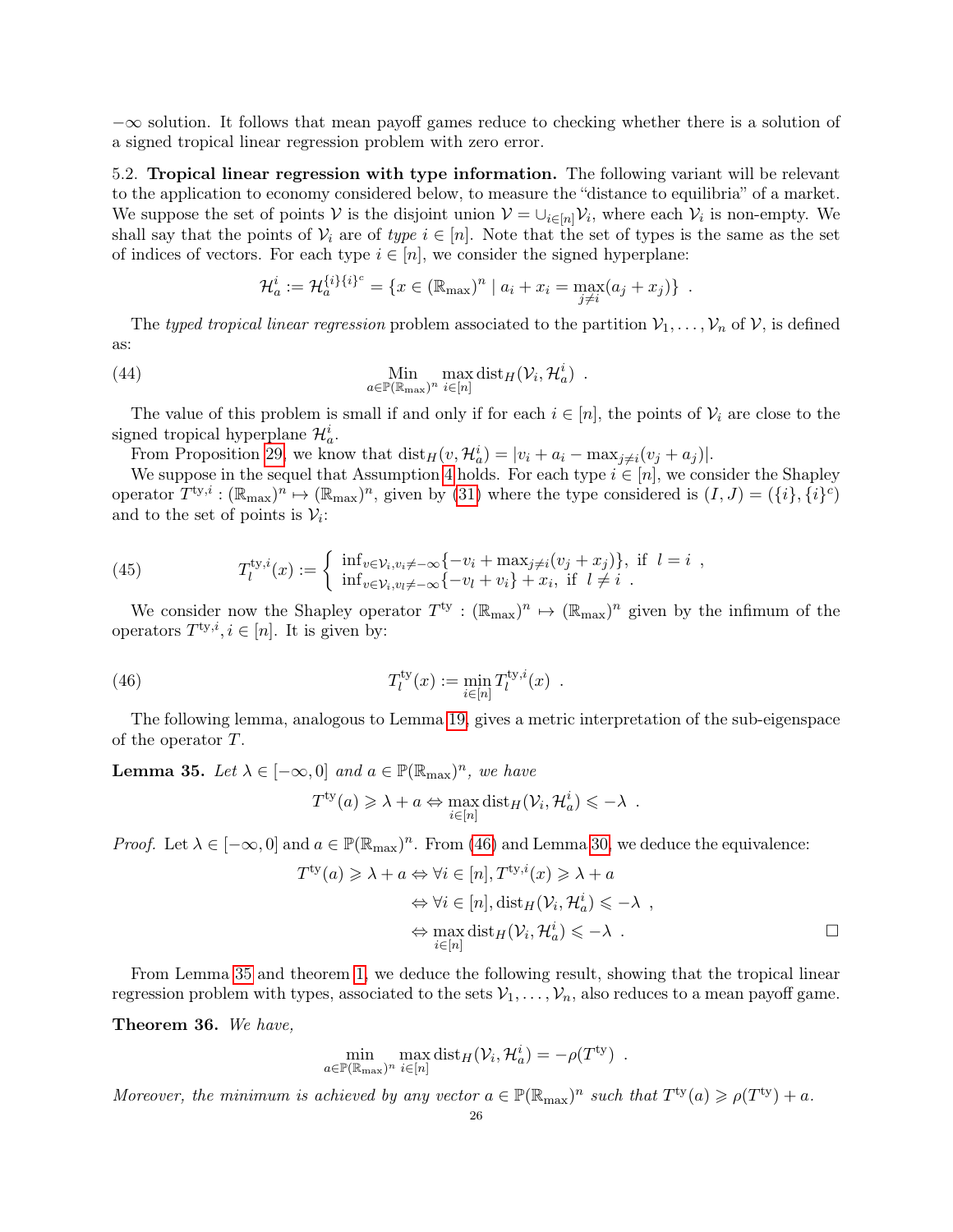Remark 9. Typed tropical linear regression should be compared with the tropical SVM problem introduced in  $|GJO8|$ . In the tropical SVM setting, we have a partition of the set of points in n color classes,  $V_{c_1}, \ldots, V_{c_n}$ , and we are looking for a tropical hyperplane  $\mathcal{H}_a$ , and for a permutation  $\sigma$  of  $\{1,\ldots,n\}$  such that for all  $i\in[n]$ , all the points of color  $c_i$  are in the same sector  $S_{\sigma(i)}(a)$ . In other words, we want the tropical hyperplane to separate the  $n$  color classes. This is not possible in general, so one needs to consider metric versions, modelling the minimization of classification errors [\[TWY20\]](#page-39-6). A possible metric formulation, in the spirit of the present approach, would be to consider

(47) 
$$
\min_{\sigma \in \mathfrak{S}_n} \min_{a \in \mathbb{R}^n} \max_{i \in [n]} \text{dist}_H(\mathcal{V}_i, S_{\sigma(i)}(a)) \qquad \text{(Metric Tropical SVM)}
$$

where  $\mathfrak{S}_n$  denotes the symmetric group on n letters. By comparison with [\(44\)](#page-25-3), we see that we have in addition a minimization over the symmetric group, but the subproblem with a fixed permutation  $\sigma$ arising in the SVM problem is simpler than the analogous problem of typed tropical linear regression, since the sector  $S_{\sigma(i)}$  is convex, whereas the set  $\mathcal{H}_a^i$  arising in [\(44\)](#page-25-3) is not a convex one. In the application described below, it is the set  $\mathcal{H}_a^i$  that is relevant to measure the "distance to equilibrium".

<span id="page-26-0"></span>In Figure [5\(a\),](#page-27-1) we consider the following matrix  $V \in \mathbb{R}^{3 \times 11}$ :

(48) 
$$
V = \begin{pmatrix} 1 & 1 & 2 & 0 & 0 & 0 & -3 & -1 & 0 & 0 & -2 \\ 0 & -2 & 0 & 1 & 1 & 2 & 1 & 0 & 0 & -3 & 0 \\ 0 & 0 & -2 & -2 & -1 & -2 & 0 & 2 & 3 & 1 & 1 \end{pmatrix},
$$

and the types are given by the subsets of  $V = [11]$  as follows  $V_1 = \{1, 2, 3, 4\}, V_2 = \{5, 6, 7, 8\}$ and  $\mathcal{V}_3 = \{9, 10, 11\}.$ 

The operators  $T^{ty,i}: (\mathbb{R}_{max})^n \mapsto (\mathbb{R}_{max})^n$  given by [\(45\)](#page-25-4) and associated to the above matrix V and partition  $(\mathcal{V}_i)_{i\in[3]}$  are given by:

$$
T^{ty,1}\begin{pmatrix} x_1 \\ x_2 \\ x_3 \end{pmatrix} = \begin{pmatrix} \min[-1 + \max(-2 + x_2, x_3), -2 + \max(x_2, -2 + x_3), \max(1 + x_2, -2 + x_3)] \\ -1 + x_1 \\ 1 + x_1 \end{pmatrix} ,
$$
  
\n
$$
T^{ty,2}\begin{pmatrix} x_1 \\ x_2 \\ x_3 \end{pmatrix} = \begin{pmatrix} 1 + x_2 \\ \min[-2 + \max(x_1, -2 + x_3), -1 + \max(-3 + x_1, x_3), \max(-1 + x_1, 2 + x_3)] \\ -2 + x_2 \end{pmatrix} ,
$$
  
\n
$$
T^{ty,3}\begin{pmatrix} x_1 \\ x_2 \\ x_3 \end{pmatrix} = \begin{pmatrix} 1 + x_3 \\ 1 + x_3 \\ 1 + x_3 \\ 1 + x_3 \end{pmatrix} .
$$

$$
T^{ty,3} \begin{pmatrix} x_2 \\ x_3 \end{pmatrix} = \begin{pmatrix} 1+x_3 \\ \min[-3 + \max(x_1, x_2), -1 + \max(x_1, -3 + x_2), -1 + \max(-2 + x_1, x_2)] \end{pmatrix}
$$

Then the operator  $T^{ty}: (\mathbb{R}_{\text{max}})^n \mapsto (\mathbb{R}_{\text{max}})^n$  given by [\(46\)](#page-25-1) is in this example:

$$
T^{\text{ty}}\begin{pmatrix} x_1 \\ x_2 \\ x_3 \end{pmatrix} = \begin{pmatrix} \min[-1 + \max(-2 + x_2, x_3), -2 + \max(x_2, -2 + x_3), 1 + x_2, 1 + x_3, ] \\ \min[-2 + \max(x_1, -2 + x_3), -1 + \max(-3 + x_1, x_3), -1 + x_1, 1 + x_3] \\ \min[-3 + \max(x_1, x_2), -1 + \max(x_1, -3 + x_2), 1 + x_1, -2 + x_2] \end{pmatrix}.
$$

We verify easily that  $\lambda = -2$  and  $a = (0, 0, -1)^\top$  satisfy  $T^{ty}(a) = \lambda + a$ , so that by Theorem [36](#page-25-5) the apex  $a$  is optimal for the typed tropical linear regression problem  $(44)$ .

We notice that in this case, the tropical hyperplane  $\mathcal{H}_a$  has at least one witness point in each sector, which means, by Theorem [22,](#page-17-2) that  $\mathcal{H}_a$  is also an optimal hyperplane in the sense of the usual tropical linear regression studied in Section [4.](#page-14-0)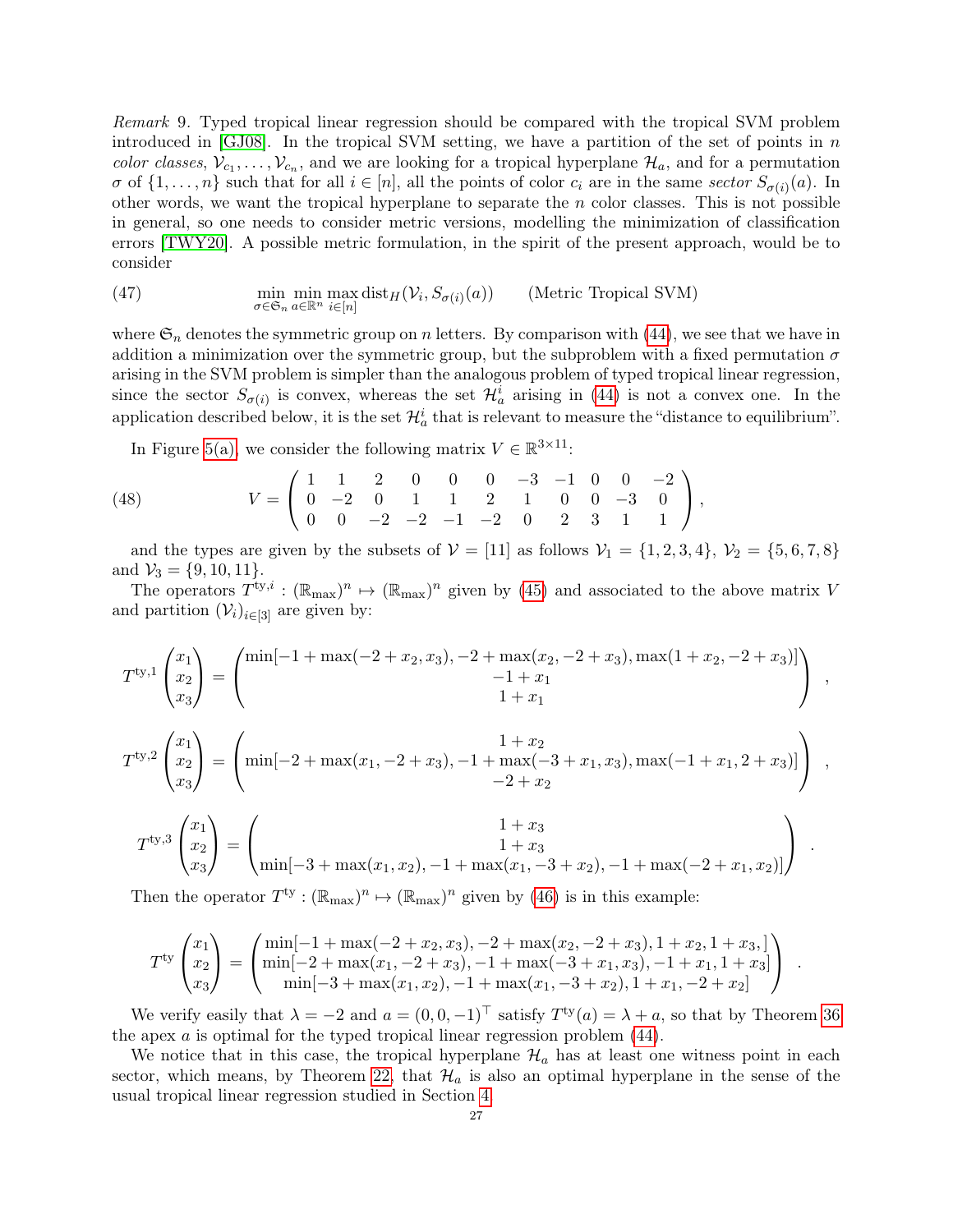Now, if we consider the same matrix  $V$  in [\(48\)](#page-26-0), but we exchange the types of the points  $V_{.8}$  and  $V_{10}$ , i.e. we consider the partition  $\tilde{V}_1 = \{1, 2, 3, 4\}, \ \tilde{V}_2 = \{5, 6, 7, 10\}$  and  $\tilde{V}_3 = \{8, 9, 11\},$  then the new typed Shapley operator  $\widetilde{T^{ty}}$  is given by:

$$
\widetilde{T^{ty}}\begin{pmatrix} x_1 \\ x_2 \\ x_3 \end{pmatrix} = \begin{pmatrix} \min[-2 + \max(x_1, -2 + x_3), -1 + \max(-3 + x_1, x_3), -1 + x_1, 1 + x_3] \\ \min[1 + x_1, -4 + x_2] \end{pmatrix}.
$$

We verify easily that  $\mu = -5/2$  and  $b = (0, 1/2, -1)^\top$  satisfy  $\widetilde{T^{ty}}(b) = \mu + b$ . This example is presented in Figure [5\(b\).](#page-27-2) Here, we notice that the hyperplane  $\mathcal{H}_b$  that is optimal in the typed tropical linear regression sense (Section [5.2\)](#page-25-6) does not have witness points in each sector, which means that it is not optimal in the usual tropical linear regression framework (Section [4\)](#page-14-0).

<span id="page-27-1"></span>

FIGURE (5) Figure [5\(a\):](#page-27-1) A set of typed points V with three types in  $\mathbb{P}(\mathbb{R}_{max})^3$ with an optimal tropical hyperplane  $\mathcal{H}_a$  in the sense of the typed tropical regression, where  $a = (0, 0, -1)^\top$  satisfies  $T^{ty}(a) = -2 + a$ . Figure [5\(b\):](#page-27-2) The same set of typed points V as Figure [5\(a\)](#page-27-1) but with the types of the two points  $V_{.8}$  and  $V_{.10}$  being exchanged, and an optimal tropical hyperplane  $\mathcal{H}_b$  in the sense of the typed tropical regression, where  $b = (0, 1/2, -1)^\top$  satisfies  $\widetilde{T^{ty}}(b) = -5/2 + b$ .

# <span id="page-27-2"></span>6. Algorithmic aspects

<span id="page-27-0"></span>In this section, we explain how the tropical linear regression problem can be effectively solved by using mean-payoff games algorithms. Throughout the section, we assume that the set of points  $V$ is given by as the set of columns the matrix  $V$ . By Corollary [14,](#page-12-2) in theory, any algorithm solving mean payoff games in the weakest sense (deciding the inequality  $\chi_i(T) \geqslant 0$ ) can be used. However, some game algorithms lead to more direct approaches, we next discuss some of these.

Considering the strong duality result, Theorem [20,](#page-16-0) and the result on the existence of witness points Theorem [22,](#page-17-2) the key algorithmic issues are:

(i) to compute the upper mean payoff,  $\rho(T)$  (which is the opposite of the value of the tropical linear regression problem);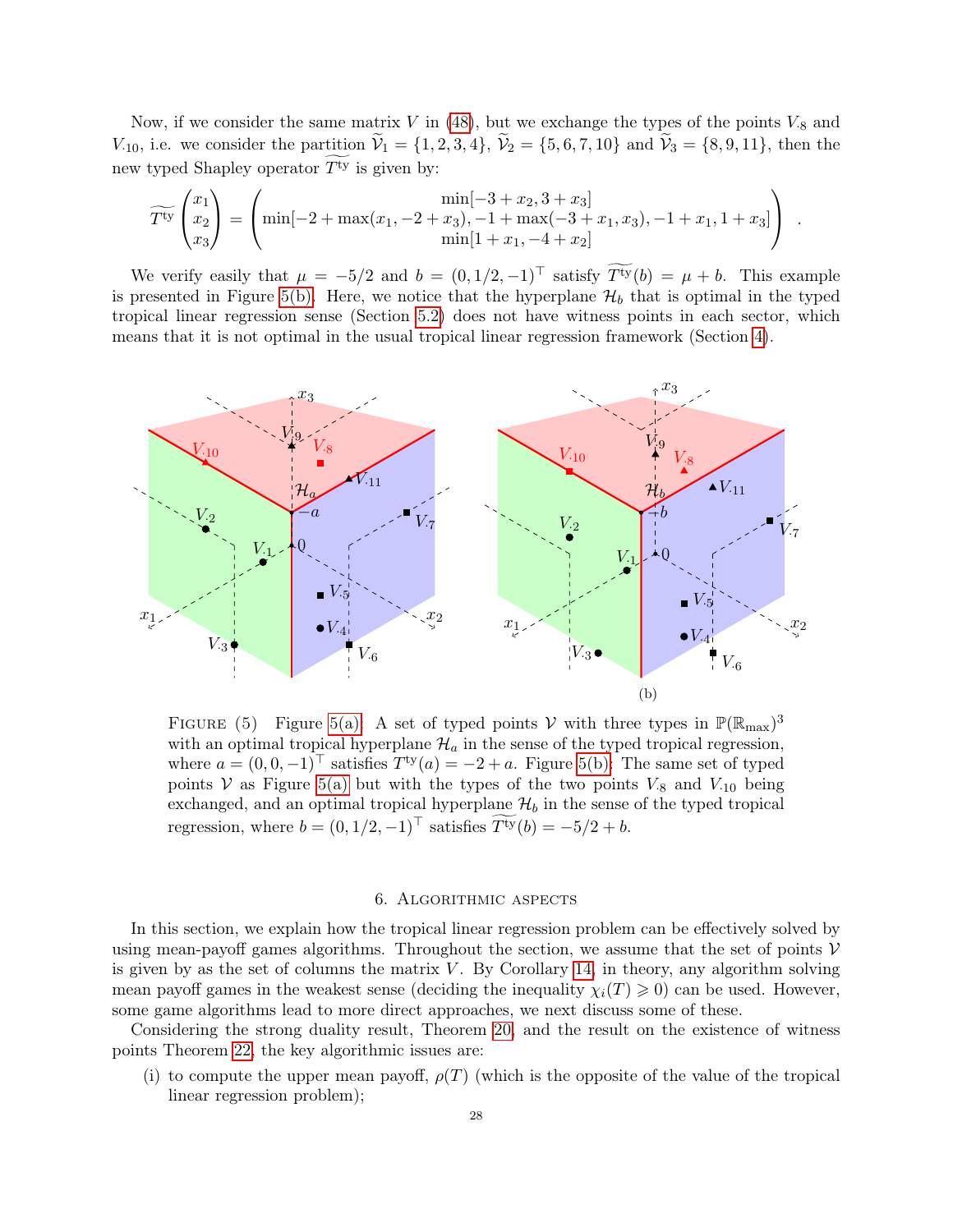- (ii) to decide whether there is a finite eigenvector  $u \in \mathbb{R}^n$  such that  $T(u) = \rho(T) + u$ , and to compute such an eigenvector (when this is so,  $-u$  is the center an an optimal ball included in  $Sp(V)$  and the apex of an optimal regression hyperplane, see Remark [4\)](#page-18-1);
- (iii) to find a sub-eigenvector  $b \in (\mathbb{R}_{max})^n \setminus \{\perp\}$ , satisfying  $T(b) \geq \rho(T) + b$  (then,  $\mathcal{H}_b$  is an optimal regression hyperplane);
- (iv) to find a super-eigenvector  $c \in \mathbb{R}^n$  satisfying  $T(c) \leq \rho(T) + c$  (then,  $-c$  is the center of an optimal ball included in  $Sp(V)$ .

For simplicity of the discussion, we assume that T sends  $\mathbb{R}^n \to \mathbb{R}^n$ . The case in which T sends  $\mathbb{R}^n$ to  $(\mathbb{R}_{max})^n$  reduces to this one by considering the action of T on the parts of  $(\mathbb{R}_{max})^n$  and looking for invariant parts.

Then, problems (i)–(iv) are solved, simultaneously, as soon as we know an invariant half-line of  $T$ . Indeed, we observed after stating Theorem [1](#page-7-1) that if  $(u, \eta)$  is an invariant half-line, then  $\chi(T) = \eta$ . In this way,  $\rho(T) = \max_{i \in [n]} \chi_i(T)$  is determined, and this solves issue (i). Moreover, by Proposition [3](#page-7-4) T admits a finite eigenvector if and only if  $\eta$  is a constant vector, i.e.,  $\eta = (\lambda, \dots, \lambda)$  for some  $\lambda \in \mathbb{R}$ , and  $u$  is an eigenvector. This solves issue (ii). We observed in the proof of Theorem [1](#page-7-1) that  $u$  satisfies  $T(u) \leq \rho(T) + u$ , and so, this solves issue (iii). Finally, setting  $I := \{i \in [n] \mid \chi_i(T) = \rho(T)\}\$ , and defining the vector  $\bar{u}$  such that  $\bar{u}_i = u_i$  for  $i \in I$  and  $\bar{u}_i = -\infty$  otherwise, it can be checked that  $T(\bar{u}) \geq \bar{u} + \rho(T)$ , which solves issue (iv).

More generally, the reduction in the second part of the proof of Corollary [14](#page-12-2) shows that algorithm which returns an optimal policy  $\sigma$  of Player Min, i.e., a policy such that  $\chi(T) = \chi(T^{\sigma})$ , can be used to produce a finite vector  $c \in \mathbb{R}^n$  such that  $T(c) \leq \overline{\chi}(T) + c$ , by reduction to a tropical eigenvalue problem. Moreover, any algorithm which returns an optimal policy  $\tau$  of Player Max, i.e., a policy such that  $\chi(T) = \chi(T)$ , can be used to produce a vector  $b \in (\mathbb{R}_{max})^n \setminus \{\perp\}$ , satisfying  $T(b) \geq \rho(T) + b$ , see the second part of the reduction in Corollary [26.](#page-19-1)

We refer the reader to [\[Cha09\]](#page-38-8) for a comparative discussion of mean payoff game algorithms. The main known algorithms include the pumping algorithm of [\[GKK88\]](#page-39-1), value iteration [\[ZP96\]](#page-40-0), and different algorithms based on the idea of policy iteration [\[BV07,](#page-38-6) [Sch08,](#page-39-26) [DG06\]](#page-38-7). In particular, the algorithm of [\[DG06\]](#page-38-7) returns an invariant half-line. The policy iterations algorithms [\[BV07,](#page-38-6) [DG06\]](#page-38-7) were reported in [\[Cha09\]](#page-38-8) to have the best experimental behavior, although policy iteration is are generally exponential [\[Fri09\]](#page-38-9).

For the present application to tropical linear regression, we often know in advance that the operator  $T$  has a finite eigenvector; this occurs in particular if the entries of the matrix  $V$  are finite, and more generally, under the dominion condition of Theorem [41.](#page-34-1) Then, one can use another algorithm, projective Krasnoselkii-Mann value iteration [\[GS20\]](#page-39-27), which is straightforward to implement and still effective. Starting from a vector  $v^0 = (0, \dots, 0)^\top$ , this algorithm computes the following sequence:

(49) 
$$
\tilde{v}^{k+1} = T(v^k) - (\max_{i \in [n]} T(v^k)_i)e,
$$

(50) 
$$
v^{k+1} = (1 - \gamma)v^k + \gamma \tilde{v}^{k+1}.
$$

where  $e = (1, \dots, 1)^\top \in \mathbb{R}^n$ , and  $\gamma \in (0, 1)$  is fixed,  $1 - \gamma$  being interpreted as a *damping parameter*. In the original Krasnoselskii-Mann algorithm, one writes simply  $v^{k+1} = (1 - \gamma)v^k + \gamma T(v^k)$ . It follows from [\[GS20,](#page-39-27) Coro. 13], based on a general result of Baillon and Bruck [\[BB92\]](#page-38-25) on the convergence of the original Krasnoselskii-Mann algorithm in normed spaces, see also [\[CSV14\]](#page-38-26), that  $v^k$  does converge to an eigenvector of T as soon as such a (finite) eigenvector u exists. Moreover,  $||T(v^k) - v^k||_H \le$  $2||u||_H/\sqrt{\pi\gamma(1-\gamma)k}$ . In practice, we fix a desired precision  $\epsilon > 0$ , and stop the computation of the sequence  $v^k$  when  $||T(v^k) - v^k||_H \leq \epsilon$ .

We now analyze the complexity of the projective Krasnoselskii-Mann algorithm in our special setting. The following observation, shows that, notwithstanding the quadratic size of  $S<sup>max</sup>$  in the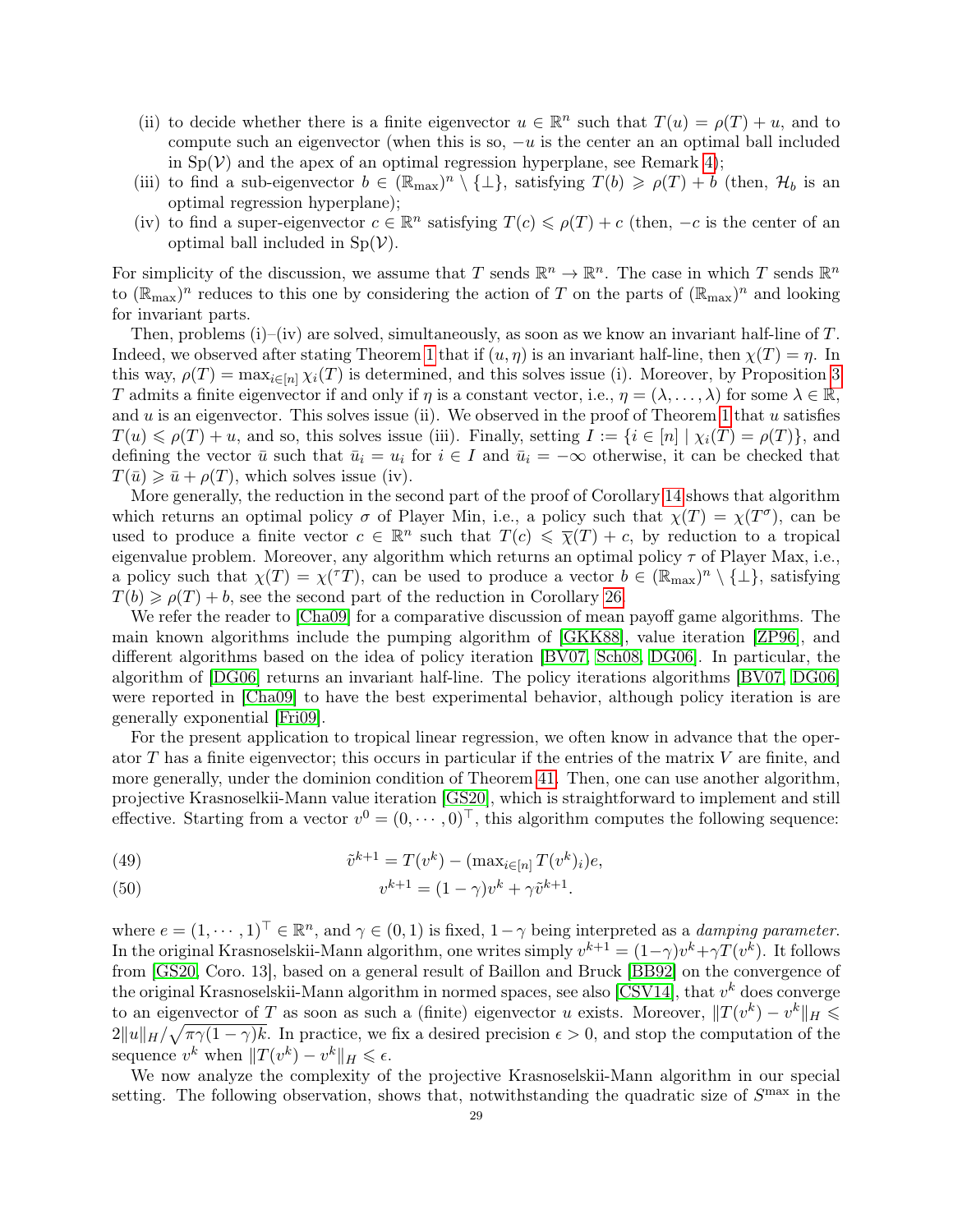game associated with T (see the discussion after [\(9\)](#page-8-2)), the operator T can be evaluated in linear time.

# <span id="page-29-1"></span>**Proposition 37.** The operator T can be evaluated in  $O(|E|)$  arithmetic operations.

*Proof.* We write  $T_i(x) = \min_{k \in [p], (i,k) \in E} (-V_{ik} + y_{ik})$  where  $y_{ik} = \max_{j \in [n], j \neq i, (j,k) \in E} (V_{jk} + x_k)$ . First, for each column k of the matrix V, we compute the column maximum  $M_k := \max_{j \in [n], (j,k) \in E} (V_{jk} +$  $x_k$ ) together with an arbitrary index  $j_k$  that achieves this maximum, and also the second column maximum,  $m_k := \max_{j \in [n], j \neq j_k, (j,k) \in E(V_{jk} + x_k)$ . This preprocessing requires  $O(|E|)$  arithmetic operations. We observe that  $y_{ik} = m_k$  if  $i = j_k$  and  $y_{i_k} = M_k$  otherwise. Hence, all the  $y_{ik}$  with  $(i, k) \in E$  can be computed in  $O(|E|)$  arithmetic operations. Finally, the  $T_i(x)$  are obtained from the  $y_{ik}$  in  $O(|E|)$  arithmetic operations.

We set:

$$
W := \max_{v \in \mathcal{V}} \|v\|_H.
$$

<span id="page-29-0"></span>**Lemma 38.** Suppose that V is finite, then any finite eigenvector u of T satisfies  $||u||_H \leq W$ .

*Proof.* By definition of W, we have  $v \in B_H(0, W)$  for all  $v \in V$ , and since  $B_H(0, W)$  is stable by tropical linear combinations, we get  $Sp(V) \subset B_H(0, W)$ . Moreover, by Lemma [7,](#page-10-3)  $B_H(u, -\rho(T)) \subset$  $\text{Sp}(\mathcal{V})$ . Hence  $u \in B_H(0, W)$ , meaning that  $||u||_H \leq W$ .

<span id="page-29-4"></span>Remark 10. There are situations (Appendix [A\)](#page-34-0) in which although some vectors of  $\mathcal V$  have infinite entries, it is still the case that  $T$  has a finite eigenvector. Then, we may still show that there exists a finite eigenvector with not too large entries. To see this, we need to replace W by  $W' :=$  $\max_{k\in[p]}\delta(V_{\cdot,k}),$  where  $\delta(V_{\cdot,k}) = \max_{i\in[n],(i,k)\in E}V_{ik} - \min_{j\in[n](j,k)\in E}V_{jk}.$  We can always choose such an eigenvector u in such a way that  $||u||_H = O(nW')$ , by appealing to a Blackwell optimality argument, using the proof method of [\[Sko18,](#page-39-14) Lemma 8.51] (details are left to the reader). Note that in the special case in which V has finite entries, the bound on  $||u||_H$  is improved by a factor n.

<span id="page-29-2"></span>**Corollary 39** (Approximate optimality certificate). Suppose that  $V \subset \mathbb{R}^n$  is of cardinality p. Then, the projective Krasnoselskii-Mann iteration returns in a number of arithmetic operations  $O(npW/\epsilon^2)$ a vector  $u \in \mathbb{R}^n$  such that  $-u$  is both the center of a ball of radius  $-\rho(T) - \epsilon$  included in  $\text{Sp}(\mathcal{V})$  and the apex of a regression hyperplane,  $\mathcal{H}_u$ , such that  $dist_H(Sp(\mathcal{V}), \mathcal{H}_u) \leq -\rho(T) + \epsilon$ .

*Proof.* By [\[GS20,](#page-39-27) Coro. 13] and Lemma [38,](#page-29-0) after  $k = O([W/\epsilon^2])$  iterations, we end up with a vector  $u := v^k$  which satisfies  $||T(u) - u||_H \le \epsilon$ . Moreover, by Proposition [37,](#page-29-1) each iteration requires  $O(np)$  arithmetic operations. Setting  $\lambda := \text{bot}(T(u) - u)$ , where  $\text{bot}(x) := \min_i x_i$ , we deduce that  $\Delta + u \leq T(u) \leq \Delta(T) + \epsilon + u$ , which, by Theorem [1,](#page-7-1) entails that  $\rho(T) \leq \Delta(T) + \epsilon$ . Then, by Theorem [20,](#page-16-0)  $B(-u, -\rho(T)-\epsilon) \subset \text{Col}(V)$ . The proof that  $\text{dist}_H(\text{Col}(V), \mathcal{H}_u) \leq -\rho(T) + \epsilon$ is dual.

The following result shows that the factor in  $1/\epsilon^2$  can be replaced by  $1/\epsilon$  if we look separately for the center of a Hilbert's ball included in  $Sp(V)$  and for the apex of an approximate tropical linear regression hyperplane (in Corollary [39,](#page-29-2) the apex and the center coincide).

<span id="page-29-3"></span>**Corollary 40.** Suppose that  $V \subset \mathbb{R}^n$  is of cardinality p. Then, an  $\epsilon$ -approximation of the inner  $radius\ of\ Col(V),\ as\ well\ as\ vectors\ v, z\in\mathbb{R}^n\ satisfying\ B_H(v,\textrm{in-rad}(V)-\epsilon)\subset\mathcal{V}\ and\ \textrm{dist}_H(\mathcal{V},\mathcal{H}_z)\leqslant 0$ in-rad( $V$ ) +  $\epsilon$  can be obtained in  $O(npW/\epsilon)$  arithmetic operations.

*Proof of Corollary [40.](#page-29-3)* We now rely on the value iteration approach of [\[AGKS18,](#page-38-19) [Sko18\]](#page-39-14). The latter computes the sequence given by  $v^0 = 0$ ,  $v^k := T(v^{k-1})$ , together with the numbers  $\bar{\lambda}^k := \max_{i \in [n]} v_i^k$ ,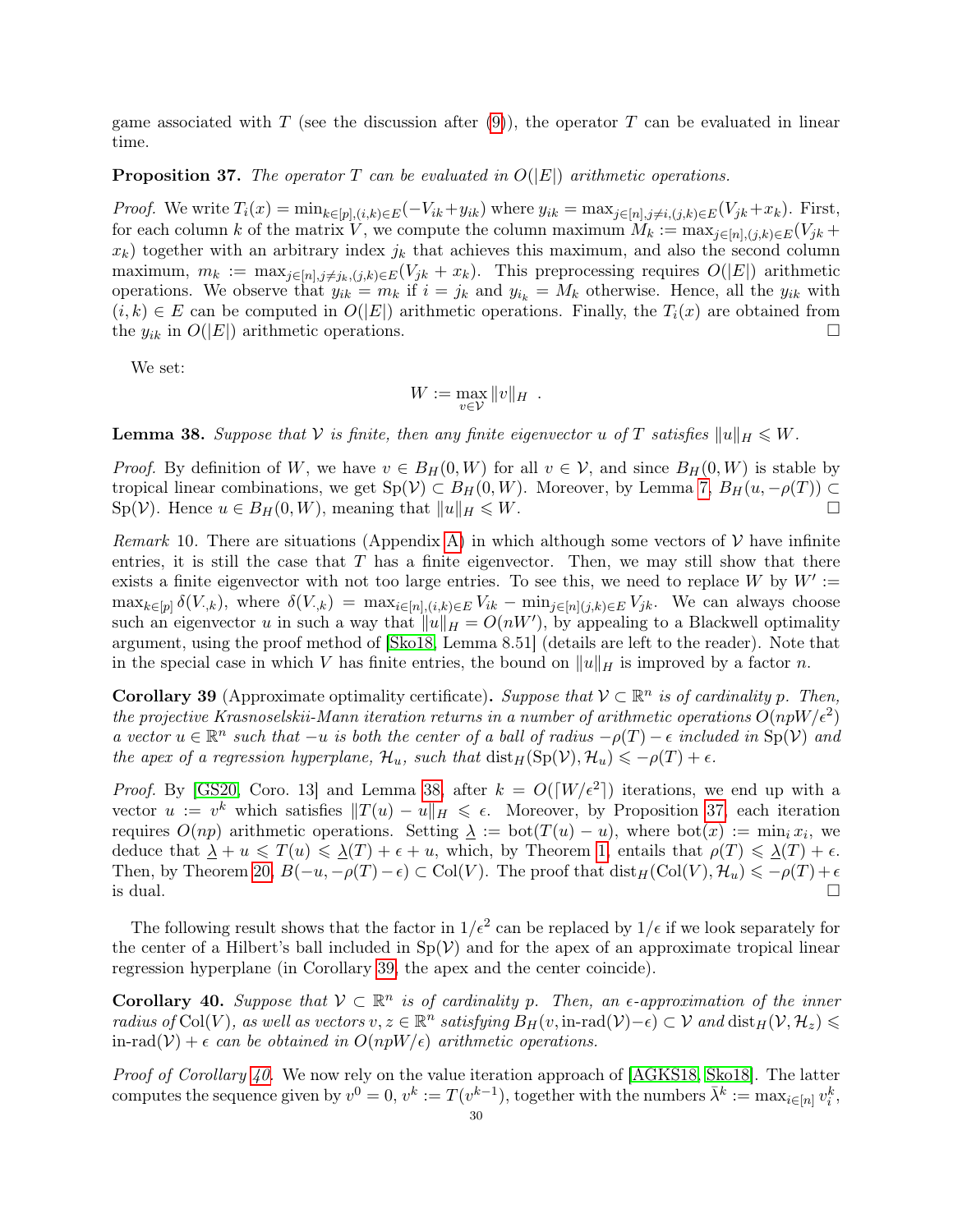$\underline{\lambda}^k := \min_{i \in [n]} v_i^k$ . The sequence  $v^k$  generally does not converge, even up to an additive constant. So, we rely on the following "regularized" sequence [\[GG04\]](#page-39-22),

<span id="page-30-1"></span>(51) 
$$
w^{k} := \inf(v^{0}, v^{1} - \bar{\lambda}^{k}/k, \dots, v^{k-1} - \bar{\lambda}^{k}(k-1)/k) .
$$

Lemma 8.18 of [\[Sko18\]](#page-39-14) entails that  $\rho(T)$  satisfies  $\frac{\lambda^k}{k} \leqslant \rho(T) \leqslant \bar{\lambda}^k/k$  with  $\bar{\lambda}^k/k - \rho(T) \leqslant ||u||_H/k$ and  $\rho(T) - \frac{\lambda^k}{k} \leq \|u\|_H/k$ , where  $u \in \mathbb{R}^n$  is an arbitrary finite eigenvector of T. Hence, it suffices to execute the algorithm up to the iteration  $k := [W/\epsilon]$  to make sure that  $\bar{\lambda}^k \leq \rho(T) + \epsilon$  and  $\Delta^k \geq \rho(T) - \epsilon$ . Moreover, Lemma 2 of [\[GG04\]](#page-39-22) entails that  $T(w^k) \leq \bar{\lambda}^k + w^k$ . Hence, by Lemma [7,](#page-10-3)  $-w^k$  is the center of a Hilbert's ball of radius  $-\bar{\lambda}^k$  included in Sp(V). The construction of the apex of an approximate optimal regression hyperplane uses a dual argument, replacing inf by sup in  $(51)$ .

Remark 11. The conclusions of Corollary [39](#page-29-2) and Corollary [40](#page-29-3) can be extended to the situation in which some vectors of V have infinite entries, provided T has a finite eigenvector. Using Remark [10,](#page-29-4) we need to replace W by  $W'n$  in the bounds of Corollary [39](#page-29-2) and Corollary [40.](#page-29-3)

# <span id="page-30-0"></span>7. Illustration: inferring hidden information from equilibria in repeated invitations to tenders

We now illustrate our results on an example from auction theory, in which tropical linear regression allows one to identify secret information from the observation of prices offered in repeated invitations to tenders (ITT).

7.1. Auction model with hidden preference factors. We suppose a public decision maker chooses the best offer made by the firms responding to ITT. In accordance with market regulations, see e.g. [\[cod21,](#page-38-27) Art. R.2152-7], the best offer is not nessarily the one with the lowest price: other factors, like technical quality, respect of environment, of social impact, can also be taken into account. In the presence of corruption, decisions may be also influenced by bribes.

We assume that this ITT is done repeatedly for a similar service or product each time and in front of the same local firms. We label the firms by  $1, 2, \dots, n$ , and we suppose that we have a history of q ITTs with the prices offered by each firm, that are revealed by the decision maker, after having made her choice.

More precisely, we denote the price offered by firm  $i \in [n]$  for the ITT number  $j \in [q]$  by  $p_{ij}$ . We assume that the decision maker has a non public preference factor  $f_i > 0$  for each firm i, and that she selects the firm of index  $i$  minimizing the expression:

<span id="page-30-2"></span>(52) 
$$
\min_{i \in [n]} p_{ij} f_i^{-1} .
$$

In this way, the decision maker considers that for a requested price of  $p_{ij}$ , the final cost to be taken into account is  $p_{ij} f_i^{-1}$ , where  $f_i^{-1} \geq 1$  is a proportional penalty depending on her estimate  $f_i$  of the technical, environmental, or social quality of the firm (the larger  $f_i$ , the better its quality).

The same model applies to the situation in which  $f_i^{-1} = 1 - \alpha_i \beta$  for some  $0 \le \alpha_i \le 1$  and  $0 \le \beta < 1$ . Now,  $\alpha_i$  may be interpreted as a proportional bribe: the firm promises to secretly give back  $\alpha_i p_{ij}$  to the decision maker if its offer is accepted, and the parameter  $\beta$  measures how sensitive is the decision maker to bribery ( $\beta = 0$  corresponds to a totally honest decision maker, and  $\beta = 1^$ to a totally dishonest one). This is a variant of the classical first-price sealed-bid auction [\[Kri02\]](#page-39-2), incorporating the secret preference.

We suppose that the same firms answer in a recurrent manner to invitations from the same decision maker, and that the factors  $f_i$  secretly attached to each firm are kept constant. Then we expect that the prices to be offered to constitute an *equilibrium*, meaning that for each invitation  $j \in [q]$ , the minimum  $\min_{i \in [q]} p_{ij} f_i^{-1}$  is achieved twice at least. Indeed, if the firm i that wins the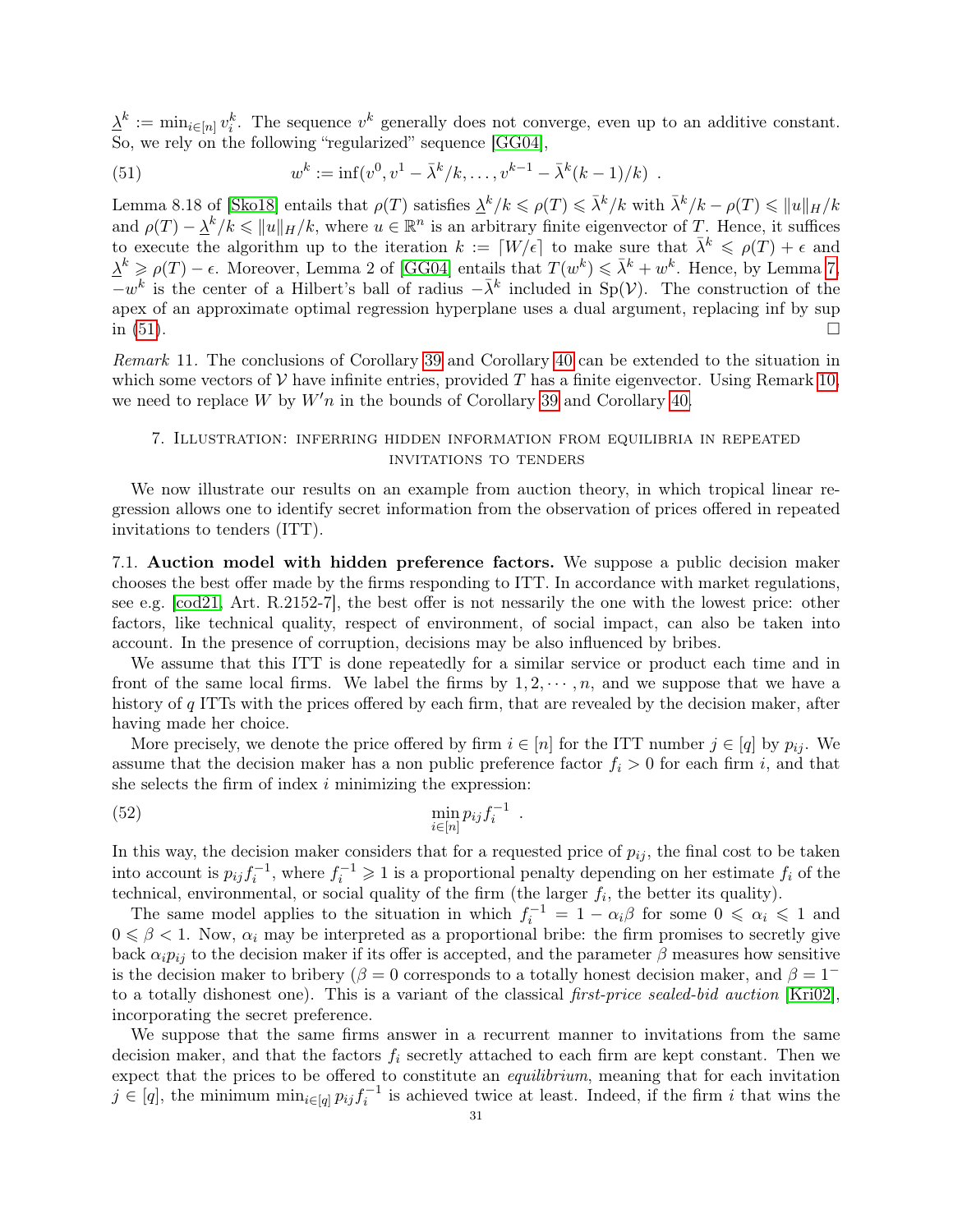invitation offers a price  $p_{ij}$  such that  $p_{ij} f_i^{-1}$  is strictly smaller than  $p_{kj} f_k^{-1}$  $\bar{k}^{-1}$  for all  $k \in [n] \setminus \{i\},\$ it may offer a higher price and still win the offer, so, in the long run, if an invitation of the same type is made recurrently, the firm will adapt its offer.

This can be modeled in terms of membership to a tropical hyperplane. We put  $V_{ij} = -\log(p_{ij})$ and  $a_i = \log f_i$ , so that the decision maker selects the firm of index achieving the maximum in

$$
\max_{i \in [n]} (V_{ij} + a_i) .
$$

Assuming the prices  $p_{ij}$  are observed, our goal is to infer the secret information  $f_i$ , i.e. the preference factor for firm  $i$ , or the bribe offered by this firm.

We first suppose that for each invitation, the identity of the firm that wins the contract is not known to us. We want to infer the hidden information  $f = (f_i)_{i \in [n]}$ . So, we look for a tropical hyperplane  $\mathcal{H}_b$  that is the best regression of the set V formed by the points  $(V_j)_{j\in[q]}$  following the analysis of Section [4,](#page-14-0) i..e, we solve a problem of the form [\(17\)](#page-14-3). Following Theorem [20,](#page-16-0) we solve this problem by computing a super-eigenvector  $b \in \mathbb{R}^n$  of T, i.e. such that  $T(b) \geq \rho(T) + b$ , where the operator  $T$  is given by [\(9\)](#page-8-2).

We note that the decision maker cares only about the *relative* preference factors between the firms, in the sense that if all the preference factors  $f_i, i \in [n]$  are multiplied by the same positive constant, the choices of the decision maker will not change. Therefore, we can suppose without loss of generality that  $\max_{j\in[n]} f_j = 1$ , or equivalently,  $\max_{j\in[n]} a_j = 0$ .

7.2. Numerical instance and experiments. In the following toy example, we take  $n = 3$  firms, and a history of  $q = 6$  ITTs. We suppose that the decision maker attributes to the firms the preference factors  $f = (1, 0.8, 0.6)$ , and we take  $\forall i \in [3], a_i = \log(f_i)$ .

We generated the matrix  $V_{ij}$  and the prices  $p_{ij} = \exp(-V_{ij})$  by the following structured probabilistic model. We consider six types of products with prices of different order of magnitude. In Table [1](#page-32-0) the reference prices of these products are  $P = (1, 3, 9, 25, 70, 130)$ . For each  $j \in [6]$ , we draw entries  $A_{ij}$ ,  $i \in [3]$  randomly in the interval  $K_{ij} = [0.9 \times P_j f_i, 1.1 \times P_j f_i]$  following a log-uniform law, i.e. equal to the exponential of a variable generated uniformly on the logarithm of the interval  $K_{ij}$ . We choose the log-uniform law because it's in adequacy with Benford's law that is observed in real-life price instances. Then, we take  $B_{ij} = -\log(A_{ij})$ , and we project each column  $B_{ij}$  into the tropical hyperplane  $\mathcal{H}_a$ , to get a vector  $C_{\cdot j}$ , such that for a given  $i \in \text{argmax}_{k \in [n]} (B_{kj} + a_k)$ , we take  $C_{ij} = \max_{k \neq i} (B_{kj} + a_k) - a_i$  and we take for all  $k \neq i$ ,  $C_{kj} = B_{kj}$ . Now the columns  $C_{ij}$ belong to the tropical hyperplane  $\mathcal{H}_a$ . To model the inefficiency of the market, we perturb these columns by taking  $V_{ij} = C_{ij} + \delta_{ij}$ , with  $\delta_{ij}$  generated randomly uniformly in  $[-\delta, \delta]$ , with  $\delta = 0.05$ . Then the prices are given by  $p_{ij} = \exp(-V_{ij})$ .

To solve our example, we used the projective Krasnoselskii-Mann iteration described in Section [6,](#page-27-0) with a damping parameter  $\gamma = 1/2$ . We take  $b = v^N$  that gives the approximation of the preference factors by tropical linear regression:  $f_i^{\text{reg}} = \exp(b_i), i \in [n]$ .

We define the error of the approximation e as the ratio between the Hilbert's distance of the set V to the hyperplane  $\mathcal{H}_b$ , which measures the "distance to equilibrium" in this market, and the maximal absolute value of the logarithm of the Hilbert's seminorms of the price vectors  $(p_j)_{j\in[q]}$ :

$$
e:=\frac{\operatorname{dist}_H(\mathcal{V},\mathcal{H}_b)}{\max_{j\in[q]}\vert \log(\Vert p_{\cdot j}\Vert_H)\vert}
$$

.

The following Table [1](#page-32-0) shows the preference factors  $f_i$ , the prices  $p_{ij}$  generated with this model and for each invitation we underlined the price of the firm wining that invitation in the sense of achieving the minimum in  $(52)$ . Table [1](#page-32-0) shows also the prediction  $f^{\text{reg}}$  of the preference factors that we find by tropical linear regression.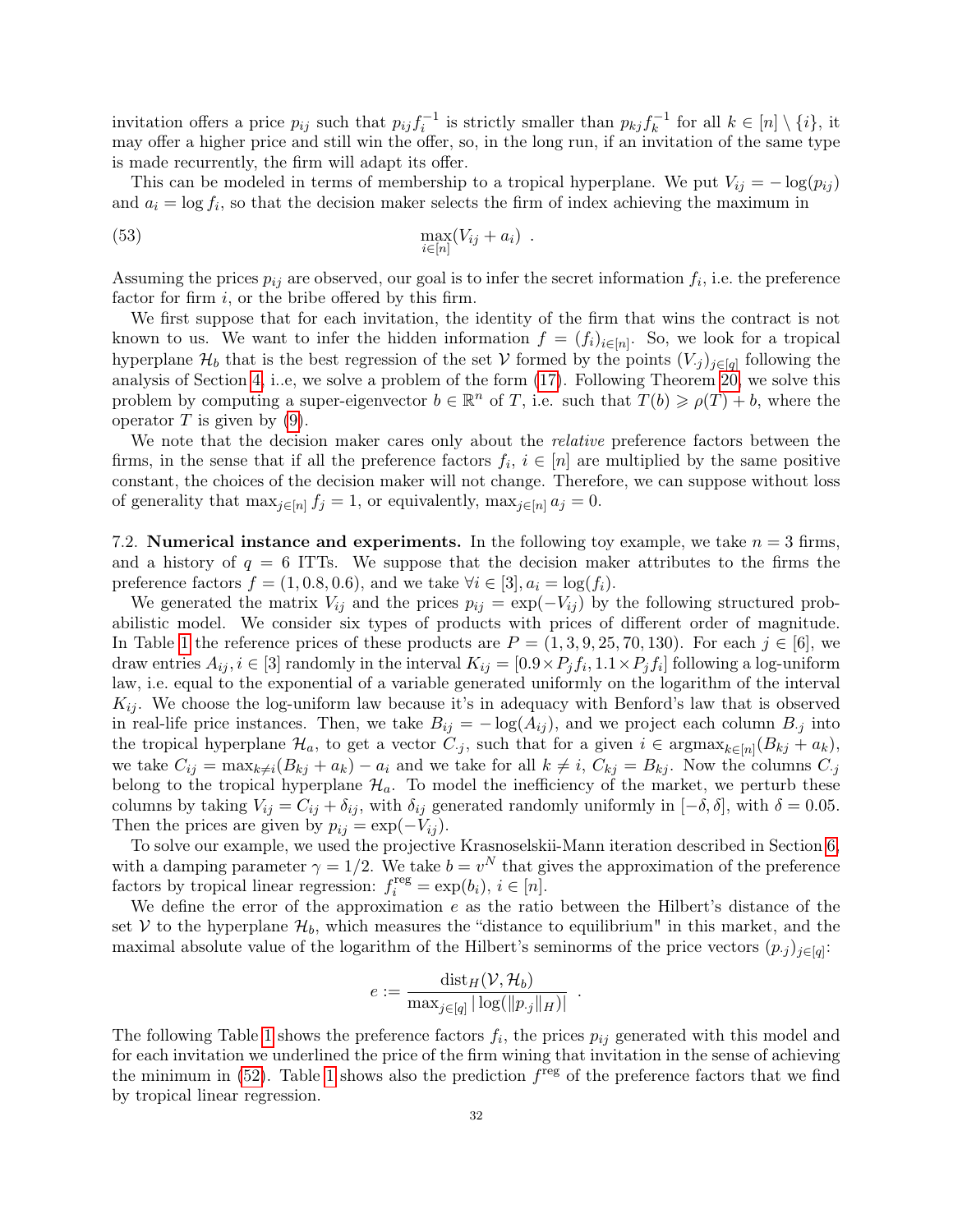In this example, we set a target accuracy of  $\epsilon = 10^{-8}$ , and we get that the number of iterations N needed to get  $||T(v^N) - v^N||_H \leqslant \epsilon$  is  $N = 25$ . By setting  $b = v^N$ , we have  $dist_H(V, \mathcal{H}_b) = 4.21 \times 10^{-2}$ and  $\max_{j \in [q]} |\log(||p_j||_H)| = 3.84$ , and this leads to an error equal to  $e = 1.09 \times 10^{-2}$ . Figure [6](#page-32-1) shows the points  $(V_j)_{j\in[6]}$  in the projective space  $\mathbb{P}(\mathbb{R}_{max})^3$ , with the tropical hyperplane  $\mathcal{H}_b$  (in blue solid lines) and the points of the space that are at distance equal to  $dist_H(V, H_b)$  from  $H_b$  (in blue dashed lines). Figure [6](#page-32-1) shows in particular the existence of a witness point in each on the three sectors associated to the tropical hyperplane  $\mathcal{H}_b$ .

<span id="page-32-0"></span>

|        | individual houses   social housing   school   road   stadium   bridge |      |      |      |      |     | $_{\rm \bf freg}$ |
|--------|-----------------------------------------------------------------------|------|------|------|------|-----|-------------------|
| Firm 1 | .02                                                                   | 291  | Q 70 | 26.2 | 69.8 |     |                   |
| Firm 2 | 1.81                                                                  | 2.65 | 7.49 | 20.3 | 53.8 | 106 |                   |
| Firm 3 |                                                                       |      | 5.5  |      |      |     | 0.605             |

<span id="page-32-1"></span>Table (1) Prices proposed by firms in million euros, the vector of preference factors  $f$  and its estimation by tropical linear regression  $f^{\text{reg}}$  based on the observation of the prices.



FIGURE (6) The points  $(V_j)_{j \in [6]}$  in the projective space  $\mathbb{P}(\mathbb{R}_{max})^3$ , with the tropical hyperplane  $\mathcal{H}_b$  (in blue solid lines) and the points of the space that are at distance equal to  $dist_H(V, \mathcal{H}_b)$  from  $\mathcal{H}_b$  (in blue dashed lines).

Now we consider a similar example still with  $n = 3$  firms, but with  $q = 100$  invitations to tenders. We use the same generation model, the reference prices  $P_j, j \in [100]$ , being generated randomly following a log-uniform law on the interval [1, 100]. We set a target accuracy of  $\epsilon = 10^{-8}$ , and we get that the number of iterations N needed to get  $||T(v^N) - v^N||_H \leq \epsilon$  is  $N = 24$ . By setting  $b = v^N$ , we have  $dist_H(V, H_b) = 7.69 \times 10^{-2}$  and  $max_{j \in [q]} |\log(||p_{\cdot j}||_H)| = 3.72$ , and this leads to an error equal to  $e = 2.06 \times 10^{-2}$ , and the approximation of the preference factors that we obtain is  $f^{\text{reg}} = (1, 0.7994, 0.6018)$ . Figure [7](#page-33-0) shows the points  $(V_i)_{i \in [100]}$  and the approximation hyperplane  $\mathcal{H}_b$  obtained in this case with a history of  $q = 100$  invitations. We observe also that we have at least a witness point in each sector defined by the tropical hyperplane  $\mathcal{H}_b$ .

7.3. Example of regression with types – in which the identities of the winners of the invitations are known. We now suppose the decision maker makes public not only the bid prices that were offered to her, but also the identities of the firms that won the different invitations  $j \in [q]$ . Then, we can write the set of points V as a disjoint union  $V = \bigcup_{\ell \in [n]} V_{\ell}$ , where  $V_{\ell}$  is the set of invitations won by firm  $\ell$ . This information can be exploited through the typed tropical linear regression of Section [5.2.](#page-25-6) Indeed, if  $v = V_{i,j} \in V_{\ell}$ , and if the market is "at equilibria", we know not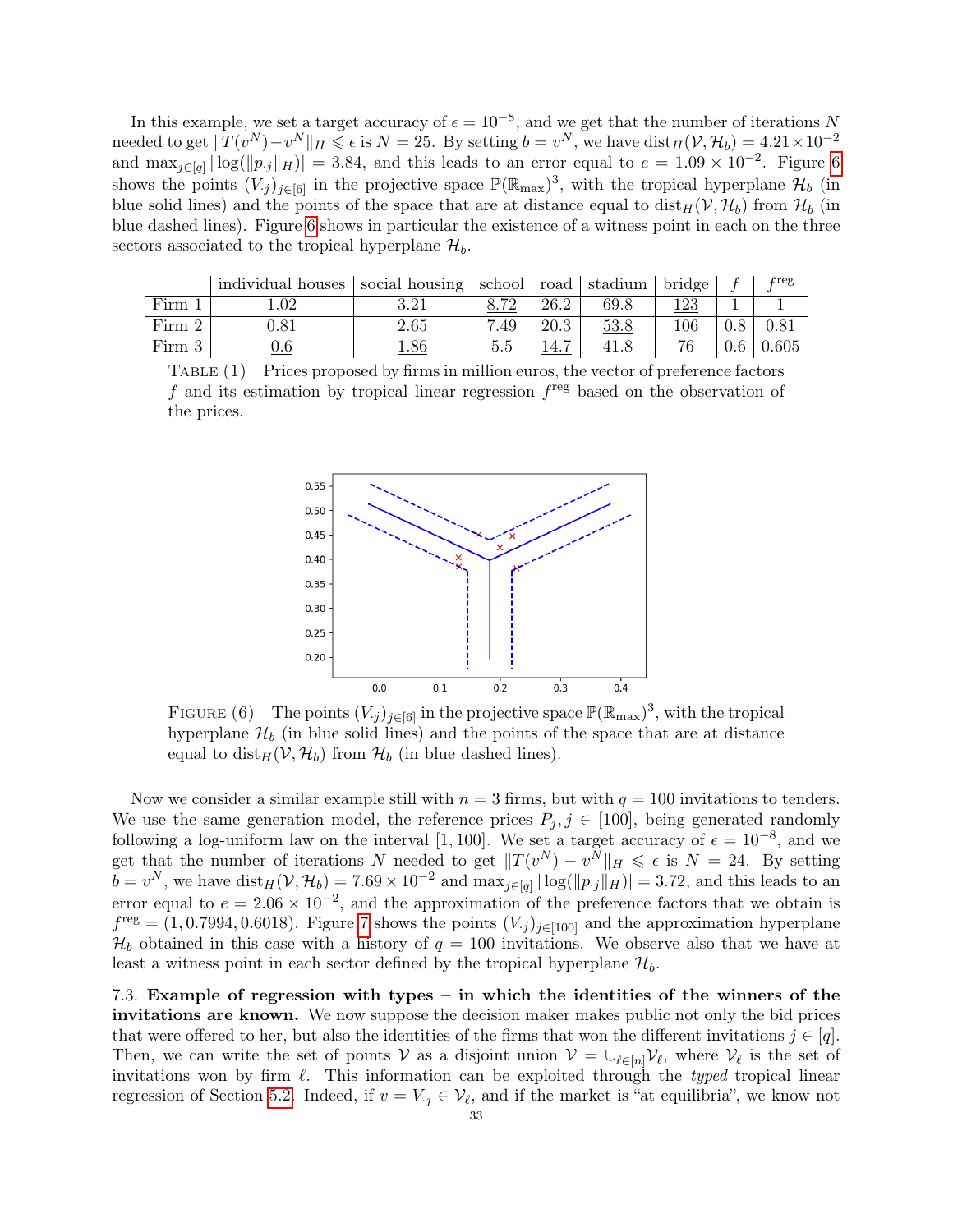<span id="page-33-0"></span>

FIGURE (7) The points  $(V_{.j})_{j\in[100]}$  in the projective space  $\mathbb{P}(\mathbb{R}_{\max})^3$ , with the tropical hyperplane  $\mathcal{H}_b$  (in blue solid lines) and the points of the space that are at distance equal to  $dist_H(V, \mathcal{H}_b)$  from  $\mathcal{H}_b$  (in blue dashed lines).

only that the maximum  $\max_{i \in [n]} (V_{ij} + a_i)$  is achieved twice, but that it must be achieved by the firm that won the invitation, i.e.,  $i = \ell$ . Thus, the vector  $v \in V_{\ell}$  should be close to the *signed* tropical hyperplane  $\mathcal{H}_a^{\ell}$ , a finer condition than being close to  $\mathcal{H}_a \supset \mathcal{H}_a^{\ell}$ . So, to infer the vector  $a$ , we now solve the typed regression problem [\(44\)](#page-25-3), instead of the untyped problem [\(17\)](#page-14-3). Following Theorem [36,](#page-25-5) we are looking for a super-eigenvector b such that  $T^{ty}(b) \geqslant \rho(T^{ty}) + b$ , where the operator  $T^{ty}$  is given by [\(46\)](#page-25-1).

We use the same two examples above, and we generate the information of the firm winning each contract  $j \in [q]$  by using the information f known by the decision maker. We construct the sets  $\mathcal{V}_i$ and the operator  $T<sup>ty</sup>$ , and we find a super-eigenvector of  $T<sup>ty</sup>$  by using the projective Krasnoselkii-Mann value iteration algorithm described in Section [6.](#page-27-0)

After doing the numerical experiments, we find that, the apex b found by typed tropical linear regression, taking advantage of the knowledge of which firm won each invitation, is the same as the one found above by tropical linear regression, for both examples with  $q = 6$  and  $q = 100$ . Hence, here, the additional information provided by the identity of the winners did not help to improve the inference of hidden preferences, by comparison with the basic model in which only the history of the bid prices is used.

# 8. Concluding remarks

We solved the tropical linear regression problem, when the metric is of sup-norm type, and for tropical linear spaces of codimension 1 (tropical hyperplanes), but for a configuration of points of arbitrary cardinality.

Several open problems related to the present work arise when changing either the class of metrics or of tropical spaces.

For instance, we may replace Hilbert's metric by the  $L_p$ -projective metric, i.e., the metric obtained by modding out the  $L_p$  normed space  $\mathbb{R}^n$  by the action of additive constants, or by replacing the Hausdorff distance in [\(16\)](#page-14-4) by a  $L_p$  type distance, for  $p \in [1,\infty)$ . Approaches based on mixed linear programming, or on local descent, have been proposed in [\[YZZ19,](#page-39-10) [PYZ20,](#page-39-28) [Hoo17\]](#page-39-29) in some specific cases.

Another generalization consists in replacing hyperplanes by tropical linear spaces of a codimension not necessarily 1. Recall that the *tropical Grassmannian*  $\operatorname{Gr}_{k,n}^{\text{trop}}$  can be defined as the image by a non-archimedean valuation of the Grassmannian  $\mathrm{Gr}_{k,n}(\mathbb{K})$  over an (algebraically closed) nonarchimedean field, under the Plücker embedding, see [\[SS04,](#page-39-0) [FR15\]](#page-38-0). In this way, an element of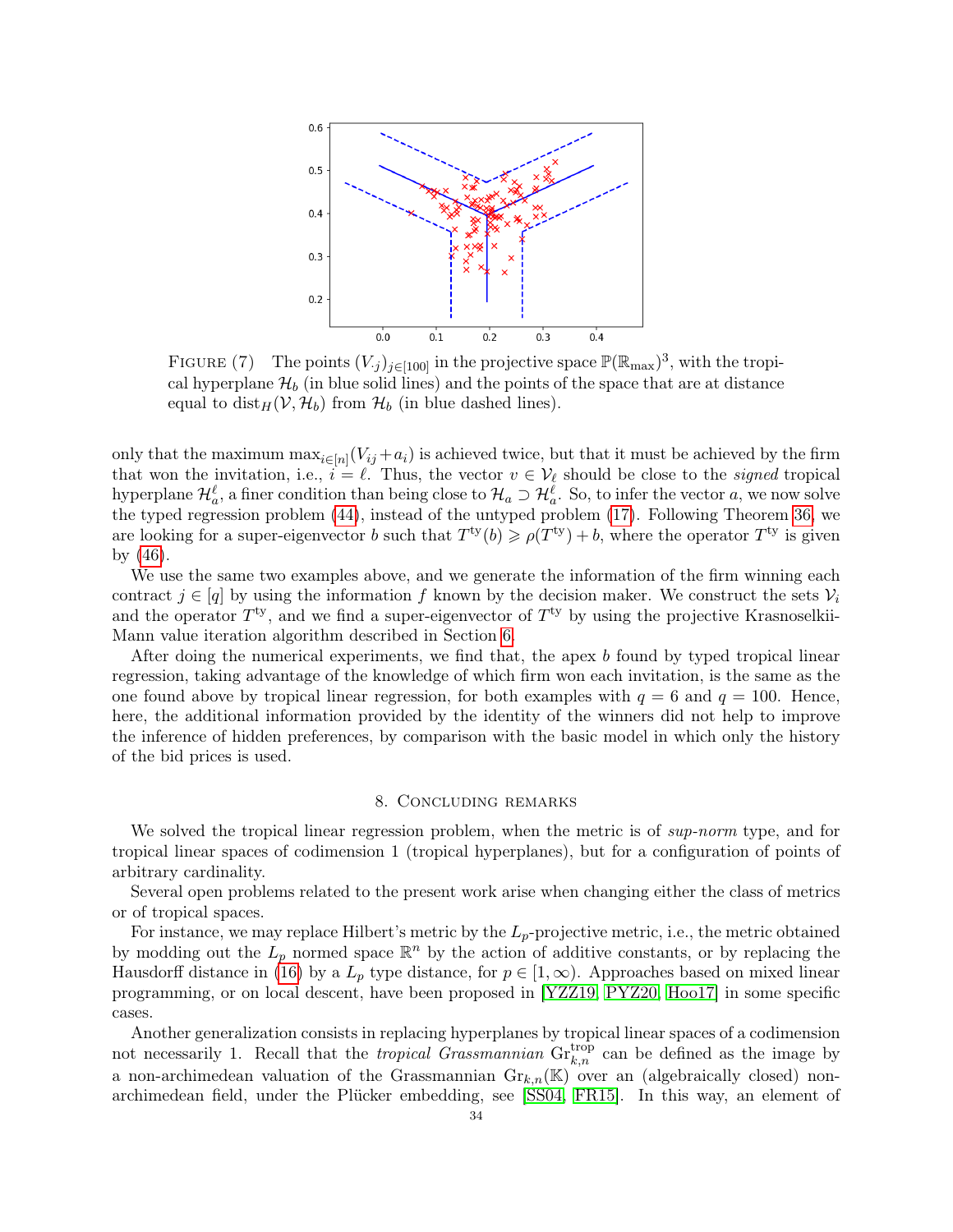$\mathrm{Gr}_{k,n}^{\text{trop}}$  is represented by its *tropical Plücker coordinates*  $p = (p_I) \in (\mathbb{R} \cup \{-\infty\})^{n \choose k}$ . This vector yields a *tropical linear space*  $L(p)$ , defined by

$$
L(p) = \bigcap_{I} \{x \in (\mathbb{R}_{\text{max}})^n \mid \max_{i \in I} (p_{I \setminus \{i\}}) + x_j) \text{ is achieved at least twice}\},\
$$

where the minimum is taken over all subsets of [n] of cardinality  $k + 1$ . When  $k = n - 1$ ,  $V(p)$  is a tropical hyperplane. Hence, a general version of tropical linear regression problem can be written as

<span id="page-34-2"></span>(54) 
$$
\min_{p \in \text{Gr}_{k,n}^{\text{trop}}} \max_{v \in \mathcal{V}} \min_{x \in L(v)} ||v - x||_H.
$$

We solved here this problem when  $k = n - 1$ . When  $k = 1$ ,  $L(p)$  is reduced to a single point, and it is not difficult to see that [\(54\)](#page-34-2) reduces to a linear program. We leave it as an open question to solve this problem when  $1 < k < n - 1$ . The same problem may be considered when p is a valuated matroid, or when it is inside the image of the Stiefel map  $[FR15]$ , meaning that p is given by the maximal tropical minors of a matrix. A version of the latter problem (with a  $L_1$ -type error) is considered in [\[YZZ19\]](#page-39-10). One may also replace the linear space  $L(p)$  by the *column space* of a tropical matrix A, which boils down to finding a best approximation by a tropical polyhedral cone with a fixed number of vertices, see [\[Hoo17,](#page-39-29) [PYZ20\]](#page-39-28).

# **ACKNOWLEDGMENT**

We thank Quentin Jacquet and Marie Laclau for helpful comments and references, and also Nicolas Vieille for helpful references.

### <span id="page-34-0"></span>Appendix A. Dominions of the two players and existence of a finite eigenvector

The strongest form of strong duality (Theorem [22\)](#page-17-2), with the existence of witness points, is valid whenever the Shapley operator T in Equation  $(9)$  has a finite eigenvector. In this appendix, we provide a sufficient condition for the existence of this eigenvector, which is less demanding than the condition of Proposition [23](#page-18-2) (requiring  $V$  to have only finite entries).

We recall that the operator T represents a game  $\Gamma$  with two players Min and Max, such that when we are at state i, player Min plays first by choosing a column  $k \in [p]$  such that  $(i, k) \in E$ , then player Max chooses a state  $j \in [n]$  such that  $j \neq i$  and  $(j, k) \in E$ . Moreover, policies can be defined using [\(10\)](#page-8-4). The game  $\Gamma$  is played repeatedly starting from a given initial position.

We call dominion of one player a nonempty subset of states  $I \subset [n]$  such that from any initial position in  $I$ , that player can force the state to remain in  $I$  at each stage of the repeated game, whatever actions the other player chooses. This means that there exist a policy of that player such that for any strategy of the other player, a trajectory of the game starting in  $I$  is such that the states visited by Min are all contained in I. The next result, which follows from a more general result (which applies to arbitrary Shapley operators) relates the lack of disjoint dominions of the two players with the existence of a finite eigenvector of a polyhedral Shapley operator.

<span id="page-34-1"></span>Theorem 41 (Corollary of Thm. 1.2 of [\[AGH20\]](#page-37-3)). The following assertions are equivalent:

- (1) The two players do not have disjoint dominions in the game  $\Gamma$ ;
- (2) For all  $r \in \mathbb{R}^n$ , the operator  $r + T$  has a finite eigenvector.

Deciding the existence of disjoint dominions for (deterministic) mean payoff games is equivalent to deciding the existence of a non-trivial fixed point of a monotone Boolean function, which is a NP-complete problem, see the discussion in [\[AGH15\]](#page-37-4). However, we next show that for the restricted class of games associated to the Shapley operator  $T_V$ , this problem can be solved in polynomial time.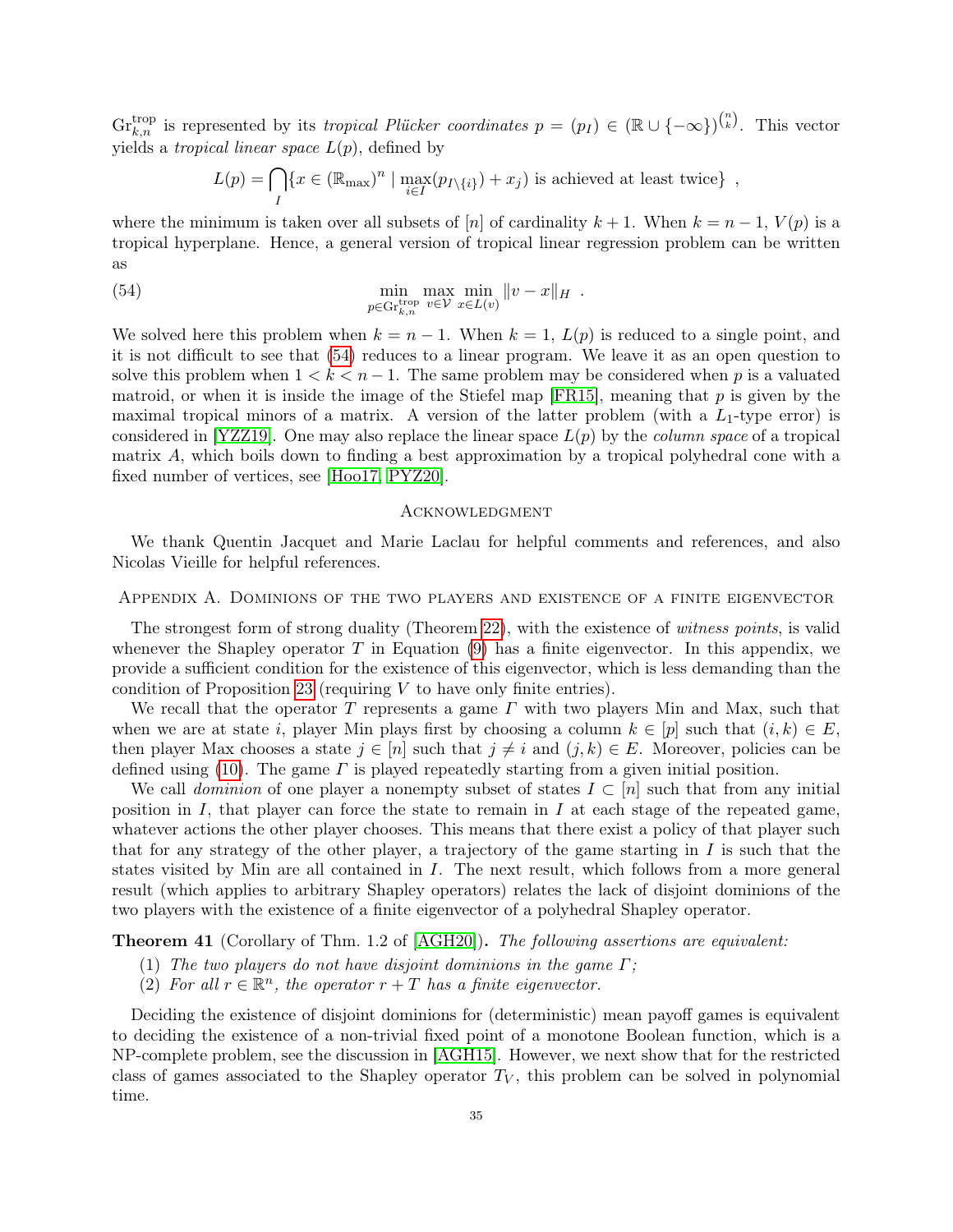We make the following assumption, which is required for the operator T to send  $\mathbb{R}^n$  to  $\mathbb{R}^n$ , and a fortiori, to have a finite eigenvector.

<span id="page-35-0"></span>Assumption 5. Each column of the matrix V contains at least two finite entries.

<span id="page-35-4"></span>Proposition 42. Suppose that Assumption [3](#page-8-1) and Assumption [5](#page-35-0) hold. Then, the following assertions are equivalent:

- <span id="page-35-3"></span>(1) There are disjoint dominions for the two players in the game  $\Gamma$ ;
- <span id="page-35-1"></span>(2) There exist nonempty subsets I, J of [n], such that  $I \cup J = [n]$ ,  $I \cap J = \emptyset$ , some columns of V have support included in I, and the other columns of V have at least two finite entries in J.
- <span id="page-35-2"></span>(3) There exists a subset K of  $[p]$ , such that  $K \neq \emptyset$  and  $K \neq [p]$ , and such that if we denote by  $I_K$  the union of supports of the columns of V in K, then all the columns not in K have at least two finite entries that are outside  $I_K$ . In this case,  $I_K$  together with its complement  $[n] \setminus I_K$  constitute disjoint dominions of players Min and Max, respectively.

Proof. We verify first that the assertion [\(2\)](#page-35-1) and the first part of assertion [\(3\)](#page-35-2) are equivalent. Indeed, it is straightforward that [\(3\)](#page-35-2) implies [\(2\)](#page-35-1) by taking  $I = I_K$  and  $J = [n] \setminus I_K$ . Now, if (2) is true, we take  $K = \{k \in [p] \mid \text{supp } V_{\cdot k} \subset I\}$ , so  $I_K = \bigcup_{k \in K} \text{supp } V_{\cdot k} \subset I$ , and each column  $k \notin K$  has at least two finite entries in  $J$ , i.e. outside  $I_K$ .

Now we suppose that assertion  $(1)$  is satisfied, i.e. there are disjoint dominions I and J respectively for Player Min and Player Max. Let us show that this implies  $(2)$ . The set  $J$  is a dominion for Player Max, then there exists a policy  $\tau$  for Max, such that, for all  $i \in J$ , for any possible action  $(i, k) \in E$ of Player Min, the policy  $\tau$  sends the state in J, that is  $\tau((i,k)) \in J$ . Since a policy for Max is a map from E to [n] such that  $j = \tau((i, k))$  satisfies  $j \neq i$  and  $(j, k) \in E$ , this implies that, for all  $(i, k) \in E$  with  $i \in J$ , there exists  $(j, k) \in E$  with  $j \in J$  such that  $j \neq i$ . Therefore, for all  $k \in [p]$ , supp  $V_{k} \cap J$  is either empty or it contains at least two elements. We take  $I' = [n] \setminus J \supset I \neq \emptyset$ , then the sets  $I', J$  satisfy the assertion  $(2)$ .

Now, we suppose that the first part of assertion [\(3\)](#page-35-2) is true, and show that  $I_K$  and  $J = [n] \setminus I_K$ are disjoint dominions of players Min and Max respectively, which will imply [\(1\)](#page-35-3). Indeed, if  $i \in I_K$ , then there exists  $k \in K$ , such that  $i \in \text{supp } V_k \subset I_K$ . Let us consider a policy  $\sigma$  of Min such that if  $i \in I_K$  then  $\sigma(i) = (i, k)$  with  $k \in K$ . Then, if  $i \in I_K$ , and if Min plays the action  $(i, k) = \sigma(i)$ , for any possible action of player Max (which exists by Assumption [5\)](#page-35-0), that is a choice of  $j \in \text{supp } V_{.k}$ such that  $j \neq i$ , we have  $j \in I_K$ . This shows that  $I_K$  is a dominion of Player Min. Now, let  $i \in J$ , for any action  $(i, k) \in E$  of Min (which exists by Assumption [3\)](#page-8-1), we have  $k \in K$ , since  $i \in \text{supp } V_{\cdot k}$ and  $i \notin I_K$ , so by [\(3\)](#page-35-2), there exits  $j \in \text{supp } V_k \setminus I_K$ , with  $j \neq i$ . So  $j \in J$  and j is a possible action of Max when the game is in state  $(i, k)$ . Considering the policy  $\tau$  for Max, such that  $\tau(i, k) = j$  for  $i, k, j$  as before, we get that the set J is a dominion of Player Max.

From the proof of Proposition [42,](#page-35-4) we deduce in a straightforward manner the following observation, which will be used in Algorithm [1.](#page-36-0) Note that in the present setting (deterministic mean payoff games), if I, J are disjoint dominions of the two players, then  $[n] \setminus J$  and J are also dominions of the two players, hence we shall restrict our search to disjoint dominions that constitute partitions of  $[n]$ .

<span id="page-35-5"></span>**Lemma 43.** If  $D^{\text{Min}}, D^{\text{Max}} \subset [n]$  are disjoint dominions of players Min and Max respectively, that constitute a partition of [n], and K is a subset of columns of V such that the set  $S = \bigcup_{k \in K}$  supp  $V_k$ satisfies  $S \subset D^{\text{Min}}$ , then for each column  $k \notin K$  that has only one finite entry i outside of S, we have  $S \cup \{i\} \subset D^{\text{Min}}$ . . In the contract of the contract of the contract of the contract of the contract of the contract of the contract of

**Theorem 44.** Algorithm [1,](#page-36-0) which decides the existence of disjoint dominions in the game  $\Gamma$  associated to a matrix  $V \in (\mathbb{R}_{max})^{n \times p}$ , is correct, and it makes  $O(n^2p^2)$  arithmetic operations.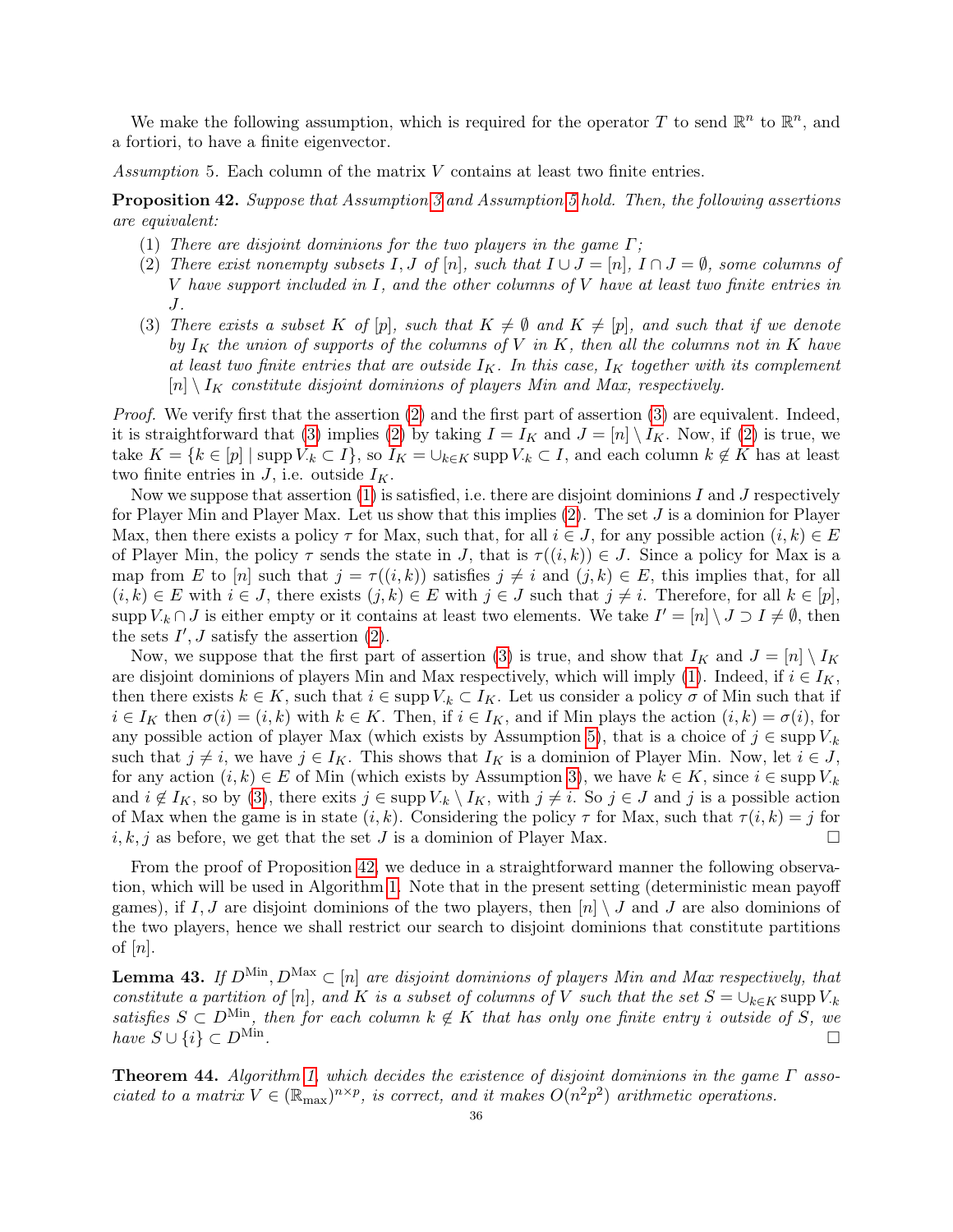<span id="page-36-0"></span>Algorithm 1 Detecting dominions in the game arising from the tropical linear regression problem, for an input matrix  $V \in (\mathbb{R}_{\text{max}})^{n \times p}$ .

1: for  $k \in [p]$  do 2:  $K \leftarrow \{k\}$ 3:  $S \leftarrow$  the support of column k of V 4: Declare  $S$  to be AUGMENTED (Boolean flag) 5: while  $S$  is declared as AUGMENTED do 6: Declare  $S$  not to be AUGMENTED 7: Declare all the elements of  $[p] \setminus K$  to be UNSCANNED (Boolean flags) 8: while  $([p] \setminus K)$  contains an UNSCANNED element do 9:  $\ell \leftarrow$  smallest UNSCANNED element of  $[p] \setminus K$ , declare  $\ell$  to be SCANNED 10:  $S_{\ell} \leftarrow \{i \in [n] \setminus S \mid V_{i\ell} \text{ is finite}\}\$ 11: **if**  $|S_\ell| = 1$  then  $\triangleright$  column  $\ell$  of  $V$  has precisely one finite entry outside S 12:  $K \leftarrow K \cup \{\ell\}, S \leftarrow S \cup S_{\ell}$ 13: Declare S to be AUGMENTED 14: end if 15: **if**  $|S_{\ell}| = 0$  **then**  $\triangleright$  column  $\ell$  of  $V$  has no finite entries outside  $S$ 16:  $K \leftarrow K \cup \{\ell\}$ 17: end if 18:  $\triangleright S$  is the union of supports of the columns of K 19: end while 20: end while 21: if  $S \neq [n]$  then return S and  $[n] \setminus S$  which are disjoint dominions of Players Min and Max respectively 22: end if 23: end for 24: There are no disjoint dominions

*Proof.* The algorithm looks for a set of columns  $\overline{K}$  satisfying the last statement of Proposition [42.](#page-35-4) Since the set K is required to be nonempty, it suffices for each  $k \in [p]$ , to verify whether there is such a set  $K \ni k$  (for loop of the algorithm).

We next show that the algorithm admits the following invariants.

- (1) At Line [18,](#page-35-5) S is the union of supports of the columns of  $K$ .
- (2) If there is a subset  $K \ni k$  satisfying the last statement of Proposition [42,](#page-35-4) with associated then at line [18](#page-35-5) of the algorithm, the set K satisfies  $K \subset \overline{K}$  and the set S satisfies  $S \subset D^{\text{Min}}$ .

The first invariant is enforced by lines [10, 12](#page-35-5) and [16.](#page-35-5) We prove that the loop invariant at line [18](#page-35-5) holds by induction on the cardinality of S. Let us assume that the condition of the first "if", i.e.,  $|S_{\ell}| = 1$ is satisfied. Then, by Lemma [43,](#page-35-5) and by the induction assumption, we must have  $S \cup \{i\} \subset D^{\text{Min}}$ . Moreover, the last statement of Proposition [42](#page-35-4) entails that  $K \cup \{l\} \subset \overline{K}$ , and so, the loop invariant is valid in this case. Moreover, if the condition of the second "if", i.e.,  $|S_{\ell}| = 0$  is satisfied, then, the second invariant is still valid. This shows that the loop invariant is always valid.

At the exit of the outer while loop, at line [21,](#page-35-5) we have by construction that every column of V with index outside K has at least two finite entries outside S. Then, by the last statement of Proposition [42,](#page-35-4) if  $S \neq [n], S$  and  $[n] \setminus S$  provide disjoint dominions of Players Min and Max, whereas if  $S = [n]$ , there are no dominions arising from a set  $K \ni k$ . This shows the correctness of the algorithm.

Each iteration of the inner "while" loop makes  $O(n)$  arithmetic operations, and every outer "while" loop" executes the inner while loop  $O(p)$  times. Moreover, the number of outer "while loop" iterations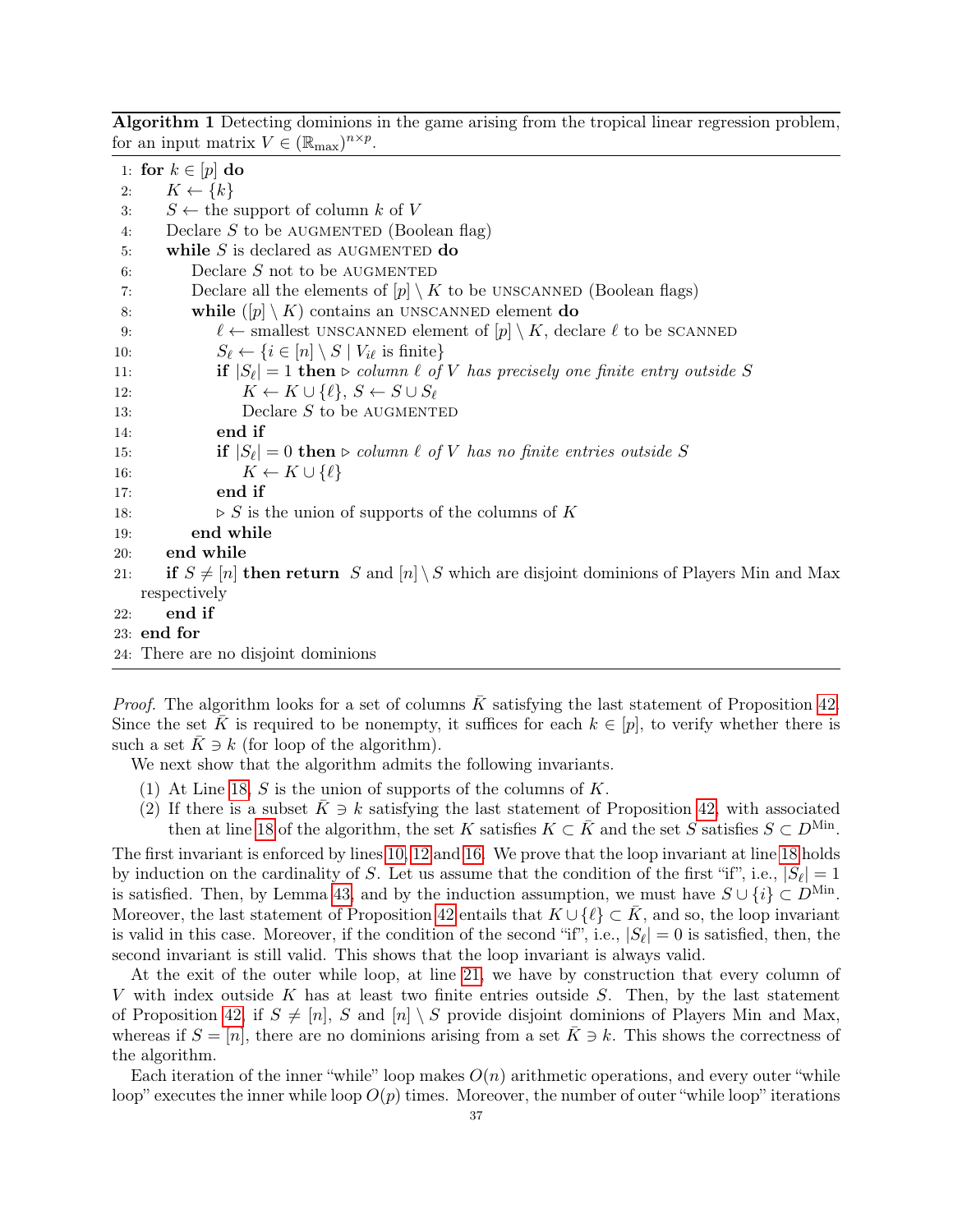is at most  $n-1$ . Finally, we have at most p iterations in the "for" loop, which leads to a complexity bound of  $O(n^2p^2)$  arithmetic operations for the algorithm.

We call *Boolean pattern* of the matrix  $V \in (\mathbb{R}_{max})^{n \times p}$  the matrix with entries in  $\{0, -\infty\}$ , obtained by replacing each finite entry of  $V$  by 0. Theorem [41](#page-34-1) provides a sufficient condition involving the Boolean pattern on V, which guarantees that for all matrices V with this pattern, the operator  $T$ admits a finite eigenvector. This condition is not necessary. Consider the following Boolean pattern:

<span id="page-37-5"></span>(55) 
$$
\begin{pmatrix} 0_{3,2} & 0_{3,2} \\ (-\infty)_{3,2} & 0_{3,2} \end{pmatrix} ,
$$

where for  $\alpha \in \{0, -\infty\}, \alpha_{p,q}$  denotes the  $p \times q$  matrix with entries identically equal to  $\alpha$ .

**Proposition 45.** If V is a matrix with Boolean pattern  $(55)$ , then, the operator T has a finite eigenvector, but the associated game admits disjoint dominions.

*Proof.* First we have that the set  $K = \{1,2\}$  satisfies the condition [\(3\)](#page-35-2) of Proposition [42,](#page-35-4) and from the proof of Proposition [42,](#page-35-4) we have that the sets  $I = \{1, 2, 3\}$  and  $J = \{4, 5, 6\}$  are disjoint dominions of Player Min and Player Max respectively.

To show that T has a finite eigenvector, by Proposition [3,](#page-7-4) it suffices to check that  $\chi(T) = 0$ . The inequality  $\chi(T) \leq 0$  follows from Remark [1.](#page-8-5) We next show that  $\chi(T) \geq 0$ .

If the game starts from a state  $i \in \{4, 5, 6\}$ , Player Min must choose the next state to be a pair  $(i, k)$  with  $k \in \{3, 4\}$ , and Player Max can respond by choosing the next state j to belong to {4, 5, 6}. So, Player Max can force Min to play the same game as the one defined by the submatrix  $X := (V_{ij})_{i \in \{4,5,6\}, j \in \{3,4\}}$ . Since the matrix X consists of only 2 columns of  $(\mathbb{R}_{\text{max}})^3$ , it follows from Corollary [12](#page-12-3) that the inner radius of Col(X) is equal to 0. Then by Theorem [1,](#page-7-1)  $\rho(T_X) = 0$ , and this entails that Player Max can ensure a payment equal to 0 in the original game, so that  $\forall i \in \{4, 5, 6\}, \chi_i(T) = 0.$ 

Suppose now that the initial state  $i \in \{1,2,3\}$ . Since  $\chi(T) = \min_{\sigma} \chi(T^{\sigma})$  where the minimum is taken over the stationary policies of Player Min, it suffices to show that for any such policy, and for  $i \in \{1,2,3\}, \chi_i(T^{\sigma}) \geq 0$ . If this policy of Player Min chooses the column 3 or 4, Player Max can again enforce Player Min to play the game associated to the submatrix  $X$ , and then Player Max can ensure a payment 0 as before. Now, if the policy of Player Min does not choose the columns 3 and 4, Player Max is forced to play a subgame correspinding to the the submatrix  $Y := (V_{ij})_{i \in \{1,2,3\}, j \in \{1,2\}}$ , and by the same reasoning as before, we know that the value of this game is equal to 0. Then  $\forall i \in \{1, 2, 3\}, \chi_i(T) = 0.$  □

We leave it as an open question to characterize the Boolean patterns of  $V$  which guarantee that the operator  $T$  has a finite eigenvector.

#### **REFERENCES**

- <span id="page-37-2"></span>[AGG09] M. Akian, S. Gaubert, and A. Guterman. Linear independence over tropical semirings and beyond. In G.L. Litvinov and S.N. Sergeev, editors, *Proceedings of the International Conference on Tropical and* Idempotent Mathematics, volume 495 of Contemporary Mathematics, pages 1–38. American Mathematical Society, 2009.
- <span id="page-37-0"></span>[AGG12] M. Akian, S. Gaubert, and A. Guterman. Tropical polyhedra are equivalent to mean payoff games. International Journal of Algebra and Computation, 22(1):125001 (43 pages), 2012.
- <span id="page-37-4"></span>[AGH15] M. Akian, S. Gaubert, and A. Hochart. Ergodicity conditions for zero-sum games. Discrete  $\&$  Continuous Dynamical Systems, 35(9):3901–3931, 2015.
- <span id="page-37-3"></span>[AGH20] M. Akian, S. Gaubert, and A. Hochart. A game theory approach to the existence and uniqueness of nonlinear perron-frobenius eigenvectors. Discrete & Continuous Dynamical Systems - A, 40:207–231, 2020.
- <span id="page-37-1"></span>[AGK11] X. Allamigeon, S. Gaubert, and R. Katz. The number of extreme points of tropical polyhedra. J. Comb. Theory Series A, 118(1):162–189, 2011.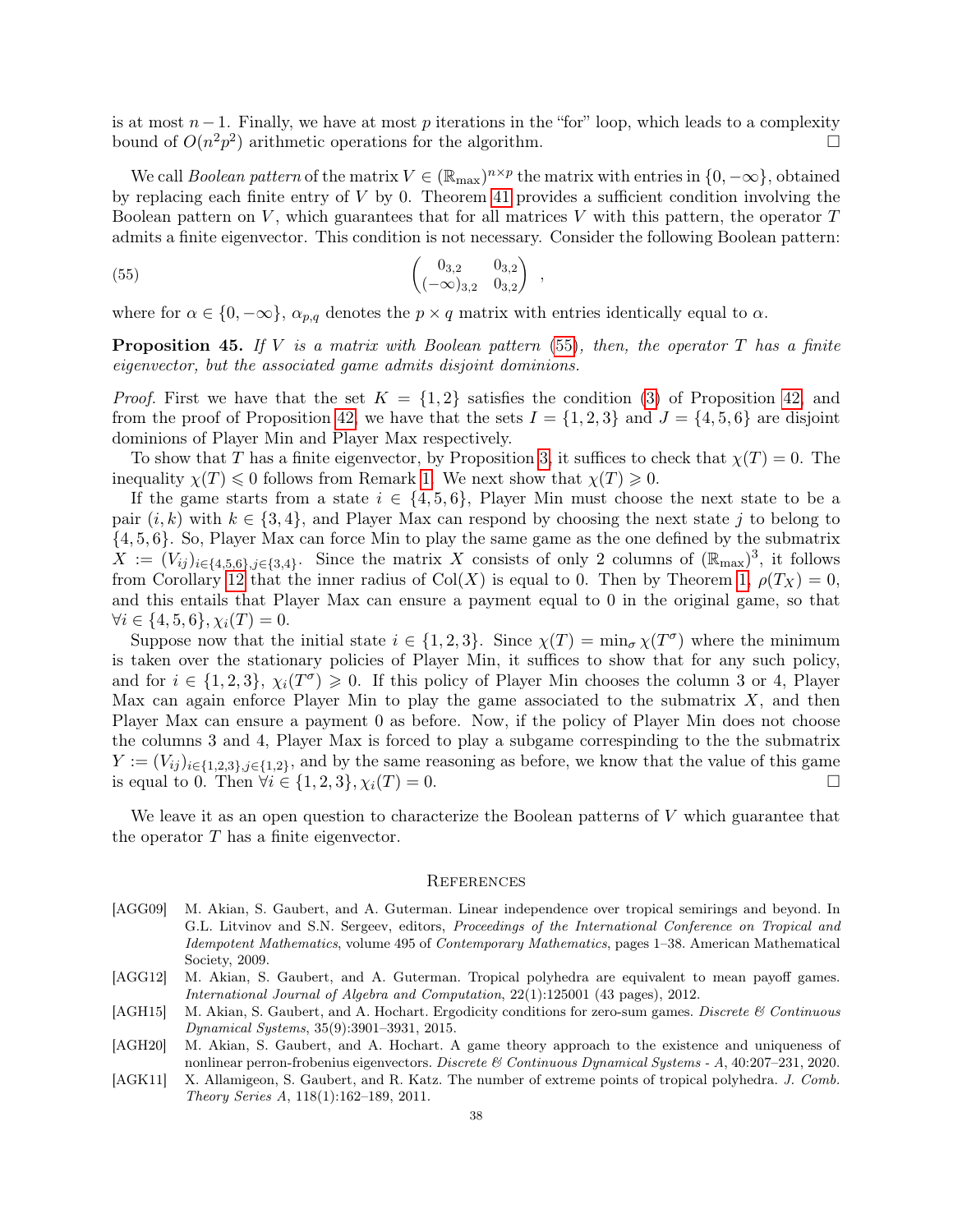- <span id="page-38-19"></span>[AGKS18] X. Allamigeon, S. Gaubert, R. Katz, and M. Skomra. Condition numbers of stochastic mean payoff games and what they say about nonarchimedean semidefinite programming. In Proceedings of the 23rd International Symposium on Mathematical Theory of Networks and Systems (MTNS2018), 2018.
- <span id="page-38-10"></span>[AGNS11] M. Akian, S. Gaubert, V. Nițică, and I. Singer. Best approximation in max-plus semimodules. Linear Algebra and its Applications, 435(12):3261–3296, 2011.
- <span id="page-38-13"></span>[Ard04] F. Ardila. Subdominant matroid ultrametrics. Annals of Combinatorics, 8:379–389, 2004.
- <span id="page-38-25"></span>[BB92] J. B. Baillon and R. E. Bruck. Optimal rates of asymptotic regularity for averaged nonexpansive mappings. In K. K. Tan, editor, *Proceedings of the Second International Conference on Fixed Point Theory and* Applications, pages 27–66. World Scientific Press, 1992.
- <span id="page-38-20"></span>[BCOQ92] F. Baccelli, G. Cohen, G.J. Olsder, and J.P. Quadrat. Synchronization and Linearity. Wiley, 1992.
- <span id="page-38-12"></span>[Ber20] D. I. Bernstein. L-infinity optimization to Bergman fans of matroids with an application to phylogenetics. Siam J. Discrete Math., 34(1):701–720, 2020.
- <span id="page-38-4"></span>[BK19] E. Baldwin and P. Klemperer. Understanding preferences: "demand types", and the existence of equilibrium with indivisibilities. Econometrica, 87(3):867–932, 2019.
- <span id="page-38-18"></span>[BP07] R. Burguet and Martin K. Perry. Bribery and favoritism by auctioneers in sealed-bid auctions. The B.E. Journal of Theoretical Economics, 7(1):1–27, June 2007.
- <span id="page-38-22"></span>[BSS07] P. Butkovič, H. Schneider, and S. Sergeev. Generators, extremals and bases of max cones. Linear Algebra Appl., 421(2-3):394–406, 2007.
- <span id="page-38-23"></span>[But03] P. Butkovič. Max-algebra: the linear algebra of combinatorics? Linear Algebra Appl., 367:313–335, 2003.
- <span id="page-38-14"></span>[But10] P. Butkovič. Max-linear Systems: Theory and Algorithms. Springer Monogr. Math. Springer, London, 2010.
- <span id="page-38-6"></span>[BV07] H. Bjorklund and S. Vorobyov. A combinatorial strongly subexponential strategy improvement algorithm for mean payoff games. Discrete Appl. Math., 155:210229, 2007.
- <span id="page-38-11"></span>[CF00] V. Chepoi and B. Fichet.  $\ell_{\infty}$ -approximation via subdominants. Journal of Mathematical Psychology, 44:600–616, 2000.
- <span id="page-38-24"></span>[CG79] R. A. Cuninghame-Green. Minimax algebra, volume 166 of Lecture Notes in Economics and Mathematical Systems. Springer-Verlag, Berlin, 1979.
- <span id="page-38-2"></span>[CGQ04] G. Cohen, S. Gaubert, and J. P. Quadrat. Duality and separation theorems in idempotent semimodules. Linear Algebra and Appl., 379:395–422, 2004.
- <span id="page-38-8"></span>[Cha09] J. Chaloupka. Parallel algorithms for mean-payoff games: an experimental evaluation. In Algorithms— ESA 2009, volume 5757 of Lecture Notes in Comput. Sci., pages 599–610. Springer, Berlin, 2009.
- <span id="page-38-17"></span>[CLMV05] O. Compte, A. Lambert-Mogiliansky, and T. Verdier. Corruption and competition in procurement auctions. The RAND Journal of Economics, 36(1):1–15, 2005.
- <span id="page-38-27"></span>[cod21] Code de la commande publique. Journal officiel, 2021. Available from legifrance.gouv.fr.
- <span id="page-38-26"></span>[CSV14] R. Cominetti, J. A. Soto, and J. Vaisman. On the rate of convergence of Krasnosel'skii-Mann iterations and their connection with sums of Bernoullis. Israel Journal of Mathematics, 199(2):757-772, 2014.
- <span id="page-38-7"></span>[DG06] V. Dhingra and S. Gaubert. How to solve large scale deterministic games with mean payoff by policy iteration. In Proceedings of the 1st international conference on Performance evaluation methodolgies and tools (VALUETOOLS), volume 180, Pisa, Italy, 2006. article No. 12.
- <span id="page-38-15"></span>[DGJ17] J. Depersin, S. Gaubert, and M. Joswig. A tropical isoperimetric inequality. Séminaire Lotharingien de Combinatoire, 78B, 2017. Article #27, 12 pp., Proceedings of FPSAC 2017 (29th Conference on Formal Power Series and Algebraic Combinatorics, London).
- <span id="page-38-16"></span>[DKM01] V. Danilov, G. Koshevoy, and K. Murota. Discrete convexity and equilibria in economies with indivisible goods and money. Mathematical Social Sciences, 41(3):251–273, May 2001.
- <span id="page-38-3"></span>[DS04] M. Develin and B. Sturmfels. Tropical convexity. Doc. Math., 9:1–27, 2004. (Erratum pp. 205–206).
- <span id="page-38-21"></span>[DSS05] M. Develin, F. Santos, and B. Sturmfels. On the rank of a tropical matrix. In Combinatorial and computational geometry, volume 52 of Math. Sci. Res. Inst. Publ., pages 213–242. Cambridge Univ. Press, Cambridge, 2005.
- <span id="page-38-1"></span>[EKL06] M. Einsiedler, M. Kapranov, and D. Lind. Non-Archimedean amoebas and tropical varieties. J. Reine Angew. Math., 601:139–157, 2006.
- <span id="page-38-5"></span>[EM79] A. Ehrenfeucht and J. Mycielski. Positional strategies for mean payoff games. Internat. J. Game Theory, 8(2):109–113, 1979.
- <span id="page-38-0"></span>[FR15] A. Fink and F. Rincón. Stiefel tropical linear spaces. Journal of Combinatorial Theory, Series A, 135:291 – 331, 2015.
- <span id="page-38-9"></span>[Fri09] O. Friedmann. An exponential lower bound for the parity game strategy improvement algorithm as we know it. In Proceedings of the 24th Annual IEEE Symposium on Logic in Computer Science (LICS 2009), pages 145–156. IEEE Computer Society, 2009.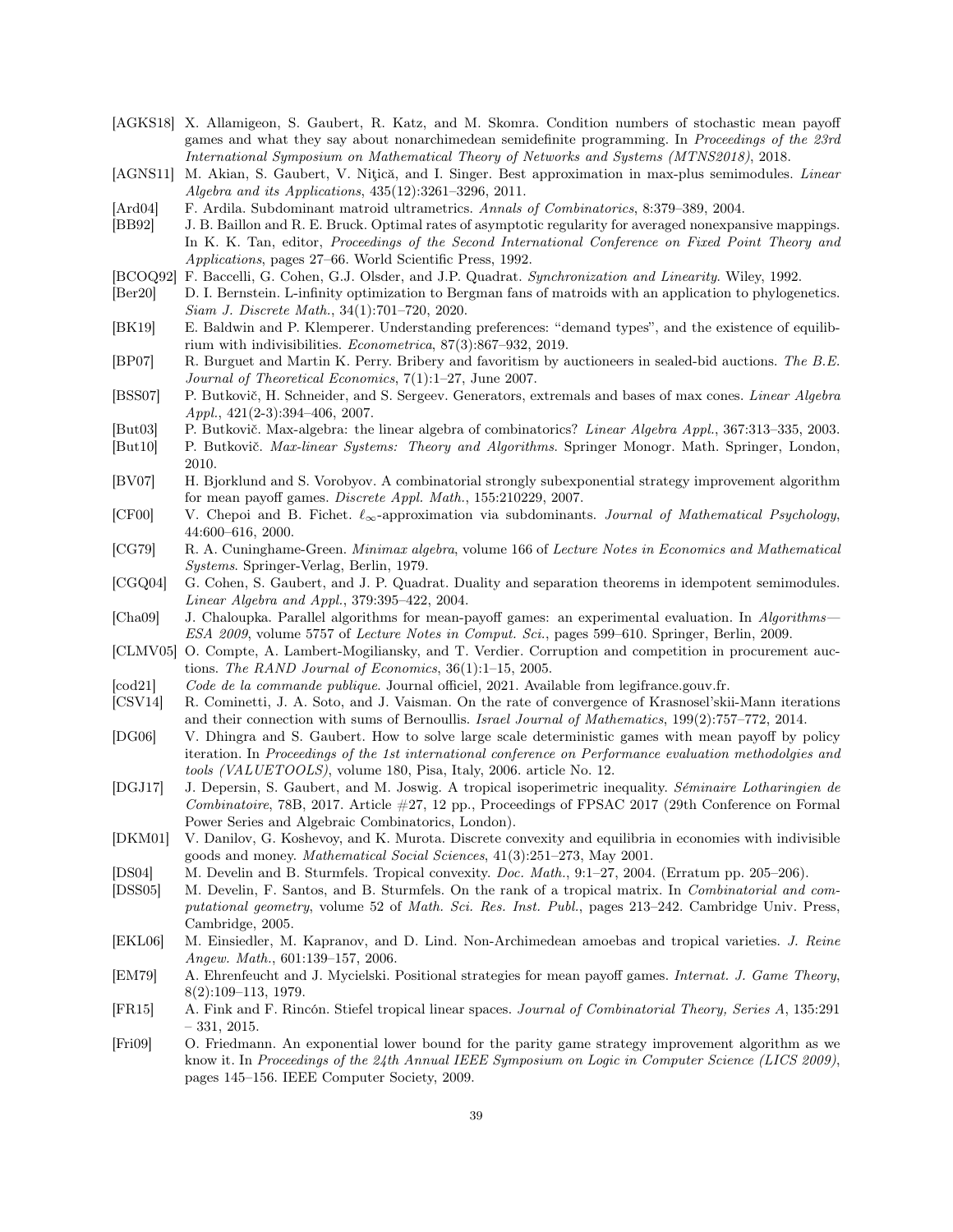- <span id="page-39-22"></span>[GG04] S. Gaubert and J. Gunawardena. The Perron-Frobenius theorem for homogeneous, monotone functions. Trans. of AMS, 356(12):4931–4950, 2004.
- <span id="page-39-5"></span>[GJ08] B. Gärtner and M. Jaggi. Tropical support vector machines. Technical report, ACSTR-362502-01, 2008.
- <span id="page-39-24"></span>[GK07] S. Gaubert and R. Katz. The Minkowski theorem for max-plus convex sets. Linear Algebra and Appl., 421:356–369, 2007.
- <span id="page-39-17"></span>[GK11] S. Gaubert and R. Katz. Minimal half-spaces and external representation of tropical polyhedra. Journal of Algebraic Combinatorics, 33(3):325–348, 2011.
- <span id="page-39-1"></span>[GKK88] V. A. Gurvich, A. V. Karzanov, and L. G. Khachiyan. Cyclic games and finding minimax mean cycles in digraphs. Zh. Vychisl. Mat. i Mat. Fiz., 28(9):1407–1417, 1439, 1988.
- <span id="page-39-8"></span>[GMQ11] S. Gaubert, W. McEneaney, and Z. Qu. Curse of dimensionality reduction in max-plus based approximation methods: theoretical estimates and improved pruning algorithms. In Proceedings of the 50th IEEE Conference on Decision and Control and European Control Conference (CDC-ECC 11), pages 1054–1061, Orlando, FL, USA, December 2011.
- <span id="page-39-13"></span>[GP13] D. Grigoriev and V. V. Podolskii. Complexity of tropical and min-plus linear prevarieties. Computational Complexity, pages 1–34, 2013.
- <span id="page-39-27"></span>[GS20] S. Gaubert and N. Stott. A convergent hierarchy of non-linear eigenproblems to compute the joint spectral radius of nonnegative matrices. Mathematical Control and Related Fields, 10(3):573–590, 2020.
- <span id="page-39-29"></span>[Hoo17] J. Hook. Linear regression over the max-plus semiring: algorithms and applications, 2017. arXiv:1712.03499.
- <span id="page-39-25"></span>[IR09] Z. Izhakian and L. Rowen. The tropical rank of a tropical matrix. Communications in Algebra, 37(11):3912–3927, 2009.
- <span id="page-39-4"></span>[JSY07] M. Joswig, B. Sturmfels, and J. Yu. Affine buildings and tropical convexity. Alban. J. Math., 1:187–211, 2007.
- <span id="page-39-19"></span>[Koh80] E. Kohlberg. Invariant half-lines of nonexpansive piecewise-linear transformations. Math. Oper. Res., 5(3):366–372, 1980.
- <span id="page-39-2"></span>[Kri02] V. Krishna. Auction theory. Academic Press, 2002.
- <span id="page-39-21"></span>[LL69] T. M. Liggett and S. A. Lippman. Stochastic games with perfect information and time average payoff. SIAM Rev., 11(4):604–607, 1969.
- <span id="page-39-3"></span>[LSTY17] B. Lin, B. Sturmfels, X. Tang, and R. Yoshida. Convexity in tree spaces. SIAM Journal on Discrete Mathematics, 31(3):2015–2038, January 2017.
- <span id="page-39-7"></span>[MCT21] P. Maragos, V. Charisopoulos, and E. Theodosis. Tropical geometry and machine learning. Proceedings of the IEEE, 109(5):728–755, May 2021.
- <span id="page-39-20"></span>[MN81] J.-F. Mertens and A. Neyman. Stochastic games. Internat. J. Game Theory, 10(2):53–66, 1981.
- <span id="page-39-16"></span>[MS15] D. Maclagan and B. Sturmfels. *Introduction to Tropical Geometry*, volume 161 of *Grad. Stud. Math.* AMS, Providence, RI, 2015.
- <span id="page-39-18"></span>[MSZ15] J.-F. Mertens, S. Sorin, and S. Zamir. Repeated games. Cambridge University Press, 2015.
- <span id="page-39-23"></span>[Nus86] R. D. Nussbaum. Convexity and log convexity for the spectral radius. Linear Algebra Appl., 73:59–122, 1986.
- <span id="page-39-28"></span>[PYZ20] R. Page, R. Yoshida, and L. Zhang. Tropical principal component analysis on the space of phylogenetic trees. Bioinformatics, 36(17):4590–4598, 06 2020.
- <span id="page-39-12"></span>[Rac13] S. Rachmilevitch. Bribing in first-price auctions. Games and Economic Behavior, 77(1):214–228, January 2013.
- <span id="page-39-26"></span>[Sch08] S. Schewe. An optimal strategy improvement algorithm for solving parity and payoff games. In M. Kaminski and S. Martini, editors, Computer Science Logic, pages 369–384, Berlin, Heidelberg, 2008. Springer Berlin Heidelberg.
- <span id="page-39-15"></span>[Ser07] S. Sergeev. Max-plus definite matrix closures and their eigenspaces. Linear Algebra Appl., 421(2):182–201, 2007.
- <span id="page-39-14"></span>[Sko18] M. Skomra. Spectraèdres tropicaux : application à la programmation semi-définie et aux jeux à paiement moyen. Theses, Université Paris-Saclay, December 2018.
- <span id="page-39-0"></span>[SS04] D. Speyer and B. Sturmfels. The tropical Grassmannian. Adv. Geom., 4(3):389–411, 2004.
- <span id="page-39-9"></span>[TM19] A. Tsiamis and P. Maragos. Sparsity in max-plus algebra and systems. Discrete Event Dynamic Systems, 29:163–189, 2019.
- <span id="page-39-6"></span>[TWY20] X. Tang, H. Wang, and R. Yoshida. Tropical support vector machine and its applications to phylogenomics, 2020. arXiv:2003.00677.
- <span id="page-39-11"></span>[TY19] N. M. Tran and J. Yu. Product-mix auctions and tropical geometry. Mathematics of Operations Research, 44(4):1396–1411, November 2019.
- <span id="page-39-10"></span>[YZZ19] R. Yoshida, L. Zhang, and X. Zhang. Tropical principal component analysis and its application to phylogenetics. Bulletin of Mathematical Biology, 81:568–597, 2019.